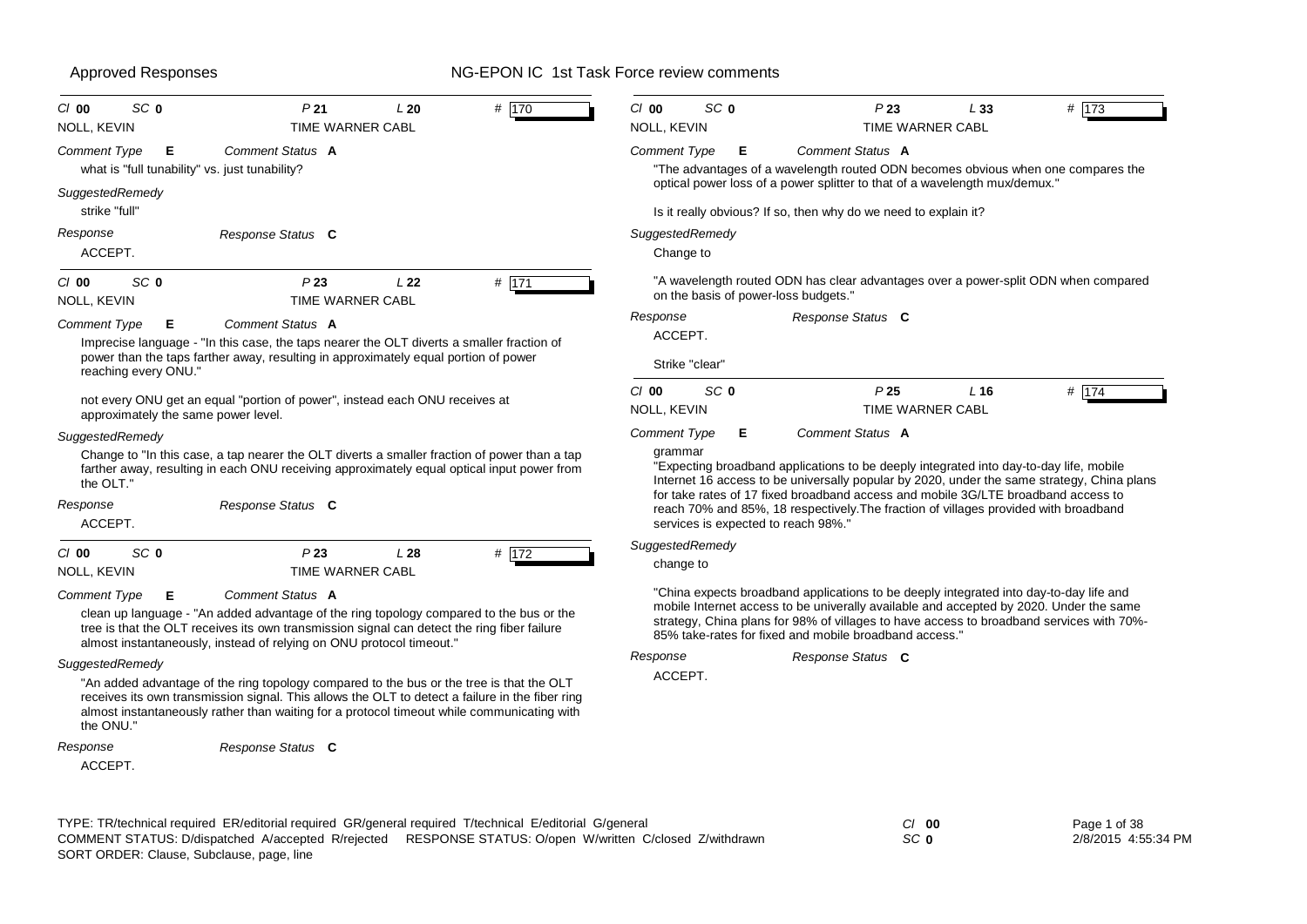| SC <sub>0</sub><br>$Cl$ 00<br>NOLL, KEVIN                                                                                             | P <sub>25</sub><br><b>TIME WARNER CABL</b>                                                                                                                                                                              | L <sub>25</sub> | # 175   | $Cl$ 00<br>NOLL, KEVIN                                                                  | SC <sub>0</sub>                                                                   | P <sub>25</sub><br><b>TIME WARNER CABL</b>                                                                                                                                                                                                                                                                                                                                    | L31 | $# \overline{178}$ |
|---------------------------------------------------------------------------------------------------------------------------------------|-------------------------------------------------------------------------------------------------------------------------------------------------------------------------------------------------------------------------|-----------------|---------|-----------------------------------------------------------------------------------------|-----------------------------------------------------------------------------------|-------------------------------------------------------------------------------------------------------------------------------------------------------------------------------------------------------------------------------------------------------------------------------------------------------------------------------------------------------------------------------|-----|--------------------|
| <b>Comment Type</b><br>Е<br>spell these out<br>SuggestedRemedy<br>Change "H1 2014" to "the first half of 2014"<br>Response<br>ACCEPT. | Comment Status A<br>"H1 2014" - abbreviations for calendar quarters need to be consistent - preference is to<br>Response Status C                                                                                       |                 |         | <b>Comment Type</b><br>SuggestedRemedy                                                  | Е<br>unnecessary phrases<br>as published by the"<br>published by the"             | Comment Status A<br>"What is even more interesting is the fact that the large growth in the mean and median<br>bandwidth 32 consumption in fixed access networks (when compared with 2011 numbers<br>change to "What is even more interesting is that the growth in the mean and median<br>bandwidth consumption in fixed access networks (when compared with 2011 numbers as |     |                    |
| correct entire doc<br>SC <sub>0</sub><br>$Cl$ 00<br>NOLL, KEVIN                                                                       | P <sub>25</sub><br>TIME WARNER CABL                                                                                                                                                                                     | L <sub>25</sub> | # 176   | Response                                                                                | <b>ACCEPT IN PRINCIPLE</b>                                                        | Response Status C<br>Strike "What is even more interesting is that"                                                                                                                                                                                                                                                                                                           |     |                    |
| Comment Type<br>Е<br>Speaking of the past as if it is the future.<br>SuggestedRemedy<br>in North America was                          | Comment Status A<br>Change to "At the end of the 1st half of 2014, the median bandwidth usage per subscriber                                                                                                            |                 |         | $Cl$ 00<br>NOLL, KEVIN<br><b>Comment Type</b>                                           | SC <sub>0</sub><br>Е<br>unnecessary abbrevation of NA                             | P26<br>TIME WARNER CABL<br>Comment Status A                                                                                                                                                                                                                                                                                                                                   | L3  | # 179              |
| Response<br>ACCEPT.<br>SC <sub>0</sub><br>$Cl$ 00<br>NOLL, KEVIN                                                                      | Response Status C<br>P <sub>25</sub><br>TIME WARNER CABL                                                                                                                                                                | L29             | # $177$ | SuggestedRemedy<br>Response<br>ACCEPT.                                                  | spell out North America                                                           | Response Status C                                                                                                                                                                                                                                                                                                                                                             |     |                    |
| Comment Type<br>E<br>than 30% per year,<br>SuggestedRemedy<br>Response<br>ACCEPT IN PRINCIPLE.<br>changed per previous comments       | Comment Status A<br>unclear grammar "Note that there is a steady 29 bandwidth consumption growth of more<br>change to "Note that there is a steady 30% per-year growth of bandwidth being consumed<br>Response Status C |                 |         | $Cl$ 00<br>NOLL, KEVIN<br><b>Comment Type</b><br>SuggestedRemedy<br>Response<br>ACCEPT. | correct in entire doc<br>SC <sub>0</sub><br>Е<br>change to "the average consumer" | P <sub>27</sub><br><b>TIME WARNER CABL</b><br>Comment Status A<br>to only one consumer? "to an average consumer"<br>Response Status C                                                                                                                                                                                                                                         | L21 | # 180              |

| TYPE: TR/technical required ER/editorial required GR/general required T/technical E/editorial G/general   | $CI$ 00 | Page 2 of 38        |
|-----------------------------------------------------------------------------------------------------------|---------|---------------------|
| COMMENT STATUS: D/dispatched A/accepted R/rejected RESPONSE STATUS: O/open W/written C/closed Z/withdrawn | SC 0    | 2/8/2015 4:55:36 PM |
| SORT ORDER: Clause, Subclause, page, line                                                                 |         |                     |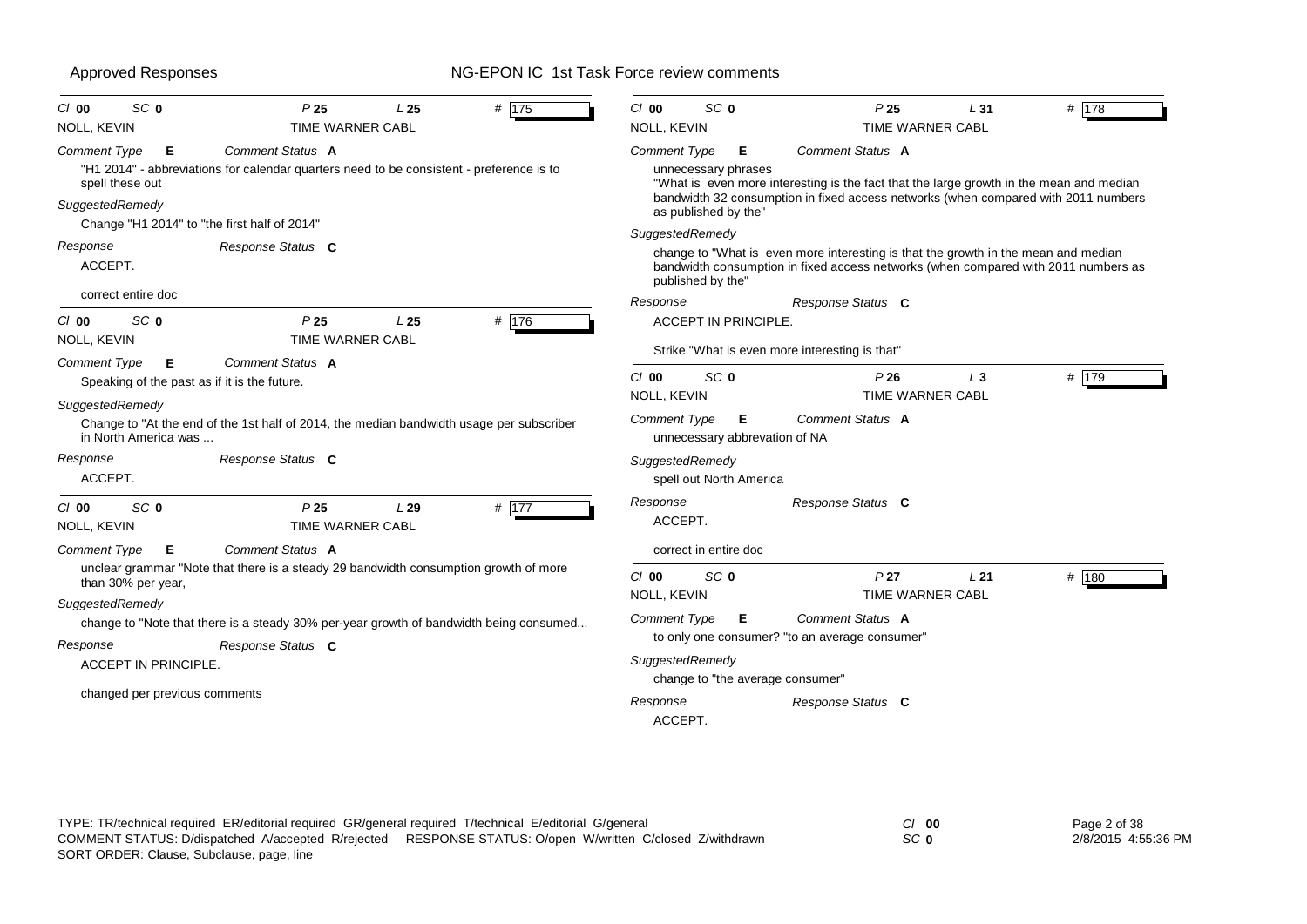| SC <sub>0</sub><br>P <sub>27</sub><br># 181<br>$CI$ 00<br>L24                                                                                                                                                                                                                                                                | $Cl$ 00<br>SC <sub>0</sub><br>P29<br># 183<br>L <sub>13</sub>                                                                                                                                                                                                                                         |
|------------------------------------------------------------------------------------------------------------------------------------------------------------------------------------------------------------------------------------------------------------------------------------------------------------------------------|-------------------------------------------------------------------------------------------------------------------------------------------------------------------------------------------------------------------------------------------------------------------------------------------------------|
| NOLL, KEVIN<br>TIME WARNER CABL                                                                                                                                                                                                                                                                                              | NOLL, KEVIN<br>TIME WARNER CABL                                                                                                                                                                                                                                                                       |
| Comment Status A<br>Comment Type<br>Е<br>confusing langauge "The recent emergence of proxy 23 caches allowing Netflix streaming<br>to areas without the official support for Netflix drove the large 24 (5%) increase in Netflix<br>traffic in Latin America, which was previously observed at <1% range as 25 of the end of | Comment Status D<br>Comment Type<br>Е<br>"For example, in 2024, it is expected that under the heavy demand scenario and with 32 13<br>subscribers, consume approximately 1 Gb/s of downstream peak hour traffic."                                                                                     |
| the H1 2013, as reported by the same source."                                                                                                                                                                                                                                                                                | What is meant?                                                                                                                                                                                                                                                                                        |
| SuggestedRemedy<br>change to "The recent emergence of proxy caches allows Netflix to be consumed in<br>regions without official Netflix support. This development has supported a 5% growth of                                                                                                                               | SuggestedRemedy<br>Rewrite<br>Proposed Response<br>Response Status Z                                                                                                                                                                                                                                  |
| Netflix streaming in Latin America where the rate observed prior to the first half of 2013<br>was less than 1%."                                                                                                                                                                                                             | REJECT.                                                                                                                                                                                                                                                                                               |
| Response<br>Response Status C<br>ACCEPT.                                                                                                                                                                                                                                                                                     | This comment was WITHDRAWN by the commenter.                                                                                                                                                                                                                                                          |
| $CI$ 00<br>SC <sub>0</sub><br>P29<br>L <sub>12</sub><br># 182<br>TIME WARNER CABL<br>NOLL, KEVIN                                                                                                                                                                                                                             | Request clarification from contributor or ad-hoc                                                                                                                                                                                                                                                      |
| Comment Status A<br><b>Comment Type</b><br>T<br>"The probability of multiple subscribers executing simultaneous speed tests is negligible"                                                                                                                                                                                   | $Cl$ 00<br>SC <sub>0</sub><br>P30<br>L20<br># 184<br>NOLL, KEVIN<br>TIME WARNER CABL                                                                                                                                                                                                                  |
| How does the author come to the conclusion?<br>SuggestedRemedy                                                                                                                                                                                                                                                               | Comment Type<br>Е<br>Comment Status A<br>Confusing grammar in footnote 1                                                                                                                                                                                                                              |
| Provide support for this statement.                                                                                                                                                                                                                                                                                          | SuggestedRemedy                                                                                                                                                                                                                                                                                       |
| Response<br>Response Status C<br>ACCEPT IN PRINCIPLE.                                                                                                                                                                                                                                                                        | Rewrite to "If a worst-case view is preferred, then assume a 10G-EPON with 32<br>subscribers each consuming 4 simultaneous streams of UHD-2 "8K" video at 50Mb/s each.<br>The operator would still have enough headroom to support bursts, and therefore a service<br>offering, of more than 2Gbp/s." |
| Change to                                                                                                                                                                                                                                                                                                                    | Response<br>Response Status C                                                                                                                                                                                                                                                                         |
| "It is assumed that the probability of multiple subscribers executing simultaneous speed                                                                                                                                                                                                                                     | ACCEPT IN PRINCIPLE.                                                                                                                                                                                                                                                                                  |
| tests is negligible.                                                                                                                                                                                                                                                                                                         | footnote moved to text and replaced with suggested                                                                                                                                                                                                                                                    |
|                                                                                                                                                                                                                                                                                                                              | $Cl$ 00<br>SC <sub>0</sub><br># 185<br>P32<br>L <sub>0</sub><br>NOLL, KEVIN<br>TIME WARNER CABL                                                                                                                                                                                                       |
|                                                                                                                                                                                                                                                                                                                              | Comment Status A<br><b>Comment Type</b><br>Е<br>figure didnt render in the PDF                                                                                                                                                                                                                        |
|                                                                                                                                                                                                                                                                                                                              | SuggestedRemedy<br>fix                                                                                                                                                                                                                                                                                |
|                                                                                                                                                                                                                                                                                                                              | Response<br>Response Status C<br>ACCEPT.                                                                                                                                                                                                                                                              |
| TYPE: TR/technical required ER/editorial required GR/general required T/technical E/editorial G/general<br>COMMENT STATUS: D/dispatched A/accepted R/rejected RESPONSE STATUS: O/open W/written C/closed Z/withdrawn<br>SORT ORDER: Clause, Subclause, page, line                                                            | $C/I$ 00<br>Page 3 of 38<br>SC <sub>0</sub><br>2/8/2015 4:55:36 PM                                                                                                                                                                                                                                    |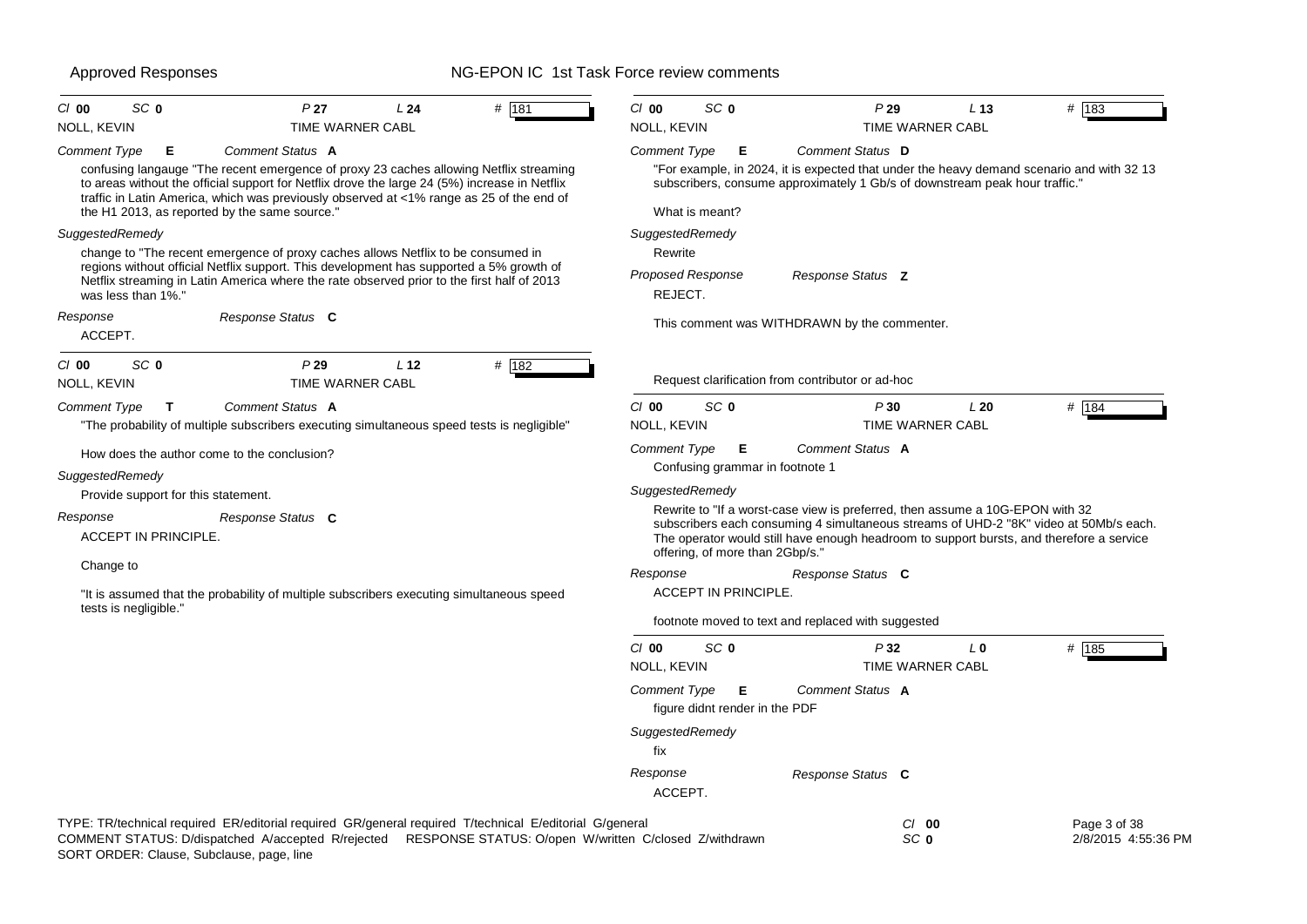| SC <sub>0</sub><br>$CI$ 00<br>NOLL, KEVIN                                                                                       | P32<br>TIME WARNER CABL        | L16 | # 186 | SC <sub>0</sub><br>$CI$ 00<br>NOLL, KEVIN                             | P34<br>TIME WARNER CABL                                                                                                                                                                                    | L <sub>11</sub> | # 188 |
|---------------------------------------------------------------------------------------------------------------------------------|--------------------------------|-----|-------|-----------------------------------------------------------------------|------------------------------------------------------------------------------------------------------------------------------------------------------------------------------------------------------------|-----------------|-------|
| <b>Comment Type</b><br>Е<br>mixed use of "business" user vs. "commercial" user<br>SuggestedRemedy<br>pick one and stay uniform  | Comment Status A               |     |       | <b>Comment Type</b><br>T                                              | Comment Status D<br>"The current projections, shown in Figure 15, in terms of bandwidth demand per household<br>(in 11 residential applications) calls for approximately 300 Mb/s around end of year 2016" |                 |       |
| Response<br>ACCEPT.                                                                                                             | Response Status C              |     |       | SuggestedRemedy<br>reword or remove this entire paragraph             | Figure 15 does not support this statement, nor does it describe bandwidth demand.                                                                                                                          |                 |       |
| editor to change "commercial" to "business" where the context calls for it.<br>SC <sub>0</sub><br>$Cl$ 00<br><b>NOLL, KEVIN</b> | P32<br><b>TIME WARNER CABL</b> | L16 | # 187 | <b>Proposed Response</b><br>REJECT.                                   | Response Status Z                                                                                                                                                                                          |                 |       |
| Comment Type<br>Е<br>"with an example of 16 data rates for."                                                                    | Comment Status D               |     |       | SC <sub>0</sub><br>C/00<br>NOLL, KEVIN                                | This comment was WITHDRAWN by the commenter.<br>P37<br><b>TIME WARNER CABL</b>                                                                                                                             | L <sub>8</sub>  | # 189 |
| for what?<br>SuggestedRemedy                                                                                                    |                                |     |       | <b>Comment Type</b><br>E.                                             | Comment Status D<br>"Service providers currently primarily offer"                                                                                                                                          |                 |       |
| Proposed Response<br>REJECT.                                                                                                    | Response Status Z              |     |       | SuggestedRemedy<br><b>Proposed Response</b>                           | change to "Service providers primarily offer"<br>Response Status Z                                                                                                                                         |                 |       |
| This comment was WITHDRAWN by the commenter.                                                                                    |                                |     |       | REJECT.                                                               | This comment was WITHDRAWN by the commenter.                                                                                                                                                               |                 |       |
| Request ad-hoc or contributor to clarify                                                                                        |                                |     |       | SC <sub>0</sub><br>$Cl$ 00<br><b>NOLL, KEVIN</b><br>Comment Type<br>Е | P37<br><b>TIME WARNER CABL</b><br>Comment Status D<br>"Projecting based from current users bandwidth demand"                                                                                               | L <sub>9</sub>  | # 190 |
|                                                                                                                                 |                                |     |       | SuggestedRemedy                                                       | Change to "Projecting from current users bandwidth demand"                                                                                                                                                 |                 |       |
|                                                                                                                                 |                                |     |       | <b>Proposed Response</b><br>REJECT.                                   | Response Status Z                                                                                                                                                                                          |                 |       |
|                                                                                                                                 |                                |     |       |                                                                       | This comment was WITHDRAWN by the commenter.                                                                                                                                                               |                 |       |

| TYPE: TR/technical required ER/editorial required GR/general required T/technical E/editorial G/general |                                                        | <i>CI</i> 00 | Page 4 of 38        |
|---------------------------------------------------------------------------------------------------------|--------------------------------------------------------|--------------|---------------------|
| COMMENT STATUS: D/dispatched A/accepted R/rejected                                                      | RESPONSE STATUS: O/open W/written C/closed Z/withdrawn | SC 0         | 2/8/2015 4:55:36 PM |
| SORT ORDER: Clause, Subclause, page, line                                                               |                                                        |              |                     |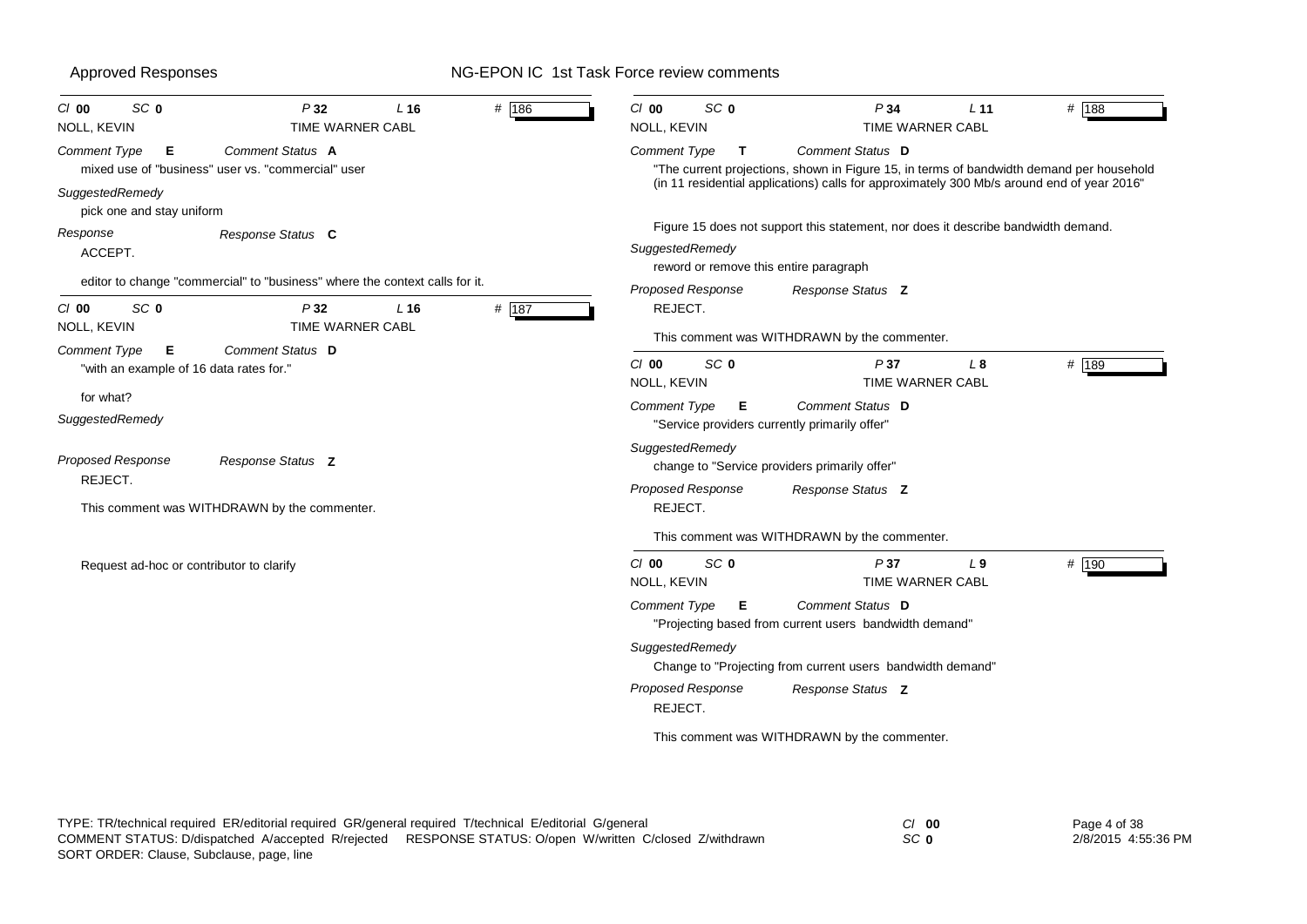| SC <sub>0</sub><br>$CI$ 00                           | P <sub>59</sub>                                                                                                                                                                                                             | L <sub>13</sub> | # 129 | C/01                         | <b>SC</b>                   | P <sub>13</sub>                                                                                                                                        |                         | $L$ 16          | #                                                                                                                                                                                       |
|------------------------------------------------------|-----------------------------------------------------------------------------------------------------------------------------------------------------------------------------------------------------------------------------|-----------------|-------|------------------------------|-----------------------------|--------------------------------------------------------------------------------------------------------------------------------------------------------|-------------------------|-----------------|-----------------------------------------------------------------------------------------------------------------------------------------------------------------------------------------|
| Remein, Duane                                        | Huawei Technologies                                                                                                                                                                                                         |                 |       | Harstead, Ed                 |                             |                                                                                                                                                        | Alcatel-Lucent          |                 |                                                                                                                                                                                         |
| <b>Comment Type</b><br>the table.<br>SuggestedRemedy | <b>Comment Status A</b><br><b>ER</b><br>Space is needed between the figure and the table to cleanly delineate the figure title from<br>Review the report and provide additional white space wherever this condition arises. |                 |       | <b>Comment Type</b><br>EPON. | Е                           | Comment Status A<br>footprint compared to 1G and 10G EPON. Also, even with more sophisticated power                                                    |                         |                 | Higher capacity is clearly a requirement for NG-EPON, but will likely lead to larger physical<br>savings strategies, power footprint may very possibly be larger compared to 1G and 10G |
| Response<br>ACCEPT.                                  | Response Status C                                                                                                                                                                                                           |                 |       | SuggestedRemedy              | from 1G and 10G EPON).      |                                                                                                                                                        |                         |                 | Suggest physical and power footprints should be *minimized* (i.e. not necessarily reduced                                                                                               |
| SC<br>$Cl$ 01<br><b>NOLL, KEVIN</b>                  | P <sub>13</sub><br><b>TIME WARNER CABL</b>                                                                                                                                                                                  | L <sub>11</sub> | # 162 | Response                     | <b>ACCEPT IN PRINCIPLE.</b> | Response Status C                                                                                                                                      |                         |                 |                                                                                                                                                                                         |
| <b>Comment Type</b><br>Grammar                       | Comment Status A<br>Е                                                                                                                                                                                                       |                 |       |                              |                             | subscriber data rates and at the same time minimize the physical footprint and power<br>consumption of the access network.                             |                         |                 | NG-EPON would operate at the aggregate data rates above 10 Gb/s to provide higher per-                                                                                                  |
| intensive* services                                  | 1G-EPON will soon become a de-facto legacy technology, providing *less-bandwidth                                                                                                                                            |                 |       | $CI$ 01<br>NOLL, KEVIN       | SC                          | P <sub>13</sub>                                                                                                                                        | <b>TIME WARNER CABL</b> | L <sub>19</sub> | # $164$                                                                                                                                                                                 |
| SuggestedRemedy<br>services                          | 1G-EPON will soon become a de-facto legacy technology, providing *lower-bandwidth*                                                                                                                                          |                 |       | <b>Comment Type</b>          | Е<br>Confusing sentence     | Comment Status A                                                                                                                                       |                         |                 |                                                                                                                                                                                         |
| Response<br>ACCEPT.                                  | Response Status C                                                                                                                                                                                                           |                 |       | packages.                    |                             | The largest application areas for EPON include residential and commercial subscriber                                                                   |                         |                 | access (for voice, video and data), and mobile backhaul, offered in triple- and quad-play                                                                                               |
| SC<br>$Cl$ 01                                        | P <sub>13</sub>                                                                                                                                                                                                             | L <sub>15</sub> | # 163 | SuggestedRemedy              |                             |                                                                                                                                                        |                         |                 |                                                                                                                                                                                         |
| <b>NOLL, KEVIN</b><br>Comment Type<br>Grammar        | <b>TIME WARNER CABL</b><br>Comment Status A<br>Е                                                                                                                                                                            |                 |       |                              |                             | The dominant applications for EPON include triple-play packages for Internet access,<br>for commercial subscribers, and mobile back0haul for carriers. |                         |                 | voice, and video offered to residential and commercial subscribers, private network access                                                                                              |
| SuggestedRemedy                                      | The NG-EPON would operate at *the* aggregate data rates above 10Gb/s                                                                                                                                                        |                 |       | Response<br>ACCEPT.          |                             | Response Status C                                                                                                                                      |                         |                 |                                                                                                                                                                                         |
|                                                      | The NG-EPON would operate at aggregate data rates above 10Gb/s                                                                                                                                                              |                 |       |                              |                             |                                                                                                                                                        |                         |                 |                                                                                                                                                                                         |
| Response<br>ACCEPT.                                  | Response Status C                                                                                                                                                                                                           |                 |       |                              |                             |                                                                                                                                                        |                         |                 |                                                                                                                                                                                         |

*SC*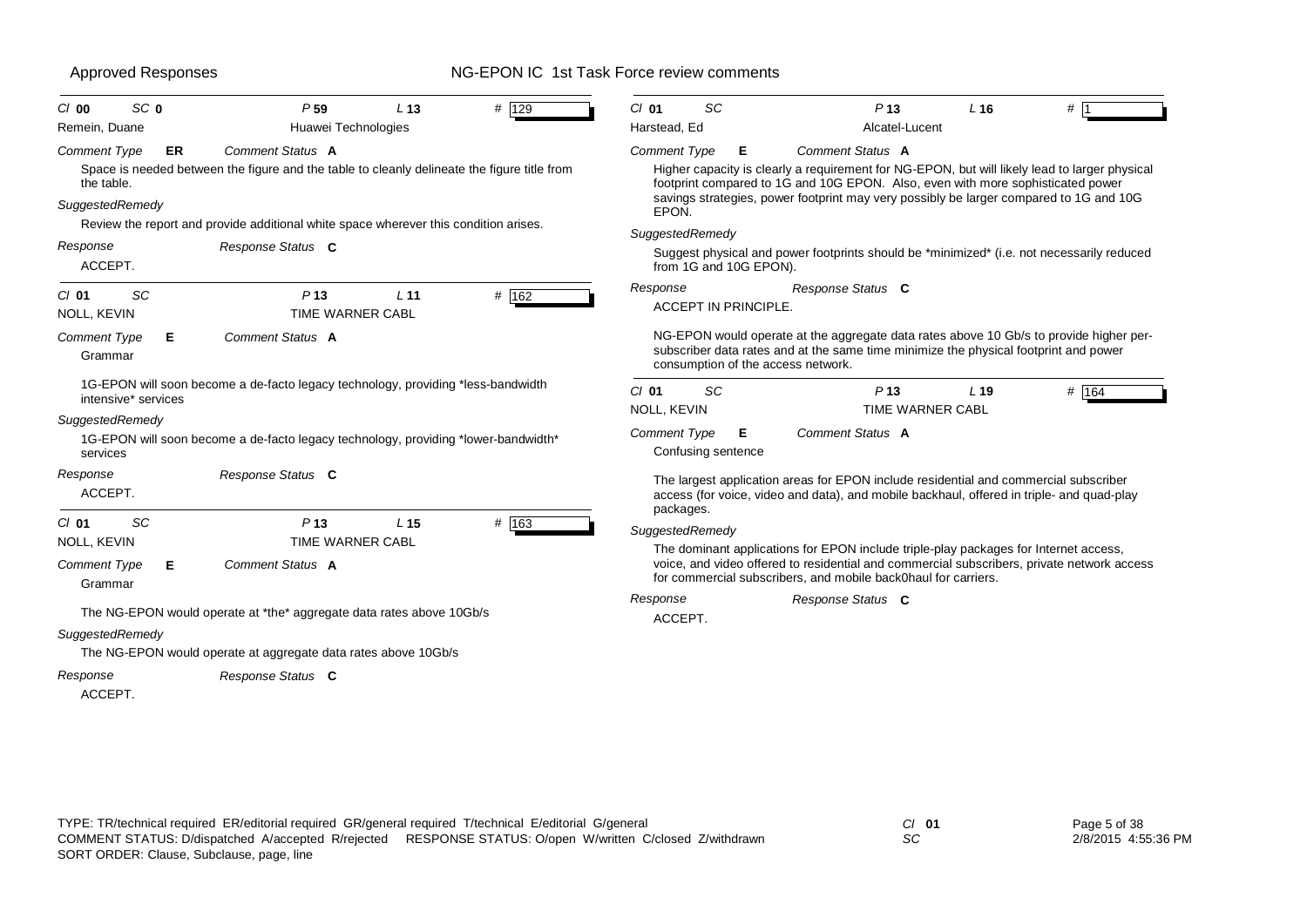| SC<br>$Cl$ 01<br>NOLL, KEVIN                               | P <sub>13</sub><br>L8<br>TIME WARNER CABL                                                                                                            | $#$ 161 | SC <sub>1</sub><br>$Cl$ 01<br>Hajduczenia, Marek |   | P <sub>13</sub><br><b>Bright House Network</b>                                              | L <sub>14</sub> | #159                                                                                                                                                                                     |
|------------------------------------------------------------|------------------------------------------------------------------------------------------------------------------------------------------------------|---------|--------------------------------------------------|---|---------------------------------------------------------------------------------------------|-----------------|------------------------------------------------------------------------------------------------------------------------------------------------------------------------------------------|
| <b>Comment Type</b><br>Е<br>Grammar<br>offerings reaching' | Comment Status A<br>"The demand for high-sped data services has driven the market *to* residential service                                           |         | <b>Comment Type</b><br>the access network"       | T | Comment Status A<br>I believe it is fair to say that these are expectations we all agree to |                 | "The NG-EPON would operate at the aggregate data rates above 10 Gb/s to provide higher<br>per-subscriber data rates and at the same time reduce the physical and power footprint of      |
| SuggestedRemedy                                            |                                                                                                                                                      |         | SuggestedRemedy                                  |   |                                                                                             |                 |                                                                                                                                                                                          |
| offerings reaching'                                        | "The demand for high-sped data services has driven the market *for* residential service                                                              |         |                                                  |   |                                                                                             |                 | Change the wording to read: "The NG-EPON is expected to operate at the aggregate data                                                                                                    |
| Response<br>ACCEPT.                                        | Response Status C                                                                                                                                    |         | network"                                         |   | same time reduce the physical and power footprint of the PON-based optical access           |                 | rates (per OLT port) above 10 Gb/s to provide higher per-subscriber data rates and at the                                                                                                |
| SC <sub>1</sub><br>$CI$ 01<br>Hajduczenia, Marek           | P <sub>13</sub><br>L <sub>11</sub><br><b>Bright House Network</b>                                                                                    | # 58    | Response<br><b>ACCEPT IN PRINCIPLE.</b>          |   | Response Status C                                                                           |                 |                                                                                                                                                                                          |
| Comment Type<br>$\mathsf{T}$                               | Comment Status R                                                                                                                                     |         | see comment 1                                    |   |                                                                                             |                 |                                                                                                                                                                                          |
| intensive services"                                        | "1G-EPON will soon become a de-facto legacy technology, providing less-bandwidth                                                                     |         | SC<br>$Cl$ 02                                    |   | P <sub>14</sub>                                                                             | L <sub>2</sub>  | #17                                                                                                                                                                                      |
| delivers services.                                         | "will" needs to be avoided, if possible. Also, a platform does not provide services, but                                                             |         | Harstead, Ed                                     |   | Alcatel-Lucent                                                                              |                 |                                                                                                                                                                                          |
|                                                            |                                                                                                                                                      |         | <b>Comment Type</b>                              | Е | Comment Status A                                                                            |                 |                                                                                                                                                                                          |
| SuggestedRemedy                                            | Chaneg to read: "1G-EPON is expected to soon become a de-facto legacy technology,<br>delivering less-bandwidth intensive services to end customers." |         |                                                  |   | "fiber-to-the-building, -business, or -basement". This is ambiguous: "building" implies a   |                 | FTTB defined here as "Fiber To The Business". Then, in section 3 (p. 16) it is defined as<br>residential MDU, which is a very different application from fiber-to-the-business. Later in |
| Response<br>REJECT.                                        | Response Status C                                                                                                                                    |         | the-building is the usual use in the lexicon.    |   |                                                                                             |                 | the document, FTTB appears to be used with B=building, not B=business. FTTB = fiber-to-                                                                                                  |
|                                                            |                                                                                                                                                      |         | SuggestedRemedy                                  |   |                                                                                             |                 |                                                                                                                                                                                          |
|                                                            | There"s nothing wrong with this use of "will".                                                                                                       |         | out).                                            |   |                                                                                             |                 | Suggest to define here FTTB = "Fiber To The Building". And make change in section 3.<br>(Fiber-to-the business I don"t believe has an accepted acronym, it is usually just spelled       |
|                                                            |                                                                                                                                                      |         | Response                                         |   | Response Status C                                                                           |                 |                                                                                                                                                                                          |

*Response Status* **C**

ACCEPT.

*SC*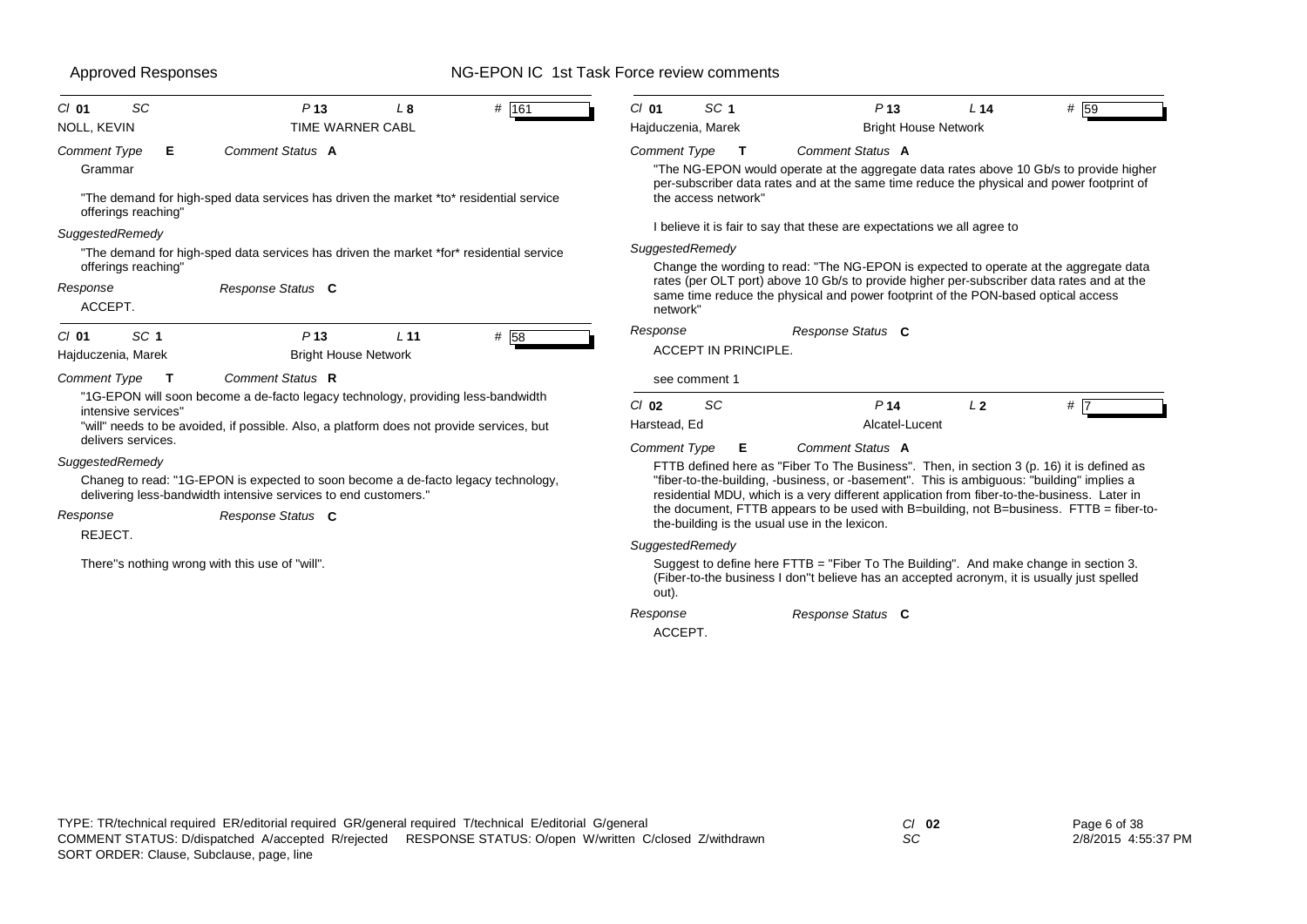| SC<br>$Cl$ 03<br>Harstead, Ed                                        | P <sub>16</sub><br>Alcatel-Lucent                                                                                                 | L <sub>2</sub> | #2  | $Cl$ 03<br>SC<br>Harstead, Ed                                   | P <sub>16</sub><br>Alcatel-Lucent                                                                                                                                                                         | L <sub>5</sub> | $#$ 3 |
|----------------------------------------------------------------------|-----------------------------------------------------------------------------------------------------------------------------------|----------------|-----|-----------------------------------------------------------------|-----------------------------------------------------------------------------------------------------------------------------------------------------------------------------------------------------------|----------------|-------|
| Comment Type<br>Е<br>about all PON architectures.<br>SuggestedRemedy | Comment Status A<br>re: "There are a number of WDM-PON-based access architectures"; actually this section is                      |                |     | Comment Type<br>E.<br>below.                                    | Comment Status A<br>"local office" is an unexpected and ambiguous term for FTTB. And it"s redundant for FTTH<br>and FTTB to be defined here when they are defined again (and more accurately) in the list |                |       |
| change "WDM-PON" to "PON"                                            |                                                                                                                                   |                |     | SuggestedRemedy                                                 |                                                                                                                                                                                                           |                |       |
| Response                                                             | Response Status C                                                                                                                 |                |     | FTTH) 4 or the local office (FTTB)"                             | Suggest to delete "located in the proximity of the end-subscriber premises (in case of                                                                                                                    |                |       |
| ACCEPT.<br><b>SC</b><br>$Cl$ 03                                      | $P$ 16                                                                                                                            | L30            | # 4 | Response<br>ACCEPT.                                             | Response Status C                                                                                                                                                                                         |                |       |
| Harstead, Ed<br><b>Comment Type</b><br>Е<br>architecture.            | Alcatel-Lucent<br>Comment Status A<br>Could be semanitics, but I don"t consider "type of optical modulation" to determine optical |                |     | SC<br>$Cl$ 03<br><b>NOLL, KEVIN</b><br><b>Comment Type</b><br>Е | P <sub>16</sub><br><b>TIME WARNER CABL</b><br>Comment Status A<br>The descriptions of each architecture are very similar to those in other sources.                                                       | L7             | # 165 |
| SuggestedRemedy                                                      | propose to delete "type of optical modulation."                                                                                   |                |     |                                                                 | For example http://en.wikipedia.org/wiki/Fiber_to_the_x                                                                                                                                                   |                |       |
| Response<br>ACCEPT.                                                  | Response Status C                                                                                                                 |                |     | SuggestedRemedy<br>Include appropriate citations.               |                                                                                                                                                                                                           |                |       |
| SC<br>$Cl$ 03<br>Harstead, Ed                                        | $P$ 16<br>Alcatel-Lucent                                                                                                          | L33            | # 5 | Response<br><b>ACCEPT IN PRINCIPLE</b>                          | Response Status C                                                                                                                                                                                         |                |       |
| <b>Comment Type</b><br>T                                             | Comment Status R                                                                                                                  |                |     | conributor needs to provide citations                           |                                                                                                                                                                                                           |                |       |
| generic term.                                                        | OFDM is just a particular modulation that can be used for FDM. Propose to use the more                                            |                |     | SC<br>$Cl$ 03<br><b>NOLL, KEVIN</b>                             | P <sub>17</sub><br><b>TIME WARNER CABL</b>                                                                                                                                                                | L <sub>2</sub> | # 167 |
| SuggestedRemedy<br>change "OFDM" to "FDM".                           |                                                                                                                                   |                |     | <b>Comment Type</b><br>E                                        | Comment Status A                                                                                                                                                                                          |                |       |
| Response<br>REJECT.                                                  | Response Status C                                                                                                                 |                |     | SuggestedRemedy<br>fix reference                                | reference to Table 1 should be to Figure 1                                                                                                                                                                |                |       |
|                                                                      | OFDM is clearly marked as an example only.                                                                                        |                |     | Response<br>ACCEPT.                                             | Response Status C                                                                                                                                                                                         |                |       |

| TYPE: TR/technical required ER/editorial required GR/general required T/technical E/editorial G/general |                                                                                                           | $Cl$ 03 | Page 7 of 38        |
|---------------------------------------------------------------------------------------------------------|-----------------------------------------------------------------------------------------------------------|---------|---------------------|
|                                                                                                         | COMMENT STATUS: D/dispatched A/accepted R/rejected RESPONSE STATUS: O/open W/written C/closed Z/withdrawn | SC      | 2/8/2015 4:55:37 PM |
| SORT ORDER: Clause, Subclause, page, line                                                               |                                                                                                           |         |                     |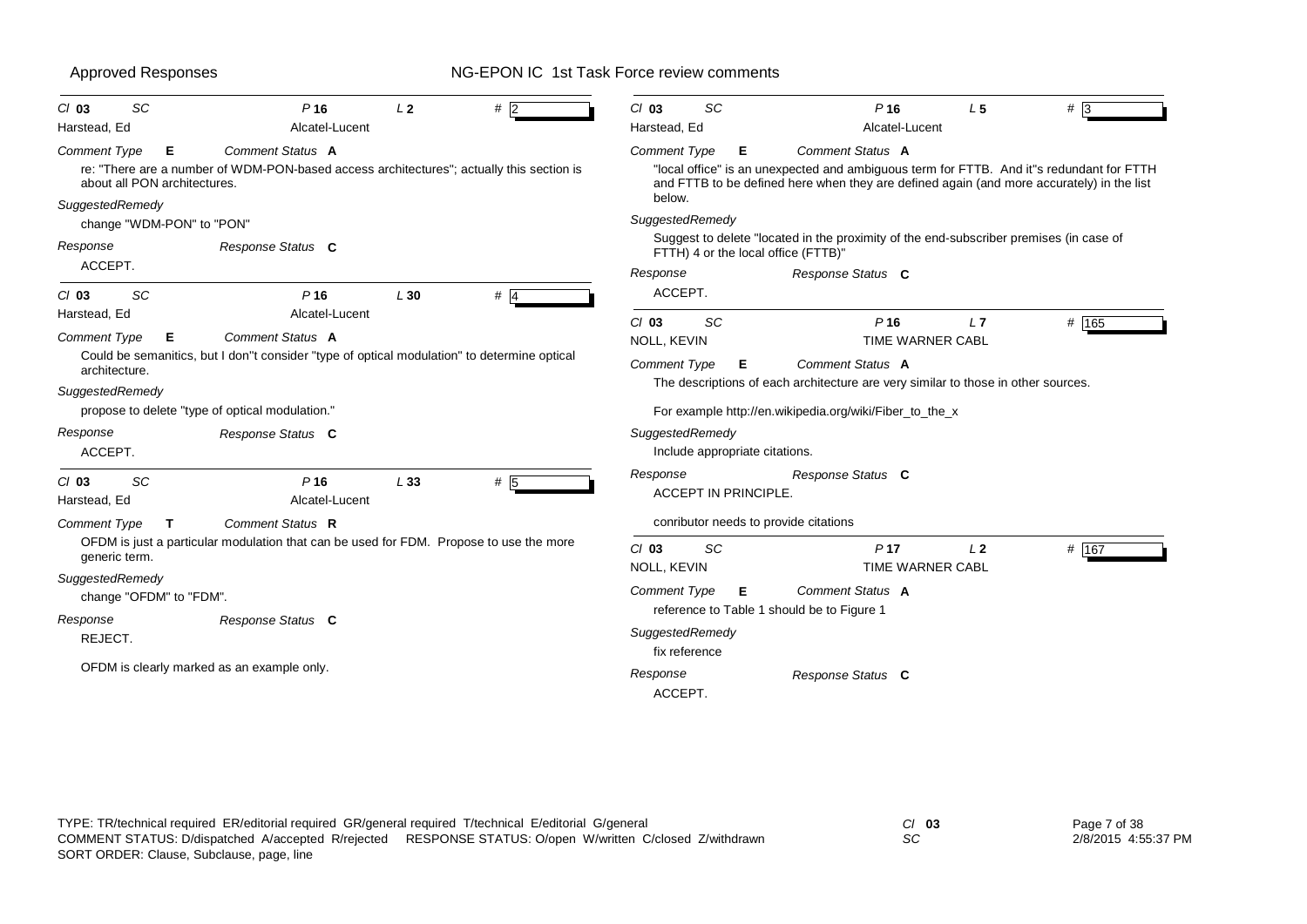| SC <sub>3</sub><br>$Cl$ 03<br>P16<br>L <sub>2</sub><br>Hajduczenia, Marek<br><b>Bright House Network</b><br>Comment Type<br>Comment Status R<br>ER<br>Orphan text with no subheading<br>SuggestedRemedy<br>There"s already a section on TDM PON architecture in section 6.2. As there is for WDM-<br>Insert subclause 3.1 with the heading "Taxonomy of PON access architectures"<br>Response<br>Response Status C<br>understand the partitioning between sections 3 and 6. Further, it seems that the discussion<br>REJECT.<br>of TDMA MAC should be in the TDM PON section, and the MSD-WDM-PON and other<br>No subheading required<br>$Cl$ 03<br>SC <sub>3</sub><br>P <sub>16</sub><br>L32<br><b>Bright House Network</b><br>Hajduczenia, Marek<br>section 3 is intended as an introduction to various PON architectures and the names we<br>Comment Status A<br>Comment Type<br>ER<br>give them in this document. Section 6 is feasibility of PON architectures as applied to NG-<br>Acronyms need to be expanded on the first use, e.g., PHY, OFDM, CDM. etc.<br>SuggestedRemedy<br>However, there may be a misalignment between terms used in 3 and 6, or section 6 may<br>Scrub teh document. Make sure that the acronyms are expanded on the first use.<br>Response<br>Response Status C<br>ACCEPT.<br>SC <sub>3</sub><br>$Cl$ 03<br>P <sub>17</sub><br>L <sub>0</sub><br><b>Bright House Network</b><br>Hajduczenia, Marek | # 60<br># 62<br># 66                                                                                                                                                                 |
|-------------------------------------------------------------------------------------------------------------------------------------------------------------------------------------------------------------------------------------------------------------------------------------------------------------------------------------------------------------------------------------------------------------------------------------------------------------------------------------------------------------------------------------------------------------------------------------------------------------------------------------------------------------------------------------------------------------------------------------------------------------------------------------------------------------------------------------------------------------------------------------------------------------------------------------------------------------------------------------------------------------------------------------------------------------------------------------------------------------------------------------------------------------------------------------------------------------------------------------------------------------------------------------------------------------------------------------------------------------------------------------------------------------------------------------|--------------------------------------------------------------------------------------------------------------------------------------------------------------------------------------|
|                                                                                                                                                                                                                                                                                                                                                                                                                                                                                                                                                                                                                                                                                                                                                                                                                                                                                                                                                                                                                                                                                                                                                                                                                                                                                                                                                                                                                                     |                                                                                                                                                                                      |
|                                                                                                                                                                                                                                                                                                                                                                                                                                                                                                                                                                                                                                                                                                                                                                                                                                                                                                                                                                                                                                                                                                                                                                                                                                                                                                                                                                                                                                     |                                                                                                                                                                                      |
|                                                                                                                                                                                                                                                                                                                                                                                                                                                                                                                                                                                                                                                                                                                                                                                                                                                                                                                                                                                                                                                                                                                                                                                                                                                                                                                                                                                                                                     |                                                                                                                                                                                      |
|                                                                                                                                                                                                                                                                                                                                                                                                                                                                                                                                                                                                                                                                                                                                                                                                                                                                                                                                                                                                                                                                                                                                                                                                                                                                                                                                                                                                                                     |                                                                                                                                                                                      |
|                                                                                                                                                                                                                                                                                                                                                                                                                                                                                                                                                                                                                                                                                                                                                                                                                                                                                                                                                                                                                                                                                                                                                                                                                                                                                                                                                                                                                                     |                                                                                                                                                                                      |
|                                                                                                                                                                                                                                                                                                                                                                                                                                                                                                                                                                                                                                                                                                                                                                                                                                                                                                                                                                                                                                                                                                                                                                                                                                                                                                                                                                                                                                     |                                                                                                                                                                                      |
|                                                                                                                                                                                                                                                                                                                                                                                                                                                                                                                                                                                                                                                                                                                                                                                                                                                                                                                                                                                                                                                                                                                                                                                                                                                                                                                                                                                                                                     |                                                                                                                                                                                      |
|                                                                                                                                                                                                                                                                                                                                                                                                                                                                                                                                                                                                                                                                                                                                                                                                                                                                                                                                                                                                                                                                                                                                                                                                                                                                                                                                                                                                                                     |                                                                                                                                                                                      |
|                                                                                                                                                                                                                                                                                                                                                                                                                                                                                                                                                                                                                                                                                                                                                                                                                                                                                                                                                                                                                                                                                                                                                                                                                                                                                                                                                                                                                                     |                                                                                                                                                                                      |
|                                                                                                                                                                                                                                                                                                                                                                                                                                                                                                                                                                                                                                                                                                                                                                                                                                                                                                                                                                                                                                                                                                                                                                                                                                                                                                                                                                                                                                     |                                                                                                                                                                                      |
|                                                                                                                                                                                                                                                                                                                                                                                                                                                                                                                                                                                                                                                                                                                                                                                                                                                                                                                                                                                                                                                                                                                                                                                                                                                                                                                                                                                                                                     |                                                                                                                                                                                      |
|                                                                                                                                                                                                                                                                                                                                                                                                                                                                                                                                                                                                                                                                                                                                                                                                                                                                                                                                                                                                                                                                                                                                                                                                                                                                                                                                                                                                                                     |                                                                                                                                                                                      |
| Comment Status R<br><b>Comment Type</b><br>E<br>Multiple acronyms that are used in the document and not included in the list right now.                                                                                                                                                                                                                                                                                                                                                                                                                                                                                                                                                                                                                                                                                                                                                                                                                                                                                                                                                                                                                                                                                                                                                                                                                                                                                             |                                                                                                                                                                                      |
| Table 1 needs some editorial work. Last column should be made wider, and columns 1, 2,<br>3 can be made more narrow to compenasate for wider column 4. Alternatively, multiple<br>Update the list of acronyms used in the document with all acronyms present in the text,<br>entries in column 4 should be done one per line                                                                                                                                                                                                                                                                                                                                                                                                                                                                                                                                                                                                                                                                                                                                                                                                                                                                                                                                                                                                                                                                                                        |                                                                                                                                                                                      |
| e.g., L2 is not in the list right now. Scrub the whole document. During the scrub, confirm<br>SuggestedRemedy                                                                                                                                                                                                                                                                                                                                                                                                                                                                                                                                                                                                                                                                                                                                                                                                                                                                                                                                                                                                                                                                                                                                                                                                                                                                                                                       |                                                                                                                                                                                      |
| Pick one option, and implement                                                                                                                                                                                                                                                                                                                                                                                                                                                                                                                                                                                                                                                                                                                                                                                                                                                                                                                                                                                                                                                                                                                                                                                                                                                                                                                                                                                                      |                                                                                                                                                                                      |
| Response<br>Response Status C                                                                                                                                                                                                                                                                                                                                                                                                                                                                                                                                                                                                                                                                                                                                                                                                                                                                                                                                                                                                                                                                                                                                                                                                                                                                                                                                                                                                       |                                                                                                                                                                                      |
| REJECT.                                                                                                                                                                                                                                                                                                                                                                                                                                                                                                                                                                                                                                                                                                                                                                                                                                                                                                                                                                                                                                                                                                                                                                                                                                                                                                                                                                                                                             |                                                                                                                                                                                      |
| if the table is to be resized.                                                                                                                                                                                                                                                                                                                                                                                                                                                                                                                                                                                                                                                                                                                                                                                                                                                                                                                                                                                                                                                                                                                                                                                                                                                                                                                                                                                                      |                                                                                                                                                                                      |
|                                                                                                                                                                                                                                                                                                                                                                                                                                                                                                                                                                                                                                                                                                                                                                                                                                                                                                                                                                                                                                                                                                                                                                                                                                                                                                                                                                                                                                     | that the given acronym is used more than 1 time. All acronyms with a single use should be<br>Narrowing 1,2,3 causes the headings to be unreadable. Please suggest alternate headings |

*SC* **3**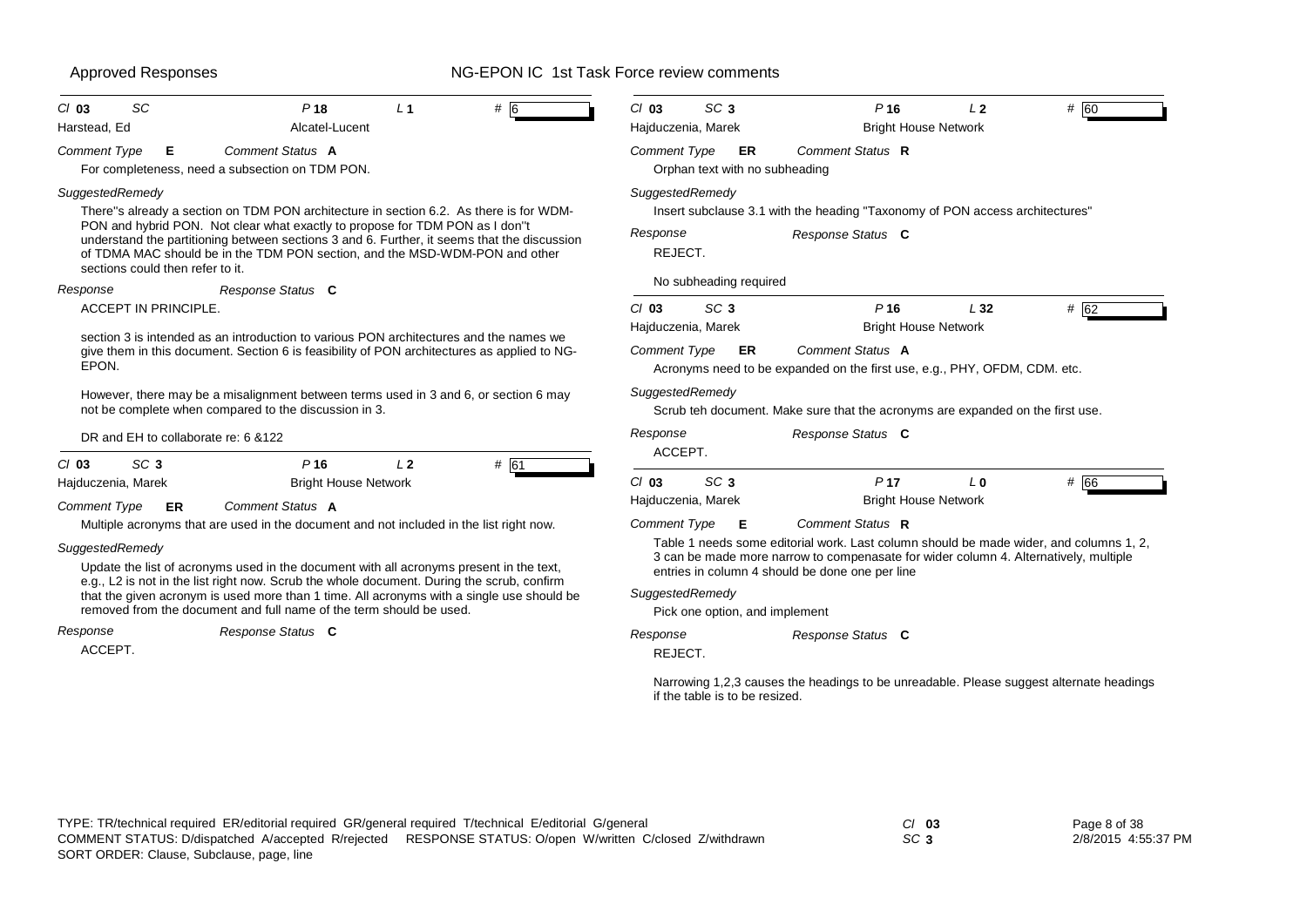| <b>Approved Responses</b>                        |                                                                                                                                                                                             | NG-EPON IC 1st Task Force review comments        |                                                                                                                                                                                                                                                                                      |       |
|--------------------------------------------------|---------------------------------------------------------------------------------------------------------------------------------------------------------------------------------------------|--------------------------------------------------|--------------------------------------------------------------------------------------------------------------------------------------------------------------------------------------------------------------------------------------------------------------------------------------|-------|
| SC <sub>3</sub><br>$Cl$ 03<br>Hajduczenia, Marek | P <sub>17</sub><br>$#$ 63<br>L <sub>1</sub><br><b>Bright House Network</b>                                                                                                                  | SC <sub>3</sub><br>$Cl$ 03<br>Hajduczenia, Marek | P <sub>17</sub><br>$L_3$<br><b>Bright House Network</b>                                                                                                                                                                                                                              | # 65  |
| Comment Type<br>Е<br>SuggestedRemedy             | Comment Status A<br>Captions for tables under the table are not very readable.                                                                                                              | <b>Comment Type</b><br>т                         | Comment Status A<br>"Note that each line connecting the OLT and ONU represents a pair of wavelength<br>channels one wavelength channel in the downstream direction and one wavelength<br>channel in the upstream direction." is contradictory with the note under Figure 1: "Each    |       |
| Response<br>ACCEPT.                              | Move all captions for tables to location over the table and not under it.<br>Response Status C<br>Group requested to change table captions to top since there is no specific requirement in | direction"<br>SuggestedRemedy                    | color represents an independent communication channel of one or more wavelengths per<br>Either a single line (and colour) is one bidirectional wavelength pair, or not. Which is it<br>then? Align both notes, and at best, remove the one under Figure 1 and leave it only in text. |       |
| the ICCom template.                              |                                                                                                                                                                                             | Response<br>ACCEPT IN PRINCIPLE.                 | Response Status C                                                                                                                                                                                                                                                                    |       |
| SC <sub>3</sub><br>$Cl$ 03<br>Hajduczenia, Marek | # 64<br>P <sub>17</sub><br>L <sub>2</sub><br><b>Bright House Network</b>                                                                                                                    |                                                  |                                                                                                                                                                                                                                                                                      |       |
| <b>Comment Type</b><br>Е                         | Comment Status A<br>"Table 1 illustrates different types of PON architectures" -= I think "Figure 1" is meant here                                                                          |                                                  | Strike note from text as the note is now in the figures<br>Fig 1 to be replaced with NGEPON 0215 KRAMER 01.PDF                                                                                                                                                                       |       |
| SuggestedRemedy                                  | Change to "Figure 1 illustrates different types of PON architectures"                                                                                                                       | after receiving text.                            | (20150205) Editor has requested updated text from EH and GK to reflect new Fig2. Revisit                                                                                                                                                                                             |       |
| Response<br>ACCEPT.                              | Response Status C                                                                                                                                                                           | SC 3.0<br>$Cl$ 03<br>Remein, Duane               | P <sub>18</sub><br>L <sub>2</sub><br>Huawei Technologies                                                                                                                                                                                                                             | # 120 |
|                                                  |                                                                                                                                                                                             | <b>Comment Type</b><br>ER                        | Comment Status R<br>Figure 1 is no longer referenced from the text.                                                                                                                                                                                                                  |       |
|                                                  |                                                                                                                                                                                             | SuggestedRemedy<br>Remove the figure.            |                                                                                                                                                                                                                                                                                      |       |
|                                                  |                                                                                                                                                                                             | Response                                         | Response Status C                                                                                                                                                                                                                                                                    |       |

reference is incorrect. See comment #64

REJECT.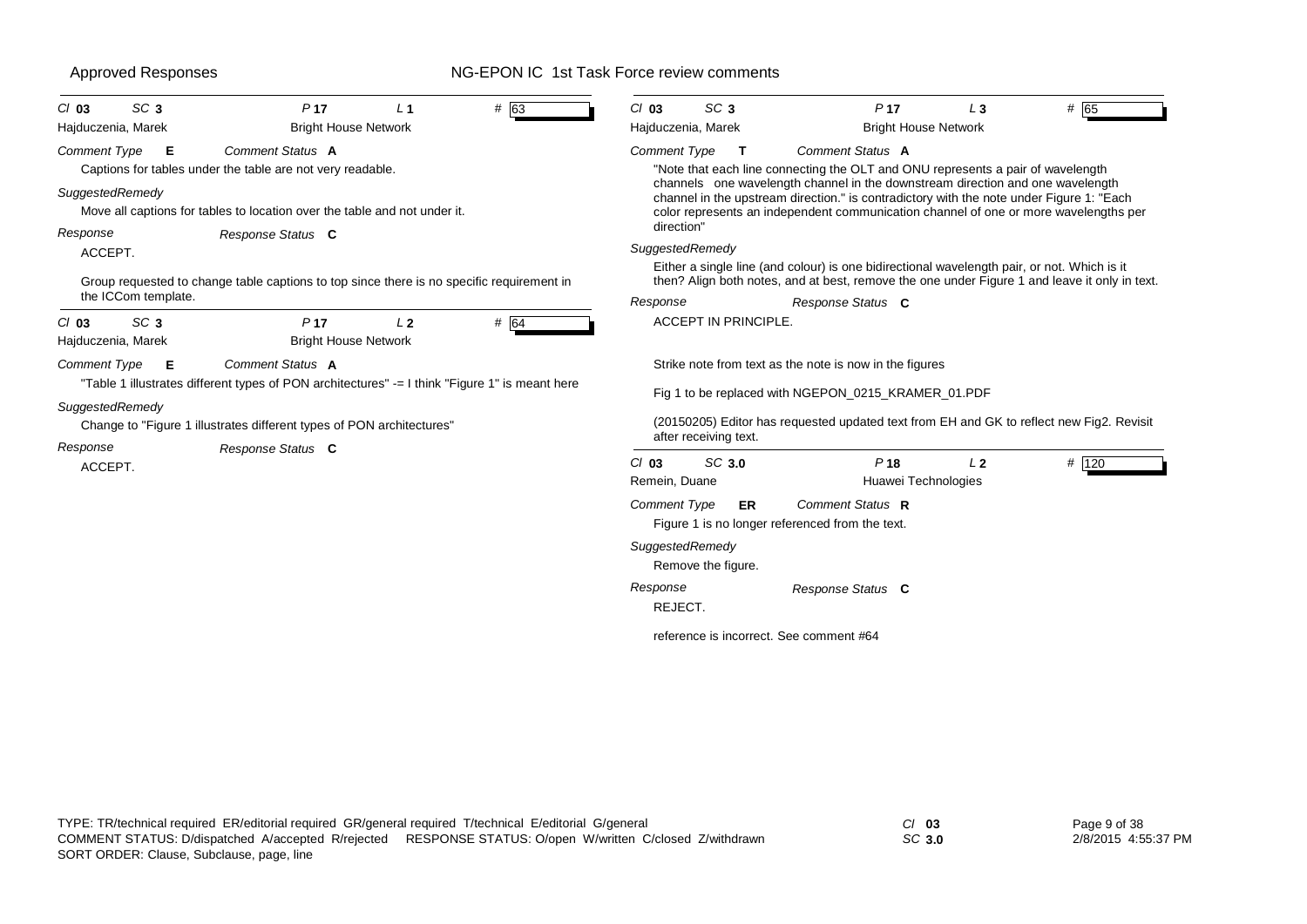| SC 3.0<br>$Cl$ 03<br>Remein, Duane                                                                                                     | P <sub>18</sub><br>$L_3$<br>Huawei Technologies                                                                                                                                                                                                                                                                                                                               | # 122   | $Cl$ 03<br>Hajduczenia, Marek                                 | SC 3.2.1     | P <sub>19</sub><br><b>Bright House Network</b>                                                                                                                                                                                                                                                                                                                                                             | L <sub>16</sub> | # 68 |
|----------------------------------------------------------------------------------------------------------------------------------------|-------------------------------------------------------------------------------------------------------------------------------------------------------------------------------------------------------------------------------------------------------------------------------------------------------------------------------------------------------------------------------|---------|---------------------------------------------------------------|--------------|------------------------------------------------------------------------------------------------------------------------------------------------------------------------------------------------------------------------------------------------------------------------------------------------------------------------------------------------------------------------------------------------------------|-----------------|------|
| <b>Comment Type</b><br>$\mathbf{T}$                                                                                                    | Comment Status A<br>It would be good if we described the most common PONs deployed (TDM-PON)                                                                                                                                                                                                                                                                                  |         | <b>Comment Type</b>                                           | E            | Comment Status R<br>Figure 2 preceeds text and reference within it.                                                                                                                                                                                                                                                                                                                                        |                 |      |
| SuggestedRemedy<br>Add at 3.1, renumbering as required<br><b>TDM-PON</b><br>category.<br>Response                                      | A TDM-PON provided all ONUs with the same wavelength pair (one downstream and one<br>upstream) over a single fiber. This provides virtual P2P links to each ONU over a P2MP<br>media by multiplexing data to each ONU in both directions in time. Hence the term TDM-<br>PON. Most PONs deployed to date, including 1G-EPON and 10G-EPON, fall into this<br>Response Status C |         | SuggestedRemedy<br>Response<br>REJECT.                        |              | Move Figure 2 to line 26.5, since it is first referenced in line 26 right now. Similarly, Figure<br>3 should be moved to line 11.5, page 20, and Figure 4 to line 16.5, page 21.<br>Response Status C<br>As long as it is consistent throughout the doc (these are the only two that are not), this is a<br>common style (figures/tables appear before their first reference) for profession publications. |                 |      |
| ACCEPT.                                                                                                                                |                                                                                                                                                                                                                                                                                                                                                                               |         | $Cl$ 03                                                       | SC 3.2.1     | P <sub>19</sub>                                                                                                                                                                                                                                                                                                                                                                                            | L24             | # 69 |
| see contribution ngepon_0215_noll_01                                                                                                   |                                                                                                                                                                                                                                                                                                                                                                               |         | Hajduczenia, Marek                                            |              | <b>Bright House Network</b>                                                                                                                                                                                                                                                                                                                                                                                |                 |      |
| SC 3.1<br>$Cl$ 03<br>Remein, Duane<br><b>Comment Type</b><br>Е<br>SuggestedRemedy<br>use subscriber exclusively<br>Response<br>ACCEPT. | $P$ 18<br>L <sub>11</sub><br>Huawei Technologies<br>Comment Status A<br>customer, end-customer, subscriber, end-subscriber<br>These all refer to the same thing, perhaps we can settle on a single term<br>Response Status C                                                                                                                                                  | $#$ 121 | <b>Comment Type</b><br>SuggestedRemedy<br>Response<br>ACCEPT. | $\mathbf{T}$ | Comment Status A<br>"No other ONU is allowed to transmit during the same window of time." - this is only true<br>for the ONU sharing the same wavelength<br>Change text to read "No other ONU >>sharing the same wavelength channel<< is allowed<br>to transmit during the same window of time.'<br>Response Status C                                                                                      |                 |      |
| SC 3.1<br>$Cl$ 03<br>Hajduczenia, Marek                                                                                                | P <sub>18</sub><br>L <sub>5</sub><br><b>Bright House Network</b>                                                                                                                                                                                                                                                                                                              | # 67    |                                                               |              |                                                                                                                                                                                                                                                                                                                                                                                                            |                 |      |
| <b>Comment Type</b><br>Е<br>logical" - no need for "," around paras                                                                    | Comment Status A<br>"dedicated pair of wavelength channels, (one downstream and one upstream), creating                                                                                                                                                                                                                                                                       |         |                                                               |              |                                                                                                                                                                                                                                                                                                                                                                                                            |                 |      |
| SuggestedRemedy<br>creating logical"<br>Similar change on page 19, line 3                                                              | Change to "dedicated pair (one downstream and one upstream) of wavelength channels,                                                                                                                                                                                                                                                                                           |         |                                                               |              |                                                                                                                                                                                                                                                                                                                                                                                                            |                 |      |
| Response<br>ACCEPT.                                                                                                                    | Response Status C                                                                                                                                                                                                                                                                                                                                                             |         |                                                               |              |                                                                                                                                                                                                                                                                                                                                                                                                            |                 |      |

TYPE: TR/technical required ER/editorial required GR/general required T/technical E/editorial G/general *Cl* **03** SORT ORDER: Clause, Subclause, page, line COMMENT STATUS: D/dispatched A/accepted R/rejected RESPONSE STATUS: O/open W/written C/closed Z/withdrawn

*SC* **3.2.1**

Page 10 of 38 2/8/2015 4:55:37 PM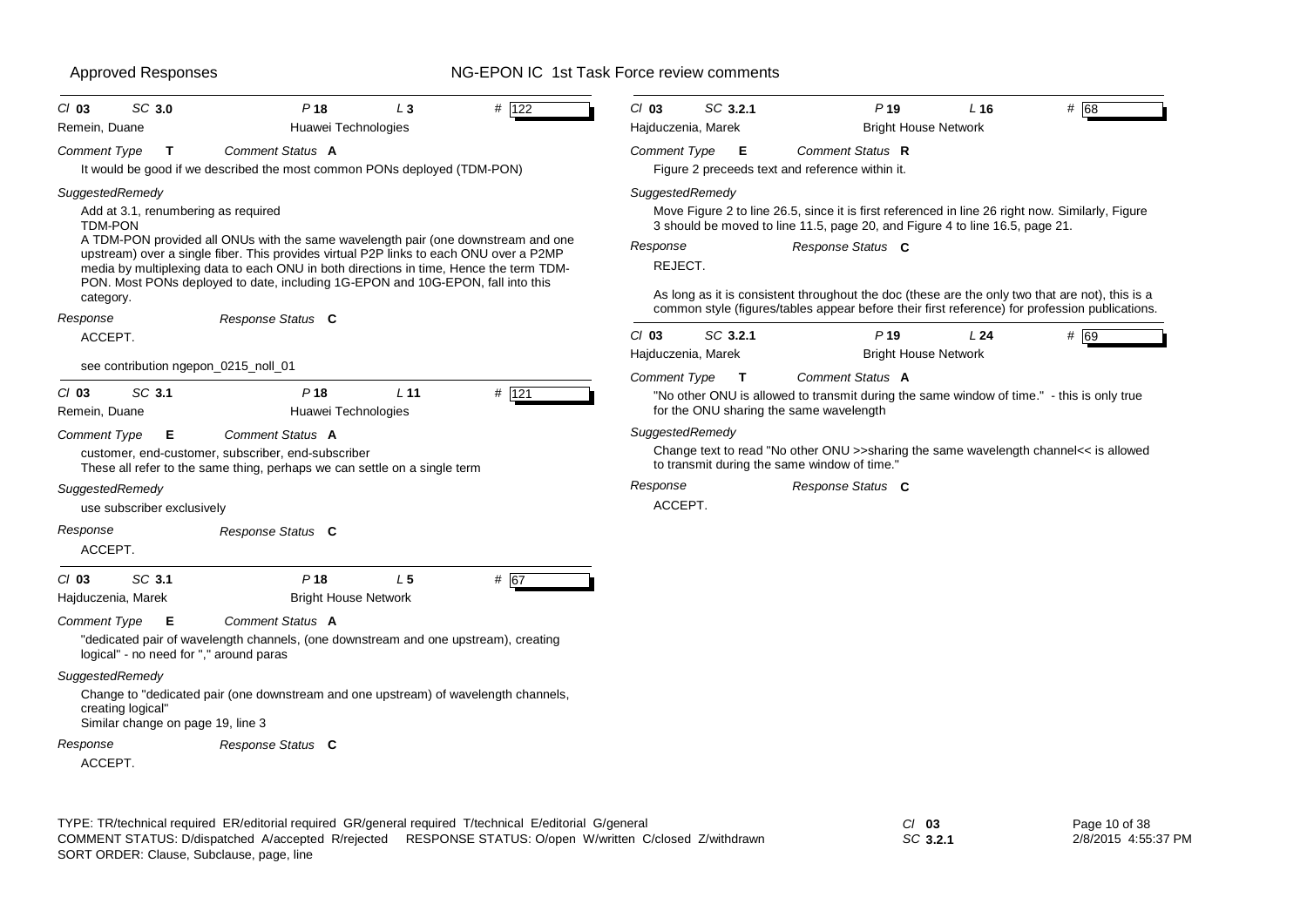| SC 3.3                                                                                                                                                                                                                                                                                                                                                                                                                                                                                                                                                                                                                                                                                                                                                                                                                                                                                                           | SC 3.3                                                                                                                                                                                                                                                                                                                                                                                                                                                                                                       |
|------------------------------------------------------------------------------------------------------------------------------------------------------------------------------------------------------------------------------------------------------------------------------------------------------------------------------------------------------------------------------------------------------------------------------------------------------------------------------------------------------------------------------------------------------------------------------------------------------------------------------------------------------------------------------------------------------------------------------------------------------------------------------------------------------------------------------------------------------------------------------------------------------------------|--------------------------------------------------------------------------------------------------------------------------------------------------------------------------------------------------------------------------------------------------------------------------------------------------------------------------------------------------------------------------------------------------------------------------------------------------------------------------------------------------------------|
| $Cl$ 03                                                                                                                                                                                                                                                                                                                                                                                                                                                                                                                                                                                                                                                                                                                                                                                                                                                                                                          | $Cl$ 03                                                                                                                                                                                                                                                                                                                                                                                                                                                                                                      |
| P <sub>21</sub>                                                                                                                                                                                                                                                                                                                                                                                                                                                                                                                                                                                                                                                                                                                                                                                                                                                                                                  | P23                                                                                                                                                                                                                                                                                                                                                                                                                                                                                                          |
| L24                                                                                                                                                                                                                                                                                                                                                                                                                                                                                                                                                                                                                                                                                                                                                                                                                                                                                                              | L31                                                                                                                                                                                                                                                                                                                                                                                                                                                                                                          |
| $#$ 123                                                                                                                                                                                                                                                                                                                                                                                                                                                                                                                                                                                                                                                                                                                                                                                                                                                                                                          | # 57                                                                                                                                                                                                                                                                                                                                                                                                                                                                                                         |
| Huawei Technologies                                                                                                                                                                                                                                                                                                                                                                                                                                                                                                                                                                                                                                                                                                                                                                                                                                                                                              | <b>Bright House Network</b>                                                                                                                                                                                                                                                                                                                                                                                                                                                                                  |
| Remein, Duane                                                                                                                                                                                                                                                                                                                                                                                                                                                                                                                                                                                                                                                                                                                                                                                                                                                                                                    | Hajduczenia, Marek                                                                                                                                                                                                                                                                                                                                                                                                                                                                                           |
| Comment Status A                                                                                                                                                                                                                                                                                                                                                                                                                                                                                                                                                                                                                                                                                                                                                                                                                                                                                                 | Comment Status A                                                                                                                                                                                                                                                                                                                                                                                                                                                                                             |
| <b>Comment Type</b>                                                                                                                                                                                                                                                                                                                                                                                                                                                                                                                                                                                                                                                                                                                                                                                                                                                                                              | <b>Comment Type</b>                                                                                                                                                                                                                                                                                                                                                                                                                                                                                          |
| $\mathbf{T}$                                                                                                                                                                                                                                                                                                                                                                                                                                                                                                                                                                                                                                                                                                                                                                                                                                                                                                     | ER                                                                                                                                                                                                                                                                                                                                                                                                                                                                                                           |
| Figure input                                                                                                                                                                                                                                                                                                                                                                                                                                                                                                                                                                                                                                                                                                                                                                                                                                                                                                     | "It should be noted that, for WDM-based systems"                                                                                                                                                                                                                                                                                                                                                                                                                                                             |
| SuggestedRemedy<br>see figure in ngepon_remein_1_0215<br>Add the following ref. text at the bottom of section 3.3<br>The above topologies can be used with either WDM-PONs or TDM-PONs. For PONs using<br>WDM these topologies can be further categorized as wavelength selected or wavelength<br>routed (see figure xxx).<br>The wavelength selected category utilizes power splitters in the ODN as above. In the ONU<br>a wavelength filter is used to select the desired downstream wavelength and a tunable<br>laser is used to produce the correct upstream wavelength.<br>The wavelength routed category utilizes WDM mux/demux components in the ODN in lieu<br>of power splitters. In the ONU a wideband receiver can be used as the desired downstream<br>wavelength is determined by the ODN. A tunable laser is used to produce the correct<br>upstream wavelength.<br>Response<br>Response Status C | SuggestedRemedy<br>Unnecessary use of keyword "should". Change to "For WDM-based systems"<br>Response<br>Response Status C<br>ACCEPT IN PRINCIPLE.<br>CHange to "In WDM-based systems"<br>SC 3.3<br>P23<br>$Cl$ 03<br>L35<br># 72<br><b>Bright House Network</b><br>Hajduczenia, Marek<br><b>Comment Type</b><br>Comment Status A<br>T<br>"Power splitters typically lose approximately Nx3 dB for a 2 N split whereas a wavelength<br>mux/demux may lose only 0.7dB to 2.5dB regardless of the port count." |
| ACCEPT.<br>SC 3.3<br>P <sub>22</sub><br>L <sub>1</sub><br># 70<br>$Cl$ 03<br><b>Bright House Network</b><br>Hajduczenia, Marek                                                                                                                                                                                                                                                                                                                                                                                                                                                                                                                                                                                                                                                                                                                                                                                   | The quoted loss numbers are on the ideal side. Actual devices have insertion loss even as<br>high as 4dB, excluding connectors. Also, since we already list just advantaged,<br>disadvantages should be noted as well, including narrow pass pand and requirement for<br>athermal operation when field deployed.                                                                                                                                                                                             |
| Comment Status A<br><b>Comment Type</b><br>ER<br>Figure 5 has two issues:<br>a) it preceeds references to individual elements within the followign text, and<br>b) it is composed of three sep[arate figures (a, b, c) that would be better off placed closer<br>to callout in text.                                                                                                                                                                                                                                                                                                                                                                                                                                                                                                                                                                                                                             | SuggestedRemedy<br>Change the text to read: "Power splitters feature insertion loss of approximately Nx3 dB for<br>a 2^N split, whereas a wavelength mux/demux feature insertion loss between 1 dB and 4<br>dB, depending on manufacturing technique, tolerances, etc. Simultaneously, a wabelength<br>mux/demux features a strong temperature dependence of their wavelength passbands,<br>requiring special measures for athermal operation in a typical field deployment. "                               |
| SuggestedRemedy                                                                                                                                                                                                                                                                                                                                                                                                                                                                                                                                                                                                                                                                                                                                                                                                                                                                                                  | Response                                                                                                                                                                                                                                                                                                                                                                                                                                                                                                     |
| Break Figure 5 into three separate figures (5, 6, 7) and renumber following figures and                                                                                                                                                                                                                                                                                                                                                                                                                                                                                                                                                                                                                                                                                                                                                                                                                          | Response Status C                                                                                                                                                                                                                                                                                                                                                                                                                                                                                            |
| update their references.                                                                                                                                                                                                                                                                                                                                                                                                                                                                                                                                                                                                                                                                                                                                                                                                                                                                                         | <b>ACCEPT IN PRINCIPLE.</b>                                                                                                                                                                                                                                                                                                                                                                                                                                                                                  |
| Move new Figure 5 to page 23, line 13.5. Move new Figure 6 to page 23, line 23.5. Move                                                                                                                                                                                                                                                                                                                                                                                                                                                                                                                                                                                                                                                                                                                                                                                                                           | "Symmetrical power splitters exhibit insertion loss of approximately Nx3 dB for a 2^N split,                                                                                                                                                                                                                                                                                                                                                                                                                 |
| new Figure 7 to page 23, line 27.5.                                                                                                                                                                                                                                                                                                                                                                                                                                                                                                                                                                                                                                                                                                                                                                                                                                                                              | whereas a wavelength mux/demux will exhibit an insertion loss between 1 dB and 4 dB with                                                                                                                                                                                                                                                                                                                                                                                                                     |
| Response                                                                                                                                                                                                                                                                                                                                                                                                                                                                                                                                                                                                                                                                                                                                                                                                                                                                                                         | the exact value dependent upon manufacturing technique, tolerances, and other factors.                                                                                                                                                                                                                                                                                                                                                                                                                       |
| Response Status C                                                                                                                                                                                                                                                                                                                                                                                                                                                                                                                                                                                                                                                                                                                                                                                                                                                                                                | The passband of a wavelength mux/demux is strongly dependent upon operating                                                                                                                                                                                                                                                                                                                                                                                                                                  |
| ACCEPT IN PRINCIPLE.                                                                                                                                                                                                                                                                                                                                                                                                                                                                                                                                                                                                                                                                                                                                                                                                                                                                                             | temperature. Therefore, special measures must be taken to ensure thermal stability in a                                                                                                                                                                                                                                                                                                                                                                                                                      |
| Final location of figures is slightly different than requested.                                                                                                                                                                                                                                                                                                                                                                                                                                                                                                                                                                                                                                                                                                                                                                                                                                                  | typical field deployment.                                                                                                                                                                                                                                                                                                                                                                                                                                                                                    |

*SC* **3.3**

Page 11 of 38 2/8/2015 4:55:37 PM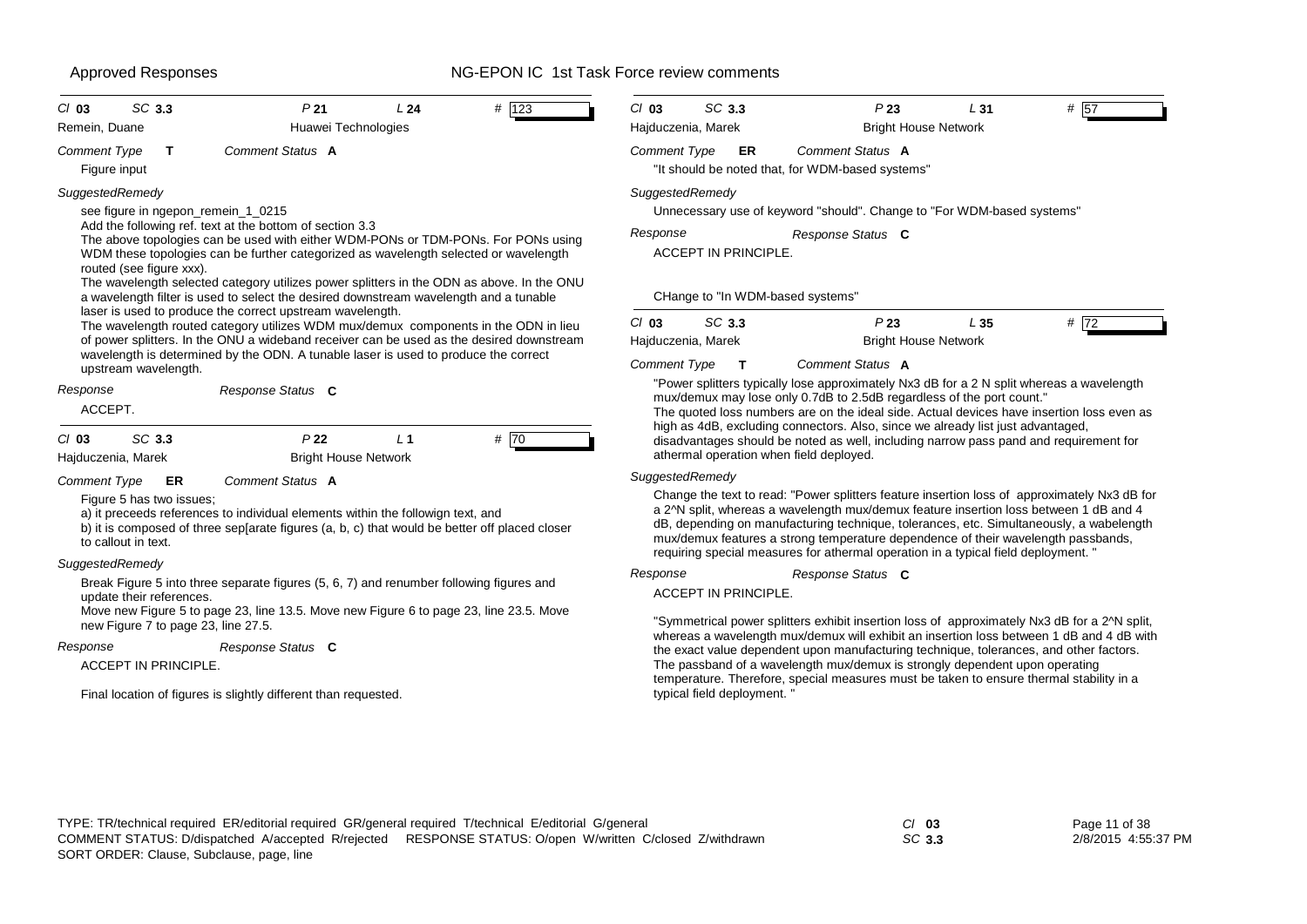| SC 3.3<br>$Cl$ 03<br>Hajduczenia, Marek                                          | P23<br><b>Bright House Network</b>                                                                                                                                                                                   | L36             | #71   | $Cl$ 04<br>SC <sub>2</sub><br>Harstead, Ed               | P26<br>Alcatel-Lucent                                                                                                                                                                                                                                                                                                                                                                     | L <sub>12</sub> | # 9                                  |
|----------------------------------------------------------------------------------|----------------------------------------------------------------------------------------------------------------------------------------------------------------------------------------------------------------------|-----------------|-------|----------------------------------------------------------|-------------------------------------------------------------------------------------------------------------------------------------------------------------------------------------------------------------------------------------------------------------------------------------------------------------------------------------------------------------------------------------------|-----------------|--------------------------------------|
| Comment Type<br>E                                                                | Comment Status A<br>"split whereas a wavelength mux/demux may lose only 0.7dB to 2.5dB regardless of the<br>port" - space missing between numeric value and units                                                    |                 |       | <b>Comment Type</b><br>Е                                 | Comment Status A<br>the section title indicates Internet bandwidth, but the text below does not.                                                                                                                                                                                                                                                                                          |                 |                                      |
| SuggestedRemedy<br>Response                                                      | Change to "split whereas a wavelength mux/demux may lose only 0.7 dB to 2.5 dB<br>regardless of the port". Make sure space is non-breakable.<br>Response Status C                                                    |                 |       | SuggestedRemedy<br>Response<br>ACCEPT.                   | replace "bandwidth consumption" with "Internet bandwidth consumption"<br>Response Status C                                                                                                                                                                                                                                                                                                |                 |                                      |
| ACCEPT.<br>SC Table-1<br>$Cl$ 03                                                 | P <sub>17</sub>                                                                                                                                                                                                      | L <sub>0</sub>  | # 166 | SC <sub>2</sub><br>$Cl$ 04<br>Harstead, Ed               | P27<br>Alcatel-Lucent                                                                                                                                                                                                                                                                                                                                                                     | $L_3$           | # 10                                 |
| NOLL, KEVIN<br>Comment Type<br>T<br>name of the network type.<br>SuggestedRemedy | TIME WARNER CABL<br>Comment Status A<br>Last line in the table suggests "mix" for PHY channel connectivity type and has "?" as the                                                                                   |                 |       | Comment Type<br>Е<br>adoption.                           | Comment Status A<br>re: "This fact is mostly attributed to pervasive xDSL 3 access in Europe, and slower<br>adoption of higher-speed copper and fiber-based access 4 technologies." Without any<br>attributions, this assertion seems to contradict a conclusion to be drawn from the preceding<br>and following text, that the reason is because Europe is a few years behind in Netflix |                 |                                      |
| Remove this line or add some names.                                              |                                                                                                                                                                                                                      |                 |       | SuggestedRemedy<br>remove the assertion                  |                                                                                                                                                                                                                                                                                                                                                                                           |                 |                                      |
| Response<br><b>ACCEPT IN PRINCIPLE.</b>                                          | Response Status C                                                                                                                                                                                                    |                 |       | Response<br>ACCEPT.                                      | Response Status C                                                                                                                                                                                                                                                                                                                                                                         |                 |                                      |
| Ad-Hoc needs to provide a name for this                                          |                                                                                                                                                                                                                      |                 |       |                                                          |                                                                                                                                                                                                                                                                                                                                                                                           |                 |                                      |
| SC <sub>2</sub><br>$Cl$ 04<br>Harstead, Ed                                       | P <sub>25</sub><br>Alcatel-Lucent                                                                                                                                                                                    | L <sub>25</sub> | #8    | SC <sub>4</sub><br>$Cl$ 04<br>Harstead, Ed               | P30<br>Alcatel-Lucent                                                                                                                                                                                                                                                                                                                                                                     | $L$ 16          | # $11$                               |
| Comment Type<br>Е<br>SuggestedRemedy                                             | Comment Status A<br>the section title indicates Internet bandwidth, but the text below does not.                                                                                                                     |                 |       | <b>Comment Type</b><br>T<br>traffic growing more slowly. | Comment Status A<br>Title of section is "Bandwidth Consumption Operator Data". It is specifically data<br>representing only DOCSIS traffic for a NA MSO. An IPTV operator would see much larger                                                                                                                                                                                           |                 |                                      |
|                                                                                  | Change "bandwidth usage" to "Internet bandwidth usage", at least in the first sentence.                                                                                                                              |                 |       | SuggestedRemedy                                          |                                                                                                                                                                                                                                                                                                                                                                                           |                 |                                      |
| Response<br>ACCEPT.                                                              | Response Status C                                                                                                                                                                                                    |                 |       | does not include linear TV.                              | Rename section "Bandwidth consumption - NA MSO". State in the first sentence that this<br>section considers only DOCSIS traffic: i.e. Internet traffic and managed unicast video, but                                                                                                                                                                                                     |                 |                                      |
|                                                                                  |                                                                                                                                                                                                                      |                 |       | Response<br><b>ACCEPT IN PRINCIPLE.</b>                  | Response Status C                                                                                                                                                                                                                                                                                                                                                                         |                 |                                      |
|                                                                                  |                                                                                                                                                                                                                      |                 |       |                                                          | Add sentence to beginning of section to indicate NA-sourced data.                                                                                                                                                                                                                                                                                                                         |                 |                                      |
|                                                                                  |                                                                                                                                                                                                                      |                 |       | television service)"                                     | "The presented data includes Internet traffic and managed unicast video, but does not<br>include managed broadcast/multicast linear TV (i.e., traditional scheduled non-time-shifted                                                                                                                                                                                                      |                 |                                      |
|                                                                                  | TYPE: TR/technical required ER/editorial required GR/general required T/technical E/editorial G/general<br>COMMENT STATUS: D/dispatched A/accepted R/rejected RESPONSE STATUS: O/open W/written C/closed Z/withdrawn |                 |       |                                                          | $CI$ 04<br>SC <sub>4</sub>                                                                                                                                                                                                                                                                                                                                                                |                 | Page 12 of 38<br>2/8/2015 4:55:37 PM |

SORT ORDER: Clause, Subclause, page, line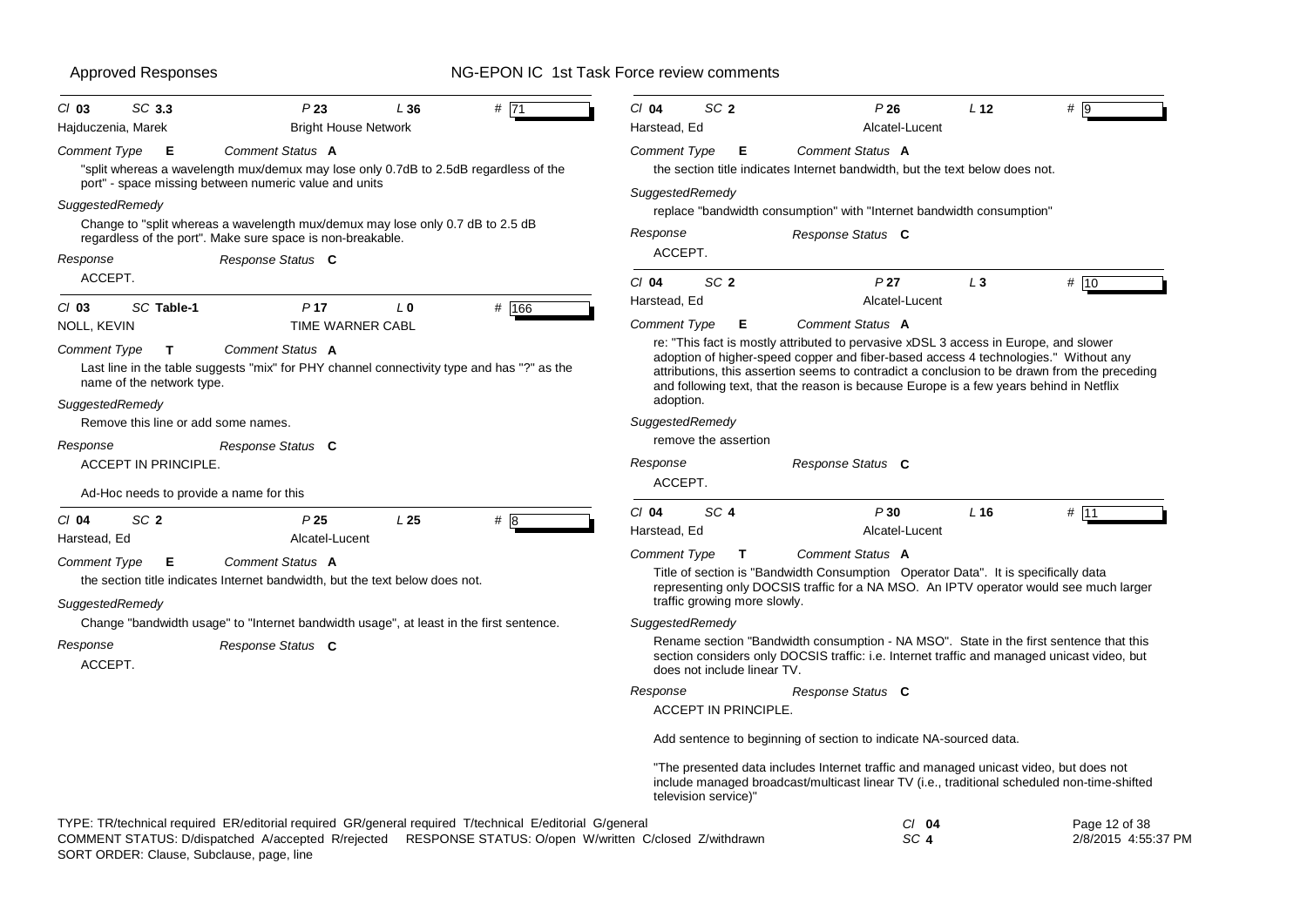| SC 4.2<br>$Cl$ 04<br>Hajduczenia, Marek                                                             | P <sub>25</sub><br>L24<br><b>Bright House Network</b>                                                                                                                                                                                                                                                                              | #73   | SC 4.2<br>$Cl$ 04<br>Hajduczenia, Marek                                                        | P26<br><b>Bright House Network</b>                                                                                                                                                  | L <sub>11</sub> | # 76   |
|-----------------------------------------------------------------------------------------------------|------------------------------------------------------------------------------------------------------------------------------------------------------------------------------------------------------------------------------------------------------------------------------------------------------------------------------------|-------|------------------------------------------------------------------------------------------------|-------------------------------------------------------------------------------------------------------------------------------------------------------------------------------------|-----------------|--------|
| <b>Comment Type</b><br>$\mathbf{T}$<br>regions.                                                     | Comment Status A<br>"Consumption of Internet Traffic" - likely, it should read "Regional Consumption of Internet<br>Traffic", to represent correctly the fact that the section indeed presents views for individual                                                                                                                |       | Comment Type E<br>SuggestedRemedy<br>Move Figure 7 to page 27, line 11.5                       | Comment Status R<br>Figure 7 is placed ahead of its reference in text.                                                                                                              |                 |        |
| SuggestedRemedy<br>Per comment<br>Response<br>ACCEPT.                                               | Response Status C                                                                                                                                                                                                                                                                                                                  |       | Response<br>REJECT.                                                                            | Similarly, Figure 8 and 9 should be moved to page 27, line 26.5<br>Response Status C                                                                                                |                 |        |
| SC 4.2<br>$Cl$ 04<br>Remein, Duane                                                                  | P <sub>25</sub><br>L <sub>25</sub><br>Huawei Technologies                                                                                                                                                                                                                                                                          | # 147 | SC 4.2<br>$Cl$ 04<br>Hajduczenia, Marek<br><b>Comment Type</b>                                 | P26<br><b>Bright House Network</b><br>Comment Status A                                                                                                                              | L <sub>5</sub>  | # 75   |
| <b>Comment Type</b><br>E<br>SuggestedRemedy                                                         | Comment Status A<br>In this section the term bandwidth is used while referring to GB & TB.<br>Replace "bandwidth" with "data" throughout this section.                                                                                                                                                                             |       | $\mathbf{T}$<br>SuggestedRemedy<br>streaming-in-ultra-hd-4k.html                               | A reference to 4k content avaliability would be welcome.<br>Reference to be used (one of many avaliable): http://blog.netflix.com/2014/05/netflix-now-                              |                 |        |
| Response<br>ACCEPT.                                                                                 | Response Status C                                                                                                                                                                                                                                                                                                                  |       | Response<br>ACCEPT.                                                                            | Response Status C                                                                                                                                                                   |                 |        |
| SC 4.2<br>$Cl$ 04<br>Hajduczenia, Marek                                                             | P <sub>25</sub><br>L31<br><b>Bright House Network</b>                                                                                                                                                                                                                                                                              | #74   | SC 4.2<br>$Cl$ 04<br>Hajduczenia, Marek                                                        | P <sub>27</sub><br><b>Bright House Network</b>                                                                                                                                      | L <sub>15</sub> | $#$ 77 |
| <b>Comment Type</b><br>$\mathbf{T}$<br>SuggestedRemedy<br>an example of operator data."<br>Response | Comment Status A<br>"irrespective of the access technology they use in their first mile networks" - we already<br>have a section that speaks about data from one of providers. Reference would be welcome.<br>"irrespective of the access technology they use in their first mile networks - see also 4.4 for<br>Response Status C |       | Comment Type <b>E</b><br>SuggestedRemedy<br>region (Figure 9) is lower"<br>Response<br>ACCEPT. | Comment Status A<br>Description for South America and APAC is merged together.<br>Remove "When compared with NA, the average bandwidth consumption in the APAC<br>Response Status C |                 |        |
| ACCEPT.                                                                                             |                                                                                                                                                                                                                                                                                                                                    |       |                                                                                                |                                                                                                                                                                                     |                 |        |

*SC* **4.2**

Page 13 of 38 2/8/2015 4:55:37 PM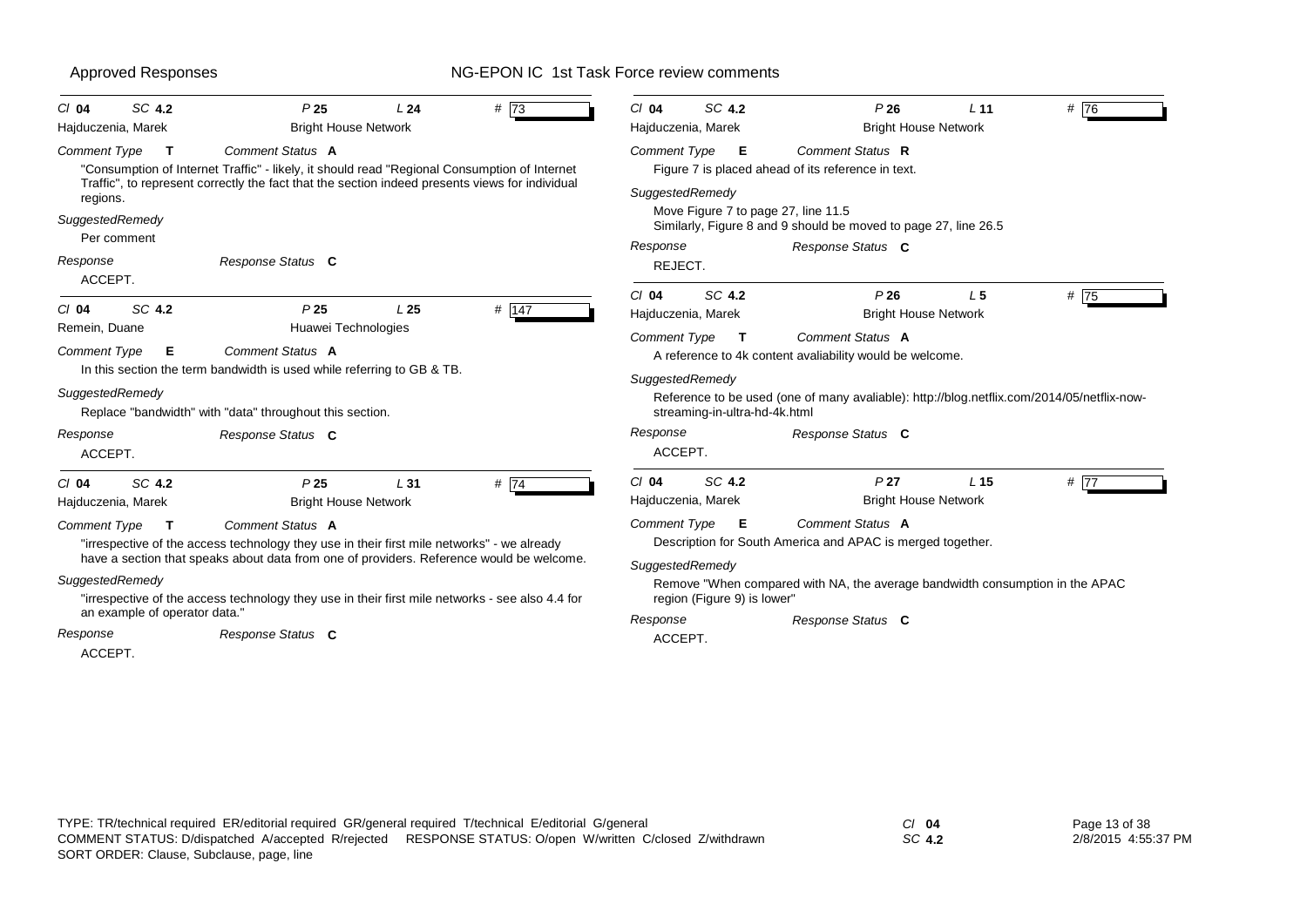| SC 4.3<br>$Cl$ 04                                                                    | P28                                                                                                                                                                                        | L <sub>13</sub> | # 83 | $Cl$ 04             | SC 4.3                       | P29                                                                                                                                                                                                                                                                                                                                                                                                                               | L7 | # 81   |
|--------------------------------------------------------------------------------------|--------------------------------------------------------------------------------------------------------------------------------------------------------------------------------------------|-----------------|------|---------------------|------------------------------|-----------------------------------------------------------------------------------------------------------------------------------------------------------------------------------------------------------------------------------------------------------------------------------------------------------------------------------------------------------------------------------------------------------------------------------|----|--------|
| Hajduczenia, Marek                                                                   | <b>Bright House Network</b>                                                                                                                                                                |                 |      |                     | Hajduczenia, Marek           | <b>Bright House Network</b>                                                                                                                                                                                                                                                                                                                                                                                                       |    |        |
| <b>Comment Type</b><br>т                                                             | Comment Status A<br>Subclause 4.3 is all about downstream bandwidth consumption. It does not mention<br>upstream bandwidth consumption even once.                                          |                 |      | <b>Comment Type</b> | $\mathbf{T}$                 | Comment Status A<br>"To complete the demand picture, it is necessary to add the maximum individual peak<br>burst demand, which requires additional bandwidth for headroom, the size of which needs                                                                                                                                                                                                                                |    |        |
| SuggestedRemedy<br>Access"<br>after current section 4.6                              | Change the title of 4.3 to "Downstream Bandwidth Consumption Forecast Residential<br>Also, to provide current data first and then models for the future, I suggest we move 4.3 to          |                 |      | SuggestedRemedy     |                              | to accommodate a least one successful speed test run by a subscriber already receiving<br>the maximum offered service level. This extra bandwidth is necessary because subscribers<br>expect to be able to successfully complete a speed test even during peak hour traffic." -<br>this statement is unnecesssarily complex.                                                                                                      |    |        |
| Response<br>ACCEPT.<br>SC 4.3<br>CI 04                                               | Response Status C<br>P29                                                                                                                                                                   | L <sub>1</sub>  | # 80 |                     |                              | Change to read: "To complete the bandwidth demand picture, it is necessary to further add<br>the maximum peak burst demand needed to accommodate a least one successful speed<br>test run by a subscriber already receiving the maximum offered service level. Subscribers<br>typically expect to be able to successfully complete a speed test even during peak hour<br>and when simultanously consuming other digital content." |    |        |
| Hajduczenia, Marek                                                                   | <b>Bright House Network</b>                                                                                                                                                                |                 |      | Response            |                              | Response Status C                                                                                                                                                                                                                                                                                                                                                                                                                 |    |        |
| <b>Comment Type</b><br>т<br>scenarios is not immediately obvious.<br>SuggestedRemedy | Comment Status A<br>Looking at Figure 10 and 11, the difference between moderate and heavy demand<br>Merge figures 10 and 11, showing moderate and heavy scenario for the given subscriber |                 |      |                     | <b>ACCEPT IN PRINCIPLE.</b>  | "The assessment of demanded bandwidth is incomplete without an including the<br>bandwidth used by subscribers executing Internet speed tests. Accomodation must be<br>made for at least one subscriber running a successful speed test at the maximum offered<br>rate even during the peak hour and when simultanously consuming other digital content."                                                                          |    |        |
| population in a single chart.<br>Response<br><b>ACCEPT IN PRINCIPLE.</b>             | Response Status C                                                                                                                                                                          |                 |      | $Cl$ 04             | SC 4.3<br>Hajduczenia, Marek | P30<br><b>Bright House Network</b>                                                                                                                                                                                                                                                                                                                                                                                                | 14 | $#$ 82 |
| WIII need EH to provide updated figure                                               |                                                                                                                                                                                            |                 |      | <b>Comment Type</b> | Е                            | Comment Status A<br>The footnote to text "demand in residential access up to the year 2024" is pretty legthy. I<br>suggest to have it moved to the end of the paragraph instead.                                                                                                                                                                                                                                                  |    |        |
| EH to regenerate with common scale                                                   |                                                                                                                                                                                            |                 |      | SuggestedRemedy     |                              | Move "If, instead of a statistical view a worst-case view is preferred, a 10G-EPON could<br>support subscribers, each streaming four simultaneous streams of UHD-2 8k video at 50<br>Mb/s each, and still have enough headroom to support bursts, and therefore a service<br>offer, of more than 2 Gb/s." to page 30, end of line 6.                                                                                              |    |        |
|                                                                                      |                                                                                                                                                                                            |                 |      | Response<br>ACCEPT. |                              | Response Status C                                                                                                                                                                                                                                                                                                                                                                                                                 |    |        |

*SC* **4.3**

Page 14 of 38 2/8/2015 4:55:37 PM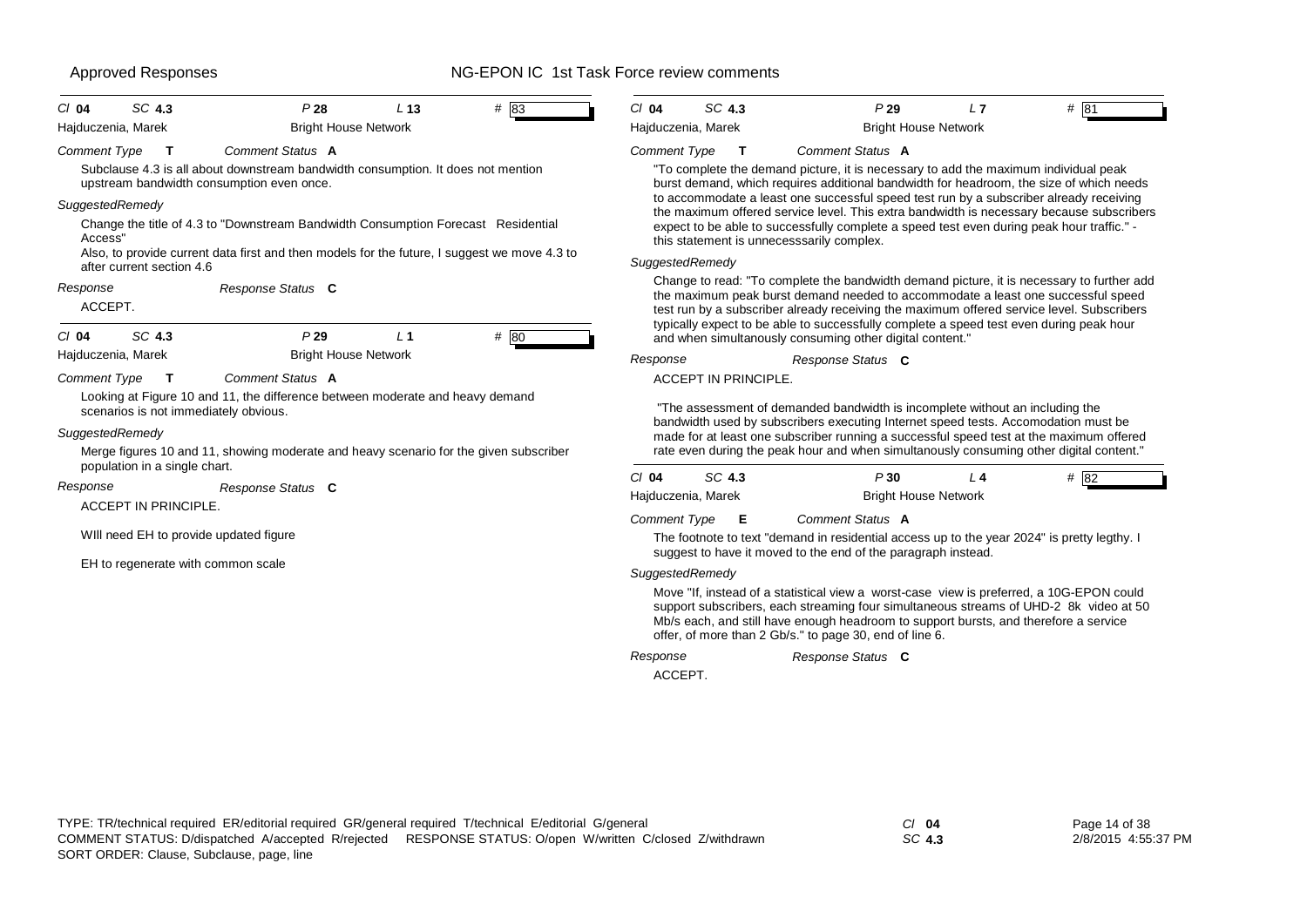## Approved Responses **NG-EPON IC 1st Task Force review comments** *Cl* **04** *SC* **4.4** *P* **32** *L* **1** *#* 78*Comment Type* **ER** Figure 14 is missing. *SuggestedRemedy* It is OK in Word document, yet missing in PDF version. Please bring it back. ACCEPT.*Comment Status* **A***Response Status* **C** Hajduczenia, Marek Bright House Network *Response Cl* **04** *SC* **4.4** *P* **32** *L* **1** *#* 148*Comment Type* **E** Missing figure *SuggestedRemedy* Add figure or remove para referencing figure 14. ACCEPT. figure didnt render in the PDF *Comment Status* **A***Response Status* **C** Remein, Duane **Huawei Technologies** *Response Cl* **04** *SC* **4.4** *P* **32** *L* **1** *#* 40*Comment Type* **ER** The actual Fig. 14 seems to be missing from the PDF, but is contained in the companion MS Word file. Add Fig. 14 from NGEPON D1.0 TR - MS Word file *SuggestedRemedy* ACCEPT. *Comment Status* **A***Response Status* **C** Powell, Bill **Alcatel-Lucent** *Response Cl* **04** *SC* **4.5** *P* **32** *L* **15** *#* 150# 150 *Comment Type* **E** Does 20+ years qualify as "Over the last few years"? *SuggestedRemedy* Strike the phrase. Add historical to the sentence so it reads "There has been a clear historical trend for a ..."ACCEPT.*Comment Status* **A***Response Status* **C** Remein, Duane **Huawei Technologies** *Response Cl* **04** *SC* **4.5** *P* **32** *L* **17** *#* 149 $# 149$ *Comment Type* **E** Stranded phrase: "with an example of 16 data rates for" *SuggestedRemedy* Strike phrase. ACCEPT. *Comment Status* **A***Response Status* **C** Remein, Duane **Huawei Technologies** *Response Cl* **04** *SC* **4.5** *P* **34** *L* **12** *#* 56*Comment Type* **ER** "Should the same trend in bandwidth consumption (...) be" *SuggestedRemedy* Unnecessary use of a keyword "should". Change to "If the same trend in bandwidth consumption (...) is" ACCEPT.*Comment Status* **A***Response Status* **C** Hajduczenia, Marek Bright House Network *Response*

*SC* **4.5**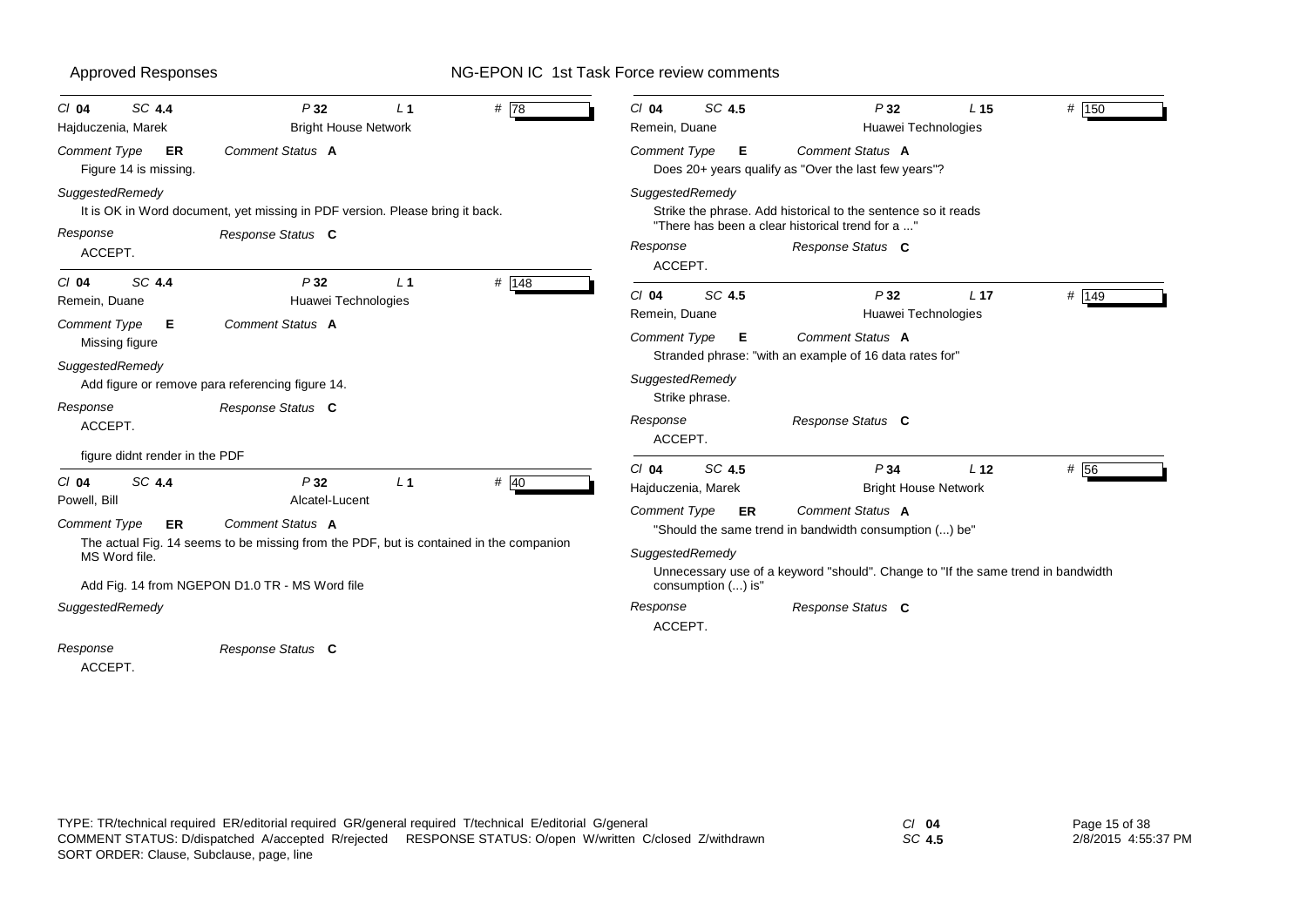| $CI$ 04             | SC 4.6             | P 34                                                                                                                                                                          | ⊥ 36 | - 84 | CI 04               | SC 4.6             | P35                                                                                                                                                                      | L 21 | # 187 |
|---------------------|--------------------|-------------------------------------------------------------------------------------------------------------------------------------------------------------------------------|------|------|---------------------|--------------------|--------------------------------------------------------------------------------------------------------------------------------------------------------------------------|------|-------|
|                     | Hajduczenia, Marek | <b>Bright House Network</b>                                                                                                                                                   |      |      |                     | Hajduczenia, Marek | Bright House Network                                                                                                                                                     |      |       |
| <b>Comment Type</b> |                    | Comment Status A                                                                                                                                                              |      |      | <b>Comment Type</b> |                    | Comment Status R                                                                                                                                                         |      |       |
|                     |                    | This is not a magazine paper, lengthy intro is not needed: "In contrast to the previous<br>section on forecasted bandwidth consumption, this section addresses forecasting of |      |      |                     |                    | Text requires simplification and technical cleanup: "The adoption of Ethernet LAN over<br>UTP bandwidths in the home is approximated by the solid red line in Figure 13. |      |       |

bandwidths offered to residential subscribers, which is in principle independent of actual bandwidth demands."

## *SuggestedRemedy*

Change to read: "This subclause presents a forecast model for offered bandwidth in residential access, which is independent from the actual observed bandwidth demand."

| Response |        | Response Status C |    |          |
|----------|--------|-------------------|----|----------|
| ACCEPT.  |        |                   |    |          |
| $Cl$ 04  | SC 4.6 | P 35              | 12 | #<br>186 |

Hajduczenia, Marek **Bright House Network** 

*Comment Type* **T** *Comment Status* **A**

Remove the royal "we" from the text, including all abbrevatiations, and make it read less like a science paper: "We next suggest that more than Gigabit service will not be offered until there is something faster than Gigabit Ethernet in the home, because again those higher service offerings couldn t be tested in a speed test.

Therefore, we posit: once offered bandwidths reach the maximum capability of subscriber end terminals in the home network (which has already happened for FTTH networks), the maximum offered bandwidth will be governed by the maximum bandwidth capability of subscriber end terminals in the home network. The latter is examined next."

## *SuggestedRemedy*

Change to read: "Given the lack of subscriber driven demand for access rates exceeding 1 Gb/s, as well as lack of technical options to increase network rates within homes without a major investment into home networking, the maximum offered bandwidth remains limited by the maximum network rate of subscriber end terminals and their home network. "

*Response*

## *Response Status* **C**

ACCEPT IN PRINCIPLE.

"A reasonable assumption can be made that operators will not offer tiers exceeding 1Gb/s until home-networking equipment is available that can exceed this data rate."

*SuggestedRemedy* Change the text to read: "Figure 16 (solid red line) demonstrates the evolution of wired Ethernet speeds in home LANs. Assuming that the speed evolution continues in the future, 10 Gb/s Ethernet is expected to become popular in home LANs within the next 10 years, though do require re-cabling of homes and upgrades of end terminals. There are also two alternative wired Ethernet speeds under development within IEEE 802.3 WG, i.e., 2.5 Gb/s and 5 Gb/s, which promise the reuse of the existing category 5/5e cabling, and likely allow for coexistence of 1 Gb/s, 2.5 Gb/s, and 5 Gb/s PHYs on the same network. These four possibilities are represented by the dashed red lines in Figure 16."

Extrapolating this adoption trend predicts 10G Ethernet over UTP in the home within the next 10 years. Alternatively, intermediate Ethernet speeds over cat-5 UTP are under consideration in IEEE 802.3 Working Group: 2.5G and 5G. Finally, it s possible that none of these higher speed technologies gain significant traction in the home, maybe because of

the proliferation of wireless devices at the expense of wired devices. These four

possibilities are represented by the dashed red lines in Figure 16".

| Response | Response Status C |  |
|----------|-------------------|--|

REJECT.

Text is readable/understandable as-

| $Cl$ 04             | SC 4.6                                     | P <sub>35</sub>   | L22                 | 151<br># |
|---------------------|--------------------------------------------|-------------------|---------------------|----------|
| Remein, Duane       |                                            |                   | Huawei Technologies |          |
| <b>Comment Type</b> | $\mathbf{T}$<br>Incorrect ref to Figure 13 | Comment Status A  |                     |          |
|                     | SuggestedRemedy<br>change to Figure 16.    |                   |                     |          |
| Response<br>ACCEPT. |                                            | Response Status C |                     |          |

*SC* **4.6**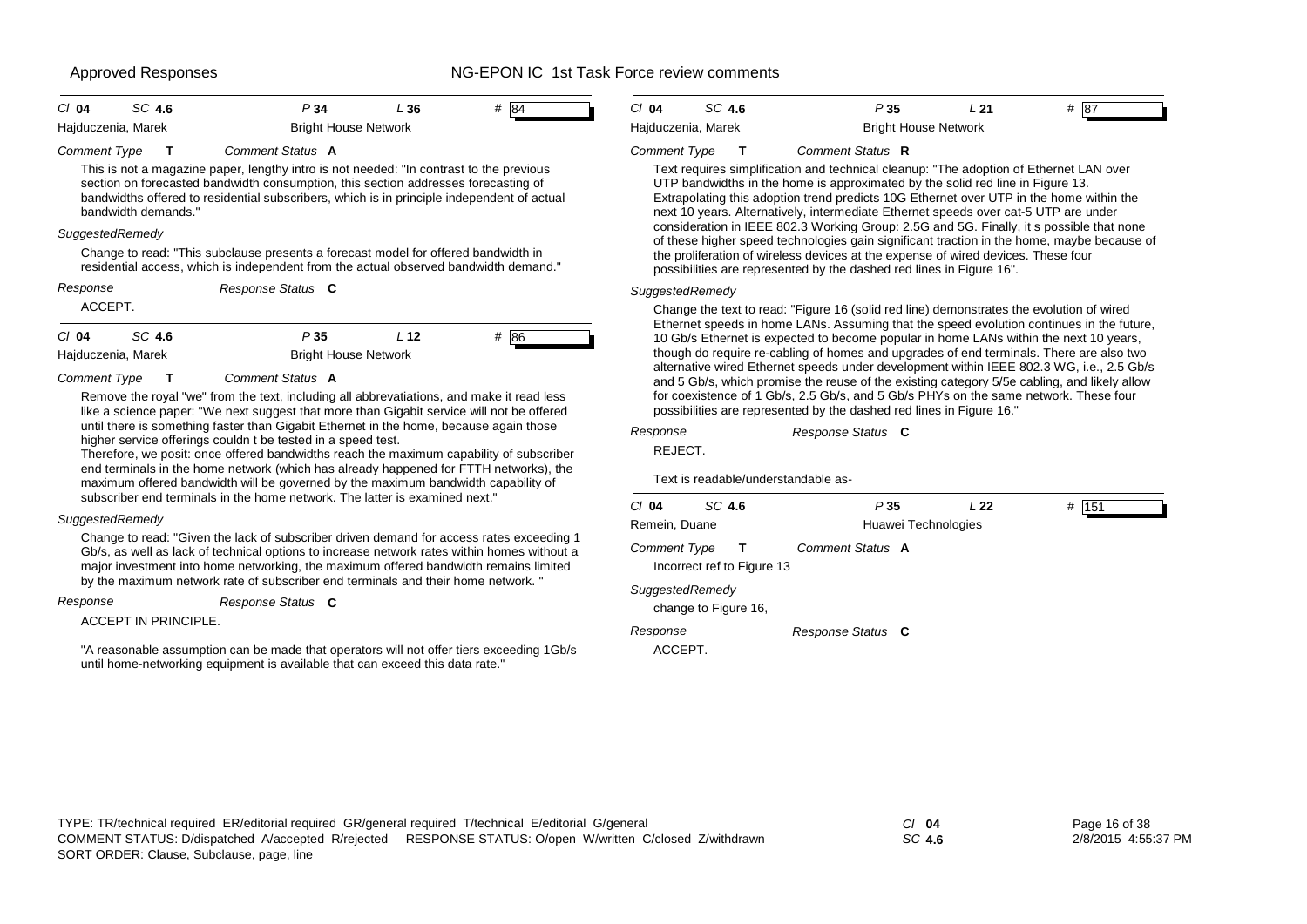| $Cl$ 04            | SC 4.6 | P 35 |                             | # 85 |  |
|--------------------|--------|------|-----------------------------|------|--|
| Hajduczenia, Marek |        |      | <b>Bright House Network</b> |      |  |

## *Comment Type* **T** *Comment Status* **A**

Remove the royal "we" from "We suggest that operators would never offer speeds that cannot be realized and speed-tested by subscriber end terminals in the home network. The maximum that can be speed-tested in the home today is approximately 1 Gb/s, using a Gigabit Ethernet home network and Gigabit

Ethernet end terminals. We note that current Gigabit service offerings are the first time that offered bandwidth equals the capability of subscriber end terminals in the home network."

## *SuggestedRemedy*

Change to read: "Operators would only offer access speeds that can be realized using existing in-home networking solutions and then successfully speed-tested by a subscriber using the appropriate end terminals. Given the very slow rate of adoption of 10 Gb/s Ethernet in home networking, 1 Gb/s (and slower) wired Ethernet and wireless Ethernet solutions (cabling and terminals) remain predominant in most homes. This means, in practice, that the current gigabit rate offerings already match the theoretical maximum network throughput of user terminals and home networks, leaving little justification for further increase in offered data rates."

## *Response*

## *Response Status* **C**

ACCEPT IN PRINCIPLE.

"Operators would only offer access speeds that can be realized using existing in-home networking solutions and also successfully speed-tested by a subscriber. Given the very slow rate of adoption of 10 Gb/s Ethernet in home networking, 1 Gb/s (and slower) wired Ethernet and wireless Ethernet solutions (cabling and terminals) remain predominant in most homes. This means, in practice, that the current gigabit rate offerings already match the theoretical maximum network throughput of user terminals and home networks, leaving little justification for further increase in offered data rates."

| CI 04              | SC 4.6 | P 36                        | # 88 |  |
|--------------------|--------|-----------------------------|------|--|
| Hajduczenia, Marek |        | <b>Bright House Network</b> |      |  |

## *Comment Type* **T** *Comment Status* **A**

Rewording plus updating technical facts in the text: "In parallel, the approximate real world peak speeds of IEEE Std 802.11b, .g, .n, and early .ac

wireless LANs (for a single end user device) in the home are indicated by the solid blue curve. A

linear extrapolation (on a semi-log scale) is shown by the dashed blue line, and predicts a 3 Gb/s

peak speed in 10 years. However, this is speculative, as there is no plan in IEEE 802.11 to achieve

this peak speed in the home; it is not clear if even 1 Gb/s becomes practical."

## *SuggestedRemedy*

Change to read: "Figure 16 also shows the evolution of wireless Ethernet (802.11)speeds in home LANs, covering 802.11b, .g, .n, and early .ac devices. A linear extrapolation (shown with a dashed blue line) indicates that a 3 Gb/s peak data rate should become available for the use in wireless home LANs within the next 10 years. However, at this time there is no demonstrated 802.11 technology able to support such data rates within wireless home LANs and it is not clear whether sustained 1 Gb/s data rates over wireless LAN are practical."

| Response<br>ACCEPT. |                    | Response Status C           |     |      |  |
|---------------------|--------------------|-----------------------------|-----|------|--|
| $Cl$ 04             | SC 4.6             | P36                         | L 6 | # 89 |  |
|                     | Hajduczenia, Marek | <b>Bright House Network</b> |     |      |  |
| <b>Comment Type</b> |                    | Comment Status R            |     |      |  |

Text in lines 6-12 is highly repetetive from previous observations in the same section

## *SuggestedRemedy*

Change text in lines 6-12 to read as follows: "Considering previous observations on maximum offered data rates with the anticipated availability of wired and wireless home LAN solutions exceeding 1 Gb/s data rates, the maximum offered data rates for residential customers are expected to fall between 1 Gb/s and 10 Gb/s, depending primarily on the availability of cost-effective solutions to deploy multi-gigabit network infrastructure and terminals at homes. Given the shift towards the use of more convenient wireless LANs in home environment, and the lack of clear technical path towards 1+ Gb/s data rates, there is a good chance that the delivery of multi-gigabit data rates to residential subscribers may be overly aggressive and be limited only to power users and early adopters. "

*Response*

REJECT.

The paragraph is summarizing with intent to draw a conclusion

*Response Status* **C**

| TYPE: TR/technical required ER/editorial required GR/general required T/technical E/editorial G/general   | CI 04  | Page 17 of 38       |
|-----------------------------------------------------------------------------------------------------------|--------|---------------------|
| COMMENT STATUS: D/dispatched A/accepted R/reiected RESPONSE STATUS: O/open W/written C/closed Z/withdrawn | SC 4.6 | 2/8/2015 4:55:37 PM |
| SORT ORDER: Clause. Subclause. page. line                                                                 |        |                     |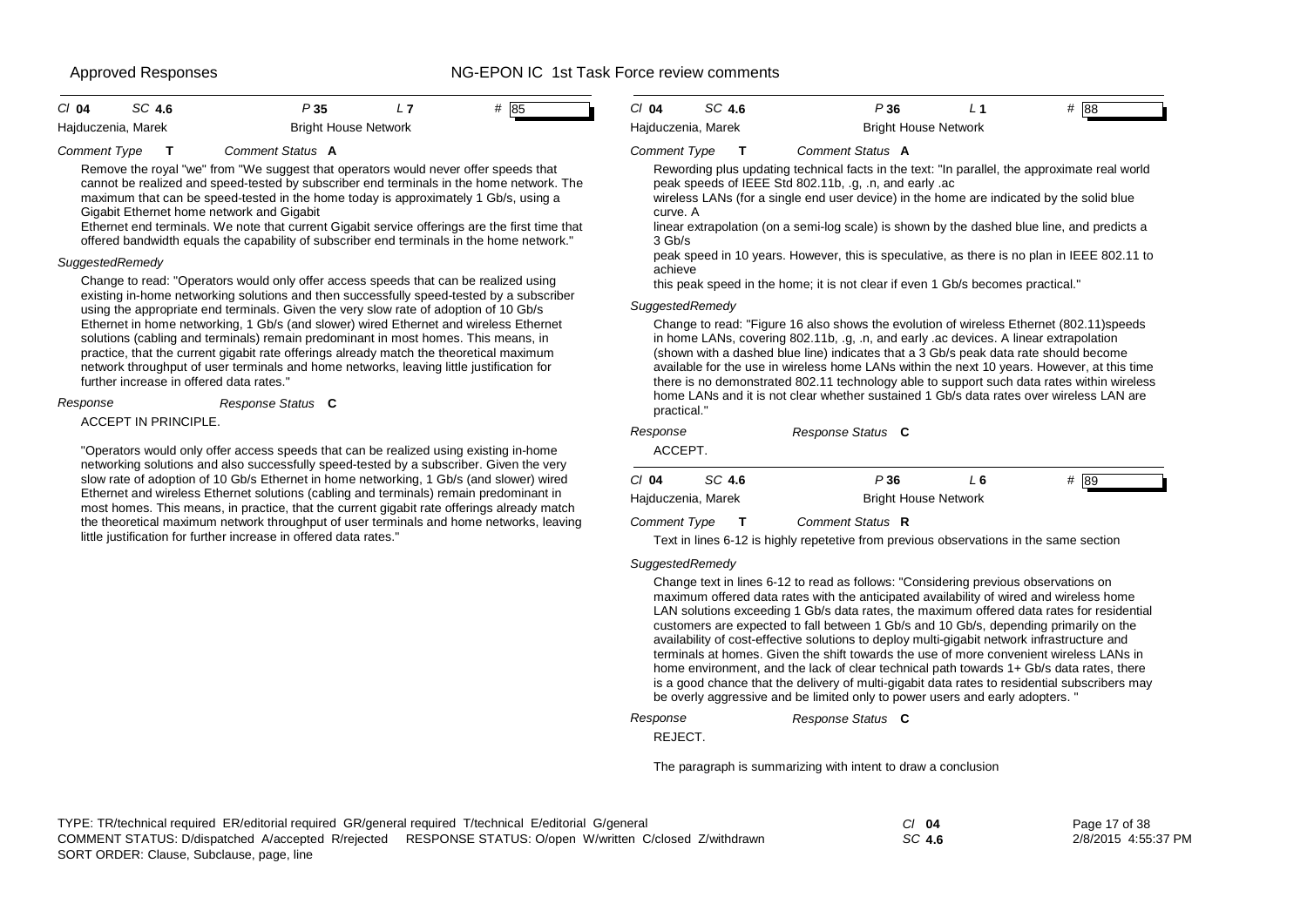| SC 4.7<br>$CI$ 04                                              | P36                                                                                                                                                                                                                                                                                                        | L <sub>13</sub> | # 90   | $Cl$ 04             | SC <sub>5</sub>                      | P34                                                                                                                                                                                                                                                                                                                                                                      | L <sub>11</sub> | $#$  19 |
|----------------------------------------------------------------|------------------------------------------------------------------------------------------------------------------------------------------------------------------------------------------------------------------------------------------------------------------------------------------------------------|-----------------|--------|---------------------|--------------------------------------|--------------------------------------------------------------------------------------------------------------------------------------------------------------------------------------------------------------------------------------------------------------------------------------------------------------------------------------------------------------------------|-----------------|---------|
| Hajduczenia, Marek                                             | <b>Bright House Network</b>                                                                                                                                                                                                                                                                                |                 |        | Harstead, Ed        |                                      | Alcatel-Lucent                                                                                                                                                                                                                                                                                                                                                           |                 |         |
| Comment Type<br>$\mathbf{T}$<br>conclusions<br>SuggestedRemedy | <b>Comment Status A</b><br>Text on split ratios should be cleaned up to avoid repetition and focus the section just on<br>Use tracked changes per ngepon_0215_hajduczenia_1.pdf                                                                                                                            |                 |        | <b>Comment Type</b> | $\mathbf{T}$<br>bandwidth (Nielsen). | Comment Status A<br>re "The current projections, shown in Figure 15, in terms of bandwidth demand per<br>household (in residential applications) calls for approximately 300 Mb/s around end of year<br>2016." But Figure 15 shows maximum permitted Internet bandwidth, not demand. The<br>rest of the paragraph mentions both bandwidth demand/consumption and offered |                 |         |
| Response                                                       | Response Status C                                                                                                                                                                                                                                                                                          |                 |        | SuggestedRemedy     |                                      |                                                                                                                                                                                                                                                                                                                                                                          |                 |         |
| ACCEPT.                                                        |                                                                                                                                                                                                                                                                                                            |                 |        |                     |                                      | Propose to replace mentions of bandwidth demand/consumption with "offered bandwidth".                                                                                                                                                                                                                                                                                    |                 |         |
| SC <sub>5</sub><br>$Cl$ 04<br>Harstead, Ed                     | P32<br>Alcatel-Lucent                                                                                                                                                                                                                                                                                      | L <sub>14</sub> | # 12   | Response            | <b>ACCEPT IN PRINCIPLE.</b>          | Response Status C                                                                                                                                                                                                                                                                                                                                                        |                 |         |
| Comment Type<br>section is limted to Internet traffic.         | Comment Status R<br>Section title "Bit rate trends" implies a wide scope of trends, however the scope of this                                                                                                                                                                                              |                 |        | customer            |                                      | Change to "permitted bandwidth" vs. "offered" because "offered" could be interpreted to<br>mean that offered by the customer to the network or to mean what is being sold to the                                                                                                                                                                                         |                 |         |
| SuggestedRemedy                                                | Propose to rename section "Bit rate trends - Internet traffic".                                                                                                                                                                                                                                            |                 |        |                     |                                      | need to update other sections to ensure consistency (editor and EH)                                                                                                                                                                                                                                                                                                      |                 |         |
| Response<br>REJECT.                                            | Response Status C                                                                                                                                                                                                                                                                                          |                 |        |                     | bandwidth demand = offered load      | permitted BW = what is sold to the sub<br>offered load = what the sub actually uses<br>offered BW = replace in doc for clarity                                                                                                                                                                                                                                           |                 |         |
|                                                                | "Internet traffic" does not distinguish the section from any other section.                                                                                                                                                                                                                                |                 |        |                     |                                      |                                                                                                                                                                                                                                                                                                                                                                          |                 |         |
| SC <sub>5</sub><br>$Cl$ 04<br>Harstead, Ed                     | P32<br>Alcatel-Lucent                                                                                                                                                                                                                                                                                      | L <sub>15</sub> | $#$ 13 |                     |                                      |                                                                                                                                                                                                                                                                                                                                                                          |                 |         |
| <b>Comment Type</b><br>Е                                       | Comment Status A<br>Text says that Figure 15 shows "bandwidth consumption". Isn"t it really showing maximum<br>offerable Internet bandwidth? (a different thing)                                                                                                                                           |                 |        |                     |                                      |                                                                                                                                                                                                                                                                                                                                                                          |                 |         |
| SuggestedRemedy                                                |                                                                                                                                                                                                                                                                                                            |                 |        |                     |                                      |                                                                                                                                                                                                                                                                                                                                                                          |                 |         |
|                                                                | Propose to replace first sentence as follows:<br>"Over the last few years, there has been a clear trend for a steady increase in bandwidth<br>consumption for residential and business customers. Figure 15, which shows maximum<br>offerable Internet bandwidth of NA MSOs, is indicative of this trend." |                 |        |                     |                                      |                                                                                                                                                                                                                                                                                                                                                                          |                 |         |
| Response                                                       | Response Status C                                                                                                                                                                                                                                                                                          |                 |        |                     |                                      |                                                                                                                                                                                                                                                                                                                                                                          |                 |         |
| ACCEPT.                                                        |                                                                                                                                                                                                                                                                                                            |                 |        |                     |                                      |                                                                                                                                                                                                                                                                                                                                                                          |                 |         |

*SC* **5**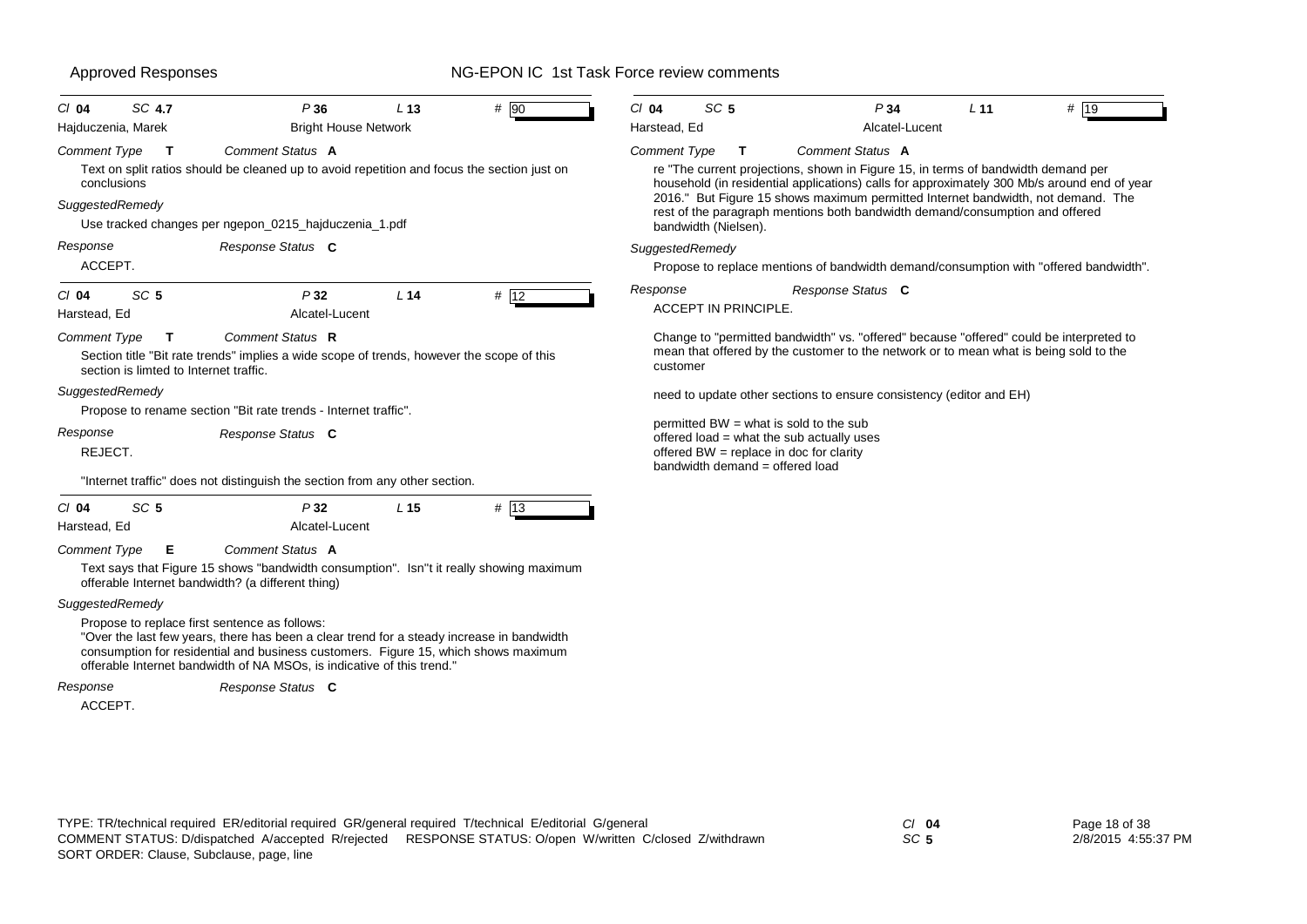| $Cl$ 04<br>SC <sub>5</sub>                                                                                                                                                                                           | P34                                                                                                                                                                                                                                                                                                                                                    | L <sub>16</sub> | # 16                                       | $Cl$ 04<br>SC <sub>7</sub>                                                                                                                                                                                                                                                                                                                   |                       | P36                                                                                         | L29    | # 14                                                                                            |  |  |
|----------------------------------------------------------------------------------------------------------------------------------------------------------------------------------------------------------------------|--------------------------------------------------------------------------------------------------------------------------------------------------------------------------------------------------------------------------------------------------------------------------------------------------------------------------------------------------------|-----------------|--------------------------------------------|----------------------------------------------------------------------------------------------------------------------------------------------------------------------------------------------------------------------------------------------------------------------------------------------------------------------------------------------|-----------------------|---------------------------------------------------------------------------------------------|--------|-------------------------------------------------------------------------------------------------|--|--|
| Harstead, Ed                                                                                                                                                                                                         | Alcatel-Lucent                                                                                                                                                                                                                                                                                                                                         |                 |                                            | Harstead, Ed                                                                                                                                                                                                                                                                                                                                 |                       | Alcatel-Lucent                                                                              |        |                                                                                                 |  |  |
| <b>Comment Type</b><br>Е                                                                                                                                                                                             | Comment Status A                                                                                                                                                                                                                                                                                                                                       |                 |                                            | Comment Type                                                                                                                                                                                                                                                                                                                                 | Е                     | Comment Status A                                                                            |        |                                                                                                 |  |  |
| document. Is this section the best place to put it?                                                                                                                                                                  | re "For NG-EPON to be suitable to provide services around 2020 and beyond, it is<br>necessary to support delivery of at least 1 Gb/s (on average) per household (in a<br>residential scenario), as well as the ability to scale up to 10 Gb/s per household<br>(burstable)". This seems like one of the most important requirements for NG-EPON in the |                 |                                            | Shipment reports give an indication of how many ONUs are connected to each OLT port,<br>but do not directly indicate optical split ratio, since we don"t know the splitter fill%. E.g., an<br>8:1 shipment ratio could equally imply 1:16 optical split at 50% fill, 1:32 optical split at 25%<br>fill, or 1:64 optical split at 12.5% fill. |                       |                                                                                             |        |                                                                                                 |  |  |
| SuggestedRemedy                                                                                                                                                                                                      |                                                                                                                                                                                                                                                                                                                                                        |                 |                                            | SuggestedRemedy                                                                                                                                                                                                                                                                                                                              |                       |                                                                                             |        |                                                                                                 |  |  |
|                                                                                                                                                                                                                      | Propose to move this requirement to section 5, Requirements for NG-EPON.                                                                                                                                                                                                                                                                               |                 |                                            | ranges from 4:1 to 16:1.                                                                                                                                                                                                                                                                                                                     |                       |                                                                                             |        | I think it"s safer to just indicate that shipment data indicates the ratio of ONUs to OLT ports |  |  |
| Response                                                                                                                                                                                                             | Response Status C                                                                                                                                                                                                                                                                                                                                      |                 |                                            | Response                                                                                                                                                                                                                                                                                                                                     |                       | Response Status C                                                                           |        |                                                                                                 |  |  |
| ACCEPT IN PRINCIPLE.                                                                                                                                                                                                 |                                                                                                                                                                                                                                                                                                                                                        |                 |                                            | <b>ACCEPT IN PRINCIPLE</b>                                                                                                                                                                                                                                                                                                                   |                       |                                                                                             |        |                                                                                                 |  |  |
|                                                                                                                                                                                                                      | move "For NG-EPON to be suitable to provide services around 2020 and 15 beyond, it is<br>necessary to support delivery of at least 1 Gb/s (on average) per household (in a 16                                                                                                                                                                          |                 |                                            | change                                                                                                                                                                                                                                                                                                                                       |                       |                                                                                             |        |                                                                                                 |  |  |
|                                                                                                                                                                                                                      | residential scenario), as well as the ability to scale up to 10 Gb/s per household (burstable)<br>to 17 support the possibility that consumer-grade electronics with either a single 10 Gb/s or<br>multiple 18 1 Gb/s interfaces become commonplace in the following years."                                                                           |                 |                                            | from 1:4 to 1:16"                                                                                                                                                                                                                                                                                                                            |                       | "it is possible to conclude that a rather low split ratio is most 29 commonly used, ranging |        |                                                                                                 |  |  |
| to                                                                                                                                                                                                                   |                                                                                                                                                                                                                                                                                                                                                        |                 |                                            | to                                                                                                                                                                                                                                                                                                                                           |                       |                                                                                             |        |                                                                                                 |  |  |
| 5.2 ONU Capacity                                                                                                                                                                                                     |                                                                                                                                                                                                                                                                                                                                                        |                 |                                            | ranging from 4:1 to 16:1"                                                                                                                                                                                                                                                                                                                    |                       | "it is possible to conclude that a rather low ONU-to-OLT ratio is most commonly used,       |        |                                                                                                 |  |  |
| editor to integrate with input from commenter                                                                                                                                                                        |                                                                                                                                                                                                                                                                                                                                                        |                 | $Cl$ 04<br>SC <sub>7</sub><br>Harstead, Ed |                                                                                                                                                                                                                                                                                                                                              | P36<br>Alcatel-Lucent | L31                                                                                         | # $15$ |                                                                                                 |  |  |
|                                                                                                                                                                                                                      |                                                                                                                                                                                                                                                                                                                                                        |                 |                                            | <b>Comment Type</b>                                                                                                                                                                                                                                                                                                                          | $\mathbf{T}$          | Comment Status A<br>that over recent years, the most commonly deployed split ratio is 1:64  |        | re "Most new FTTx projects assume 1:16 or 1:32 split ratios", data I have access to shows       |  |  |
|                                                                                                                                                                                                                      |                                                                                                                                                                                                                                                                                                                                                        |                 |                                            | SuggestedRemedy                                                                                                                                                                                                                                                                                                                              |                       |                                                                                             |        |                                                                                                 |  |  |
|                                                                                                                                                                                                                      |                                                                                                                                                                                                                                                                                                                                                        |                 |                                            |                                                                                                                                                                                                                                                                                                                                              |                       | Reword as "Most new FTTx projects assume 1:16, 1:32 or 1:64 split ratios"                   |        |                                                                                                 |  |  |
|                                                                                                                                                                                                                      |                                                                                                                                                                                                                                                                                                                                                        |                 |                                            | Response                                                                                                                                                                                                                                                                                                                                     |                       | Response Status C                                                                           |        |                                                                                                 |  |  |
|                                                                                                                                                                                                                      |                                                                                                                                                                                                                                                                                                                                                        |                 |                                            | <b>ACCEPT IN PRINCIPLE</b>                                                                                                                                                                                                                                                                                                                   |                       |                                                                                             |        |                                                                                                 |  |  |
|                                                                                                                                                                                                                      |                                                                                                                                                                                                                                                                                                                                                        |                 |                                            |                                                                                                                                                                                                                                                                                                                                              |                       | Change "Most new FTTx projects assume 1:16 or 1:32 split ratios"                            |        |                                                                                                 |  |  |
|                                                                                                                                                                                                                      |                                                                                                                                                                                                                                                                                                                                                        |                 |                                            | to                                                                                                                                                                                                                                                                                                                                           |                       |                                                                                             |        |                                                                                                 |  |  |
|                                                                                                                                                                                                                      |                                                                                                                                                                                                                                                                                                                                                        |                 |                                            |                                                                                                                                                                                                                                                                                                                                              |                       | "Most new FTTx projects assume at least 1:16 up to 1:64 split ratios.                       |        |                                                                                                 |  |  |
|                                                                                                                                                                                                                      |                                                                                                                                                                                                                                                                                                                                                        |                 |                                            |                                                                                                                                                                                                                                                                                                                                              |                       |                                                                                             |        |                                                                                                 |  |  |
|                                                                                                                                                                                                                      |                                                                                                                                                                                                                                                                                                                                                        |                 |                                            |                                                                                                                                                                                                                                                                                                                                              |                       |                                                                                             |        |                                                                                                 |  |  |
| TYPE: TR/technical required ER/editorial required GR/general required T/technical E/editorial G/general<br>COMMENT STATUS: D/dispatched A/accepted R/rejected RESPONSE STATUS: O/open W/written C/closed Z/withdrawn |                                                                                                                                                                                                                                                                                                                                                        |                 |                                            |                                                                                                                                                                                                                                                                                                                                              |                       | $CI$ 04<br>SC 7                                                                             |        | Page 19 of 38<br>2/8/2015 4:55:38 PM                                                            |  |  |

SORT ORDER: Clause, Subclause, page, line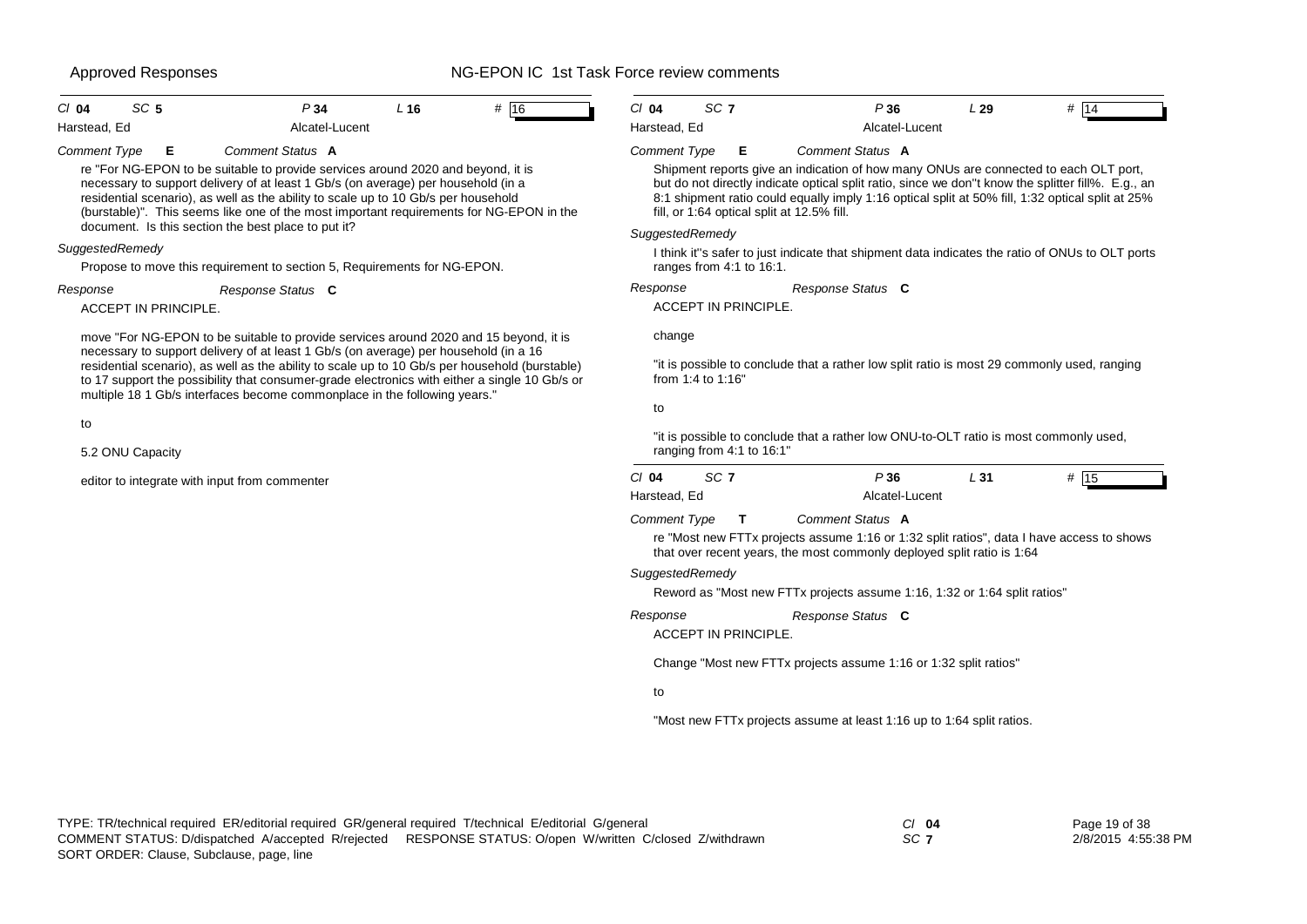| SC <sub>1</sub><br># 18<br>$Cl$ 05<br>P37<br>L6<br>Alcatel-Lucent<br>Harstead, Ed                                                                                                                                                                                                                                                                                                                                                                                                                                                                                                                                                                                                                                                                                                  | SC <sub>4</sub><br>$CI$ 05<br>Powell, Bill                                                                                                                                                   | P38<br>L6<br>Alcatel-Lucent                                                                                                                                                 | # 41          |  |  |  |
|------------------------------------------------------------------------------------------------------------------------------------------------------------------------------------------------------------------------------------------------------------------------------------------------------------------------------------------------------------------------------------------------------------------------------------------------------------------------------------------------------------------------------------------------------------------------------------------------------------------------------------------------------------------------------------------------------------------------------------------------------------------------------------|----------------------------------------------------------------------------------------------------------------------------------------------------------------------------------------------|-----------------------------------------------------------------------------------------------------------------------------------------------------------------------------|---------------|--|--|--|
| <b>Comment Type</b><br>Comment Status A<br>T                                                                                                                                                                                                                                                                                                                                                                                                                                                                                                                                                                                                                                                                                                                                       | <b>Comment Type</b><br>- E                                                                                                                                                                   | Comment Status A                                                                                                                                                            |               |  |  |  |
| re "the aggregate capacity required to support residential users over the next 10 years is<br>expected to reach at least 55 Gb/s in the downstream direction" I recall in Atlanta that<br>there was a request for the justification of this number, which I don"t see. In the document<br>so far I do see:<br>(1) section 4.2: power users exceed 5 TB/month of Internet traffic. This averages to 2                                                                                                                                                                                                                                                                                                                                                                               | SuggestedRemedy                                                                                                                                                                              | If no one has a suggestion for a reference number, suggest simply removing the<br>"[reference needed]" note, since the current text seems OK without a specific reference.  |               |  |  |  |
| Mb/s. Could be more in peak hour, let"s say 10 Mb/s. 30% CAGR is mentioned. If that<br>continued for 10 years, in 2024 power users would consume approx.140 Mb/s.<br>(2) section 4.3: bandwidth demand modeling using "worst case" assumptions forecasts 1                                                                                                                                                                                                                                                                                                                                                                                                                                                                                                                         | Response<br>Response Status C<br>ACCEPT.                                                                                                                                                     |                                                                                                                                                                             |               |  |  |  |
| Gb/s peak hour traffic for 32 subscribers on a PON. For FTTB/512 subscribers, 13 Gb/s.<br>(3) section 4.4: DOCSIS traffic, for example 70 Mb/s per subscriber in year 2020.<br>(4) section 4.5: 600 Mb/s maximum permitted Internet traffic in 2020. Requirements                                                                                                                                                                                                                                                                                                                                                                                                                                                                                                                  | SC 5.10<br>$CI$ 05<br>Remein, Duane                                                                                                                                                          | $P$ 47<br>L <sub>4</sub><br>Huawei Technologies                                                                                                                             | # $155$       |  |  |  |
| stated: NG-EPON to support 1 Gb/s (average) and 10 Gb/s (peak).<br>(5) section 4.6: maximum forecasted service offering out to 2024: 10 Gb/s (although could<br>be less). Adding 10 Gb/s to the aggregate demand in section 4.3 yield 11 Gb/s (FTTH)<br>and 23 Gb/s (FTTB).                                                                                                                                                                                                                                                                                                                                                                                                                                                                                                        | Comment Type<br>E<br>Several grammatical issues:<br>"mechanisms  is"                                                                                                                         | Comment Status A                                                                                                                                                            |               |  |  |  |
| SuggestedRemedy                                                                                                                                                                                                                                                                                                                                                                                                                                                                                                                                                                                                                                                                                                                                                                    | "support  support"                                                                                                                                                                           |                                                                                                                                                                             |               |  |  |  |
| suggest to add explanation for 55 Gb/s some where in section 4. Or, replace it with the<br>biggest number in section 4: 23 Gb/s.                                                                                                                                                                                                                                                                                                                                                                                                                                                                                                                                                                                                                                                   | SuggestedRemedy<br>Change sentence to read:                                                                                                                                                  |                                                                                                                                                                             |               |  |  |  |
| Response<br>Response Status C                                                                                                                                                                                                                                                                                                                                                                                                                                                                                                                                                                                                                                                                                                                                                      |                                                                                                                                                                                              | "NG-EPON is expected to support all the mechanisms necessary to implement<br>differentiated QoS that are necessary for delivery of residential and business service types." |               |  |  |  |
| <b>ACCEPT IN PRINCIPLE.</b><br>updated per group discussion                                                                                                                                                                                                                                                                                                                                                                                                                                                                                                                                                                                                                                                                                                                        | Response<br>ACCEPT.                                                                                                                                                                          | Response Status C                                                                                                                                                           |               |  |  |  |
| "5.1PON Capacity<br>NG-EPON aggregate system capacity requirements are driven by a number of factors,<br>including the mix of services offered by the given service provider, customer population                                                                                                                                                                                                                                                                                                                                                                                                                                                                                                                                                                                  | $Cl$ 05<br>SC 5.10.4<br>Remein, Duane                                                                                                                                                        | P50<br>$L$ 10<br>Huawei Technologies                                                                                                                                        | # 156         |  |  |  |
| and demographics, etc. The evolution of existing services, as well as anticipated future<br>service types, drive the need for different sustained and peak data rates, as well as<br>different symmetry ratios between upstream and downstream data rates.                                                                                                                                                                                                                                                                                                                                                                                                                                                                                                                         | Comment Status A<br>Comment Type<br>Е<br>Fig 27 illustrates WiFi not residential services:<br>"The public WiFi backhaul service is very similar to the residential service (see Figure 27)," |                                                                                                                                                                             |               |  |  |  |
| To address a cost-effective delivery of differentiated services over optical access networks,<br>service providers expect to deliver services to both residential and business customers on<br>the same access platform. In this case, requirements for the aggregate bandwidth<br>supported by NG-EPON are primarily driven by business customers and growing                                                                                                                                                                                                                                                                                                                                                                                                                     | SuggestedRemedy<br>Change to read:                                                                                                                                                           | "The public WiFi backhaul service (see Figure 27) is very similar to the residential service,"                                                                              |               |  |  |  |
| bandwidth demand. Business customers are typically provided with symmetric service<br>rates, while residential customers are typically provided with asymmetric service rates, thus<br>NG-EPON is expected to support both symmetric and asymmetric data rates.<br>Projecting based on premium-tier offerings and market drivers in the business services<br>market, NG-EPON is expected to support the aggregate capacity of at least 40 Gb/s in the<br>downstream and upstream directions. Given that it is impossible to precisely predict future<br>service evolution within the next decade, especially in terms of emergence of new<br>disruptive services, NG-EPON needs to be designed in a scalable fashion to support also<br>higher data rates up to at least 100 Gb/s. | Response<br>ACCEPT.                                                                                                                                                                          | Response Status C                                                                                                                                                           |               |  |  |  |
| TYPE: TR/technical required ER/editorial required GR/general required T/technical E/editorial G/general                                                                                                                                                                                                                                                                                                                                                                                                                                                                                                                                                                                                                                                                            |                                                                                                                                                                                              | $CI$ 05                                                                                                                                                                     | Page 20 of 38 |  |  |  |

SORT ORDER: Clause, Subclause, page, line COMMENT STATUS: D/dispatched A/accepted R/rejected RESPONSE STATUS: O/open W/written C/closed Z/withdrawn *SC* **5.10.4** 2/8/2015 4:55:38 PM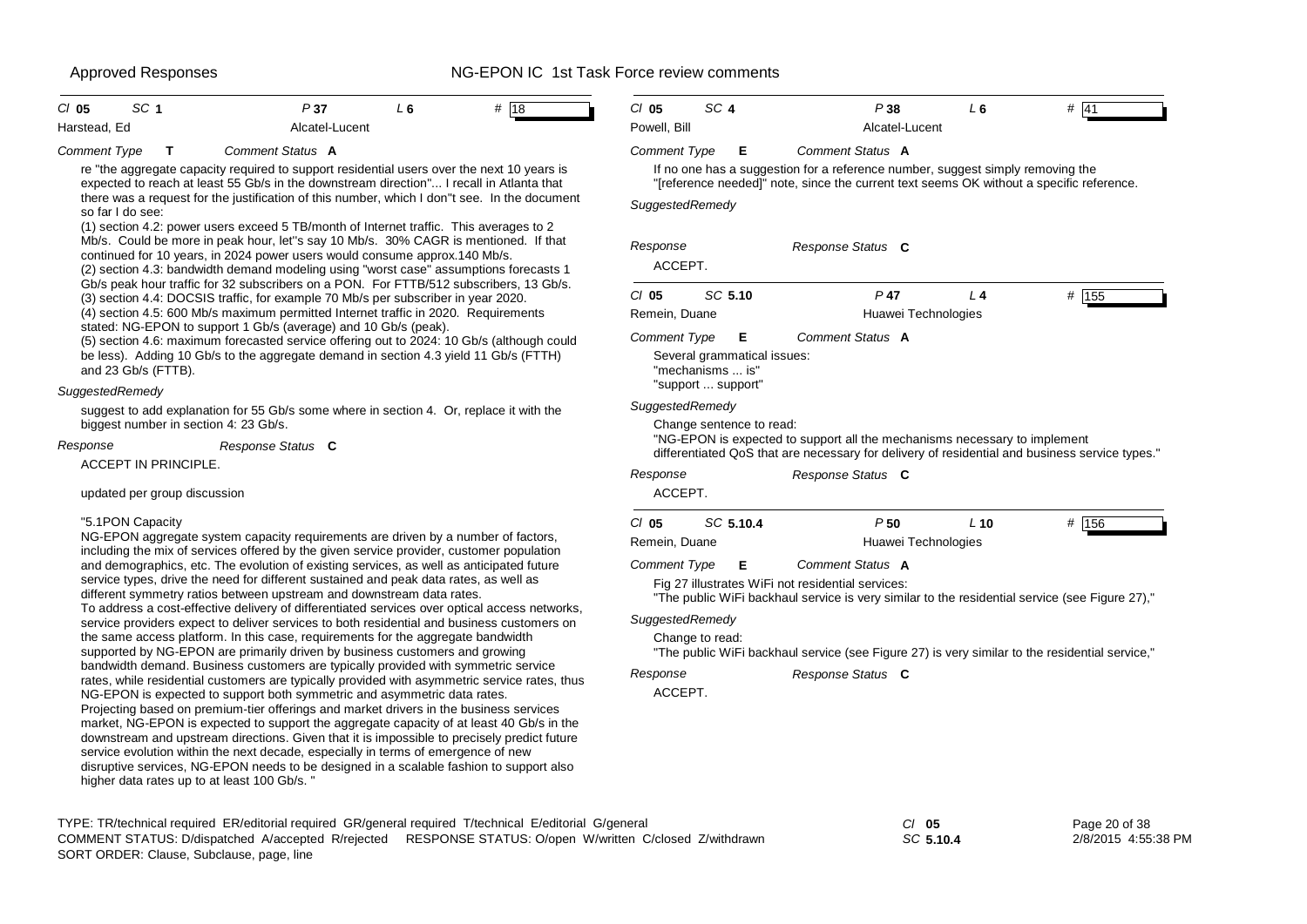| Remein, Duane                                       | P <sub>51</sub><br>Huawei Technologies                                                                                                                                                                    | L <sub>8</sub>  | # 157  | SC 5.12.1<br>$CI$ 05<br>Remein, Duane                                                                                                                                                                                                            |                                                                               | P <sub>52</sub><br>Huawei Technologies         | L <sub>16</sub> | # $158$                                                                                                                                                                                                                                                                   |  |  |
|-----------------------------------------------------|-----------------------------------------------------------------------------------------------------------------------------------------------------------------------------------------------------------|-----------------|--------|--------------------------------------------------------------------------------------------------------------------------------------------------------------------------------------------------------------------------------------------------|-------------------------------------------------------------------------------|------------------------------------------------|-----------------|---------------------------------------------------------------------------------------------------------------------------------------------------------------------------------------------------------------------------------------------------------------------------|--|--|
| Comment Type<br>Е<br>EVPL used once and not defined | Comment Status A                                                                                                                                                                                          |                 |        | <b>Comment Type</b><br>T                                                                                                                                                                                                                         |                                                                               | Comment Status D                               |                 | This para discussing cost is nearly duplicated in section 7.3 pg 86. There is no need for                                                                                                                                                                                 |  |  |
| SuggestedRemedy<br>please spell out the acronym     |                                                                                                                                                                                                           |                 |        | this duplication.<br>SuggestedRemedy                                                                                                                                                                                                             |                                                                               |                                                |                 |                                                                                                                                                                                                                                                                           |  |  |
| Response<br>ACCEPT.                                 | Response Status C                                                                                                                                                                                         |                 |        |                                                                                                                                                                                                                                                  | Replace entire section 5.12 with the following:                               |                                                |                 | The system cost for various access technologies can be examined in a number of ways.<br>Two common methods are to compare equipment costs or to compare service delivery<br>costs (e.g., cost per 1 Gb/s of service). Both of these are discusses further in subclause 7. |  |  |
| SC 5.10.6<br>CI 05<br>Powell, Bill                  | P <sub>51</sub><br>Alcatel-Lucent                                                                                                                                                                         | L <sub>15</sub> | $#$ 42 |                                                                                                                                                                                                                                                  | density (higher number of connected customers) and higher aggregate capacity. |                                                |                 | It is expected that the service delivery cost in NG-EPON (when such systems become<br>commercially available) is similar to 1G-EPON and 10G-EPON, while providing higher                                                                                                  |  |  |
| Comment Type<br>Е<br>generic NG-EPON requirements.  | Comment Status A<br>Since subsection 5.10.6 is in "Section 5.10 Service Types" - suggest changing the title of<br>5.10.6 to "Service Requirements for NG-EPON" since this section is not just enumerating |                 |        | <b>Proposed Response</b><br>REJECT.                                                                                                                                                                                                              | This comment was WITHDRAWN by the commenter.                                  | Response Status Z                              |                 |                                                                                                                                                                                                                                                                           |  |  |
| SuggestedRemedy                                     | Response Status C                                                                                                                                                                                         |                 |        |                                                                                                                                                                                                                                                  |                                                                               |                                                |                 |                                                                                                                                                                                                                                                                           |  |  |
| Response<br>ACCEPT.                                 |                                                                                                                                                                                                           |                 |        | These two sections are discussing economics from two different directions. Section 5 is<br>requirements, section 7 is feasibilty.<br>Perhaps the commenter would propose additional text that would include the 5.2<br>information in section 7? |                                                                               |                                                |                 |                                                                                                                                                                                                                                                                           |  |  |
|                                                     |                                                                                                                                                                                                           |                 |        | $CI$ 05<br>SC 5.12.1<br>Hajduczenia, Marek                                                                                                                                                                                                       |                                                                               | P <sub>52</sub><br><b>Bright House Network</b> | L <sub>18</sub> | # 104                                                                                                                                                                                                                                                                     |  |  |
|                                                     |                                                                                                                                                                                                           |                 |        | Comment Status A<br>Comment Type<br>T<br>The original contribution quoted incorrectly 10/10G-EPON. Calculations were done for<br>10/1G-EPON, as quoted by the report.                                                                            |                                                                               |                                                |                 |                                                                                                                                                                                                                                                                           |  |  |
|                                                     |                                                                                                                                                                                                           |                 |        | SuggestedRemedy<br>Change "10/10G-EPON" to "10/1G-EPON" in 5.12.1                                                                                                                                                                                |                                                                               |                                                |                 |                                                                                                                                                                                                                                                                           |  |  |
|                                                     |                                                                                                                                                                                                           |                 |        |                                                                                                                                                                                                                                                  |                                                                               |                                                |                 |                                                                                                                                                                                                                                                                           |  |  |

*SC* **5.12.1**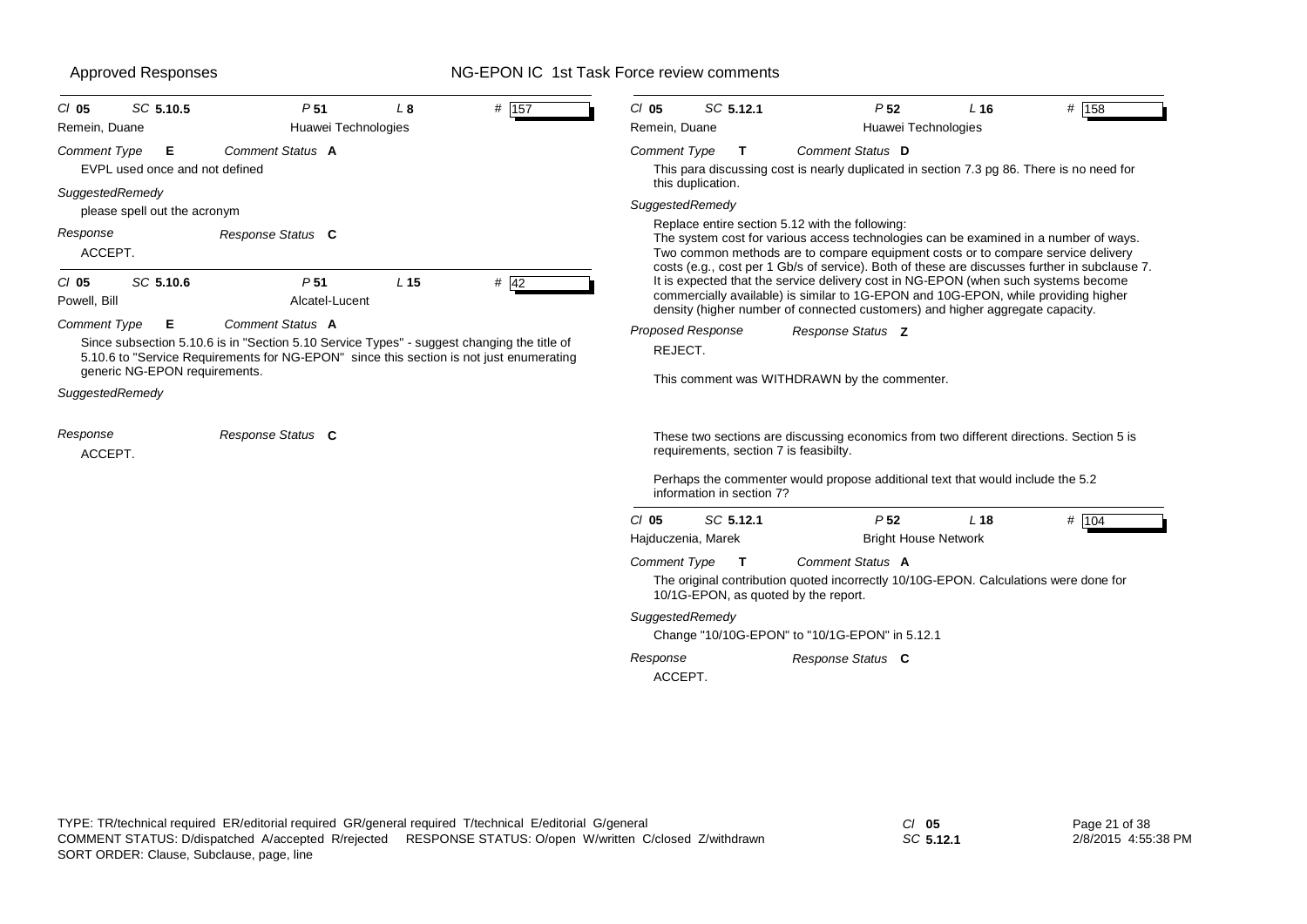| $CI$ 05                                                                                                                                                                                                                                                                                                                                                          | SC 5.13                           | P <sub>53</sub>                                                                                                                                                                                                                                               | L <sub>1</sub> | # 159 | $CI$ 05                                 | SC 5.2           |                             | P37                                                                                                                                                              | L16 | # 92 |
|------------------------------------------------------------------------------------------------------------------------------------------------------------------------------------------------------------------------------------------------------------------------------------------------------------------------------------------------------------------|-----------------------------------|---------------------------------------------------------------------------------------------------------------------------------------------------------------------------------------------------------------------------------------------------------------|----------------|-------|-----------------------------------------|------------------|-----------------------------|------------------------------------------------------------------------------------------------------------------------------------------------------------------|-----|------|
| Remein, Duane                                                                                                                                                                                                                                                                                                                                                    |                                   | Huawei Technologies                                                                                                                                                                                                                                           |                |       | Hajduczenia, Marek                      |                  |                             | <b>Bright House Network</b>                                                                                                                                      |     |      |
| <b>Comment Type</b>                                                                                                                                                                                                                                                                                                                                              | Е                                 | <b>Comment Status A</b><br>"10/10G-EPON is expected to run of bandwidth" is this like a run on a bank? Will we see a                                                                                                                                          |                |       | <b>Comment Type</b>                     |                  | E                           | Comment Status A<br>Speak of needs, and not what will happen                                                                                                     |     |      |
| SuggestedRemedy                                                                                                                                                                                                                                                                                                                                                  |                                   | bandwidth depression? Or is this more like a marathon?<br>add "out" to it reads: "10/10G-EPON is expected to run out of bandwidth"                                                                                                                            |                |       | SuggestedRemedy                         |                  |                             | Change "NG-EPON will provide service to two general classes of users" to "NG-EPON is<br>expected to provide service to two general classes of users".            |     |      |
| Response<br>ACCEPT.                                                                                                                                                                                                                                                                                                                                              |                                   | Response Status C                                                                                                                                                                                                                                             |                |       | Response                                |                  | <b>ACCEPT IN PRINCIPLE.</b> | Response Status C                                                                                                                                                |     |      |
| $Cl$ 05<br>Remein, Duane                                                                                                                                                                                                                                                                                                                                         | SC 5.13                           | P <sub>53</sub><br>Huawei Technologies                                                                                                                                                                                                                        | $L_3$          | # 160 |                                         |                  |                             | If the desire is to clarify the statement, then change to "Operators expect to use NG-EPON<br>to provide service to two general classes of user"                 |     |      |
| <b>Comment Type</b>                                                                                                                                                                                                                                                                                                                                              | <b>TR</b>                         | <b>Comment Status A</b>                                                                                                                                                                                                                                       |                |       | $CI$ 05                                 | SC 5.2           |                             | P37                                                                                                                                                              | L20 | # 55 |
|                                                                                                                                                                                                                                                                                                                                                                  |                                   | This statement strikes me as disingenuous:                                                                                                                                                                                                                    |                |       | Hajduczenia, Marek                      |                  |                             | <b>Bright House Network</b>                                                                                                                                      |     |      |
| "Some of the emerging business-class applications, such as cell tower fronthaul, are<br>expected to drive bandwidth exhaustion in 10G-EPON and push forward the development<br>and then deployment of NG-EPON."<br>Everything I read about front haul indicates it cannot be supported by TDM-PON systems.<br>Here are a few statements in a very recent report: |                                   |                                                                                                                                                                                                                                                               |                |       | Comment Type<br>SuggestedRemedy         | configurations." | ER                          | Comment Status R<br>"NG-EPON should support each of these user classes by enabling flexible ONU                                                                  |     |      |
|                                                                                                                                                                                                                                                                                                                                                                  | Fronthaul CoE is DOA!             |                                                                                                                                                                                                                                                               |                |       |                                         |                  |                             | Avoid normative language in the report. Change to "NG-EPON is expected to support both<br>aforementioned user classes by enabling flexible ONU configurations. " |     |      |
|                                                                                                                                                                                                                                                                                                                                                                  |                                   | The definitive stand on the use of CPRI over Ethernet (CoE) comes from the Metro<br>Ethernet Forum (MEF) Mobile Backhaul Implementation Agreement (IA). [MEF 22.1.1,<br>Mobile Backhaul Phase 2, Amendment 1-Small Cells, July 2014.] Its Section 4.1.1 Radio |                |       | Response<br>REJECT.                     |                  |                             | Response Status C                                                                                                                                                |     |      |
|                                                                                                                                                                                                                                                                                                                                                                  |                                   | Coordination lists coordination requirements from "no coordination" to "very tight<br>coordination". Both Fronthaul and CPRI have very tight coordination requirements. This                                                                                  |                |       | Text was removed per previous comments. |                  |                             |                                                                                                                                                                  |     |      |
|                                                                                                                                                                                                                                                                                                                                                                  |                                   | level of coordination is out of scope for the current IA, because "MEF Ethernet Services                                                                                                                                                                      |                |       | $CI$ 05                                 | SC 5.2           |                             | P37                                                                                                                                                              | L21 | # 94 |
|                                                                                                                                                                                                                                                                                                                                                                  |                                   | cannot currently support the fronthaul of CPRI." This is a sound conclusion based on<br>Fronthaul requirements such as "highly stringent performance characteristics, such as                                                                                 |                |       | Hajduczenia, Marek                      |                  |                             | <b>Bright House Network</b>                                                                                                                                      |     |      |
|                                                                                                                                                                                                                                                                                                                                                                  | extremely low latency and jitter" |                                                                                                                                                                                                                                                               |                |       | Comment Type $T$                        |                  |                             | Comment Status A                                                                                                                                                 |     |      |
| SuggestedRemedy                                                                                                                                                                                                                                                                                                                                                  |                                   |                                                                                                                                                                                                                                                               |                |       |                                         |                  |                             | "a hybrid-TWDM approach" - I do not belueve we use this term anymore.                                                                                            |     |      |
| Strike the sentence.                                                                                                                                                                                                                                                                                                                                             |                                   |                                                                                                                                                                                                                                                               |                |       | SuggestedRemedy                         |                  |                             |                                                                                                                                                                  |     |      |
| Response                                                                                                                                                                                                                                                                                                                                                         |                                   | Response Status C                                                                                                                                                                                                                                             |                |       |                                         |                  |                             | change to "a hybrid PON approach (see 3.2)"                                                                                                                      |     |      |
|                                                                                                                                                                                                                                                                                                                                                                  | <b>ACCEPT IN PRINCIPLE.</b>       |                                                                                                                                                                                                                                                               |                |       | Response                                |                  |                             | Response Status C                                                                                                                                                |     |      |
|                                                                                                                                                                                                                                                                                                                                                                  |                                   | strike the phrase "drive bandwidth exhaustion in 10G-EPON and"                                                                                                                                                                                                |                |       | ACCEPT.                                 |                  |                             |                                                                                                                                                                  |     |      |

| TYPE: TR/technical required ER/editorial required GR/general required T/technical E/editorial G/general |                                                                                                           | $CI$ 05 | Page 22 of 38       |
|---------------------------------------------------------------------------------------------------------|-----------------------------------------------------------------------------------------------------------|---------|---------------------|
|                                                                                                         | COMMENT STATUS: D/dispatched A/accepted R/rejected RESPONSE STATUS: O/open W/written C/closed Z/withdrawn | SC 5.2  | 2/8/2015 4:55:38 PM |
| SORT ORDER: Clause, Subclause, page, line                                                               |                                                                                                           |         |                     |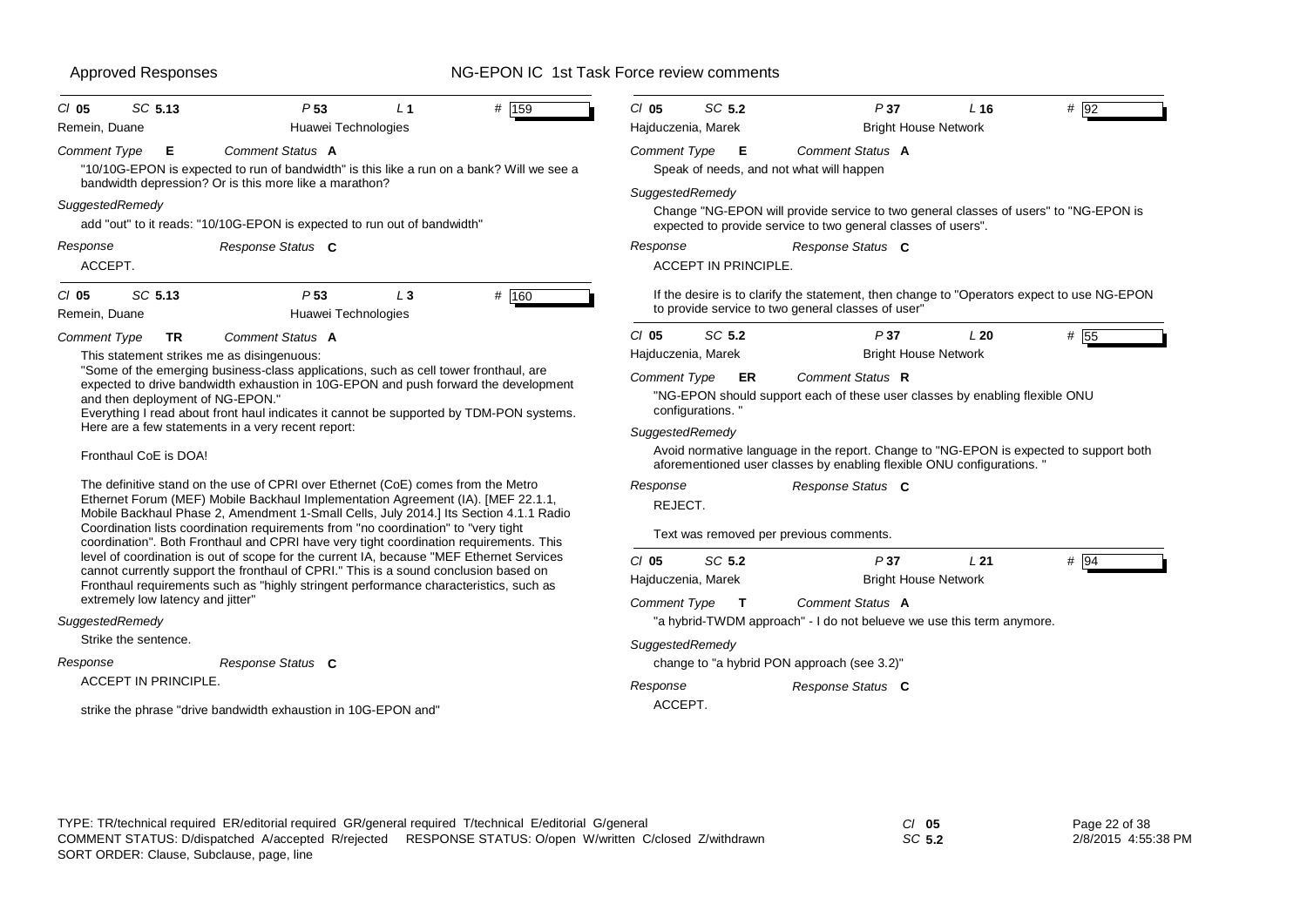| $CI$ 05                       | SC 5.2                                   | P37                                                                                                                                                                                                                                                                                                                                                                     | L <sub>27</sub> | # 54  | $CI$ 05             | SC 5.4                               | P38                                                                                                                                              | 12              | # 93    |
|-------------------------------|------------------------------------------|-------------------------------------------------------------------------------------------------------------------------------------------------------------------------------------------------------------------------------------------------------------------------------------------------------------------------------------------------------------------------|-----------------|-------|---------------------|--------------------------------------|--------------------------------------------------------------------------------------------------------------------------------------------------|-----------------|---------|
| Hajduczenia, Marek            |                                          | <b>Bright House Network</b>                                                                                                                                                                                                                                                                                                                                             |                 |       |                     | Hajduczenia, Marek                   | <b>Bright House Network</b>                                                                                                                      |                 |         |
| <b>Comment Type</b>           | ER<br>configurations on the same PON."   | Comment Status A<br>"NG-EPON should enable such flexible ONU configurations and the coexistence of varying                                                                                                                                                                                                                                                              |                 |       | <b>Comment Type</b> | E                                    | Comment Status A<br>"as well as placement of OLT locations relative to population centers." - the word<br>"locations" is not really needed here. |                 |         |
| SuggestedRemedy               |                                          |                                                                                                                                                                                                                                                                                                                                                                         |                 |       | SuggestedRemedy     |                                      |                                                                                                                                                  |                 |         |
| PON."                         |                                          | Avoid normative language in the report. Change to: "NG-EPON is expected to support such<br>flexible ONU configurations and the coexistence of varying configurations on the same                                                                                                                                                                                        |                 |       | Response            |                                      | Remove "locations" in the highlighted text. It is meaningless<br>Response Status C                                                               |                 |         |
| Response                      |                                          | Response Status C                                                                                                                                                                                                                                                                                                                                                       |                 |       | ACCEPT.             |                                      |                                                                                                                                                  |                 |         |
| ACCEPT.                       |                                          |                                                                                                                                                                                                                                                                                                                                                                         |                 |       | $CI$ 05             | SC 5.4                               | P38                                                                                                                                              | $L_6$           | # 95    |
| $CI$ 05                       | SC 5.3                                   | P37                                                                                                                                                                                                                                                                                                                                                                     | L <sub>31</sub> | # 152 |                     | Hajduczenia, Marek                   | <b>Bright House Network</b>                                                                                                                      |                 |         |
| Remein, Duane                 |                                          | Huawei Technologies                                                                                                                                                                                                                                                                                                                                                     |                 |       | Comment Type        | E<br>Reference needed                | Comment Status A                                                                                                                                 |                 |         |
| <b>Comment Type</b>           | Е                                        | Comment Status A                                                                                                                                                                                                                                                                                                                                                        |                 |       |                     |                                      |                                                                                                                                                  |                 |         |
|                               | support higher split ratios."            | Missing conjunction: "NG-EPON is expected to operate with that same split ratio should                                                                                                                                                                                                                                                                                  |                 |       | SuggestedRemedy     |                                      | Use the following reference: Martin Carroll, "NG-PON2 & Opportunities for Operators",                                                            |                 |         |
| SuggestedRemedy               |                                          |                                                                                                                                                                                                                                                                                                                                                                         |                 |       |                     |                                      | presented at ECOC NG-PON2 Workshop, September 2014, Cannes                                                                                       |                 |         |
| Change to read:               | and should support higher split ratios." | "NG-EPON is expected to operate with that same split ratio                                                                                                                                                                                                                                                                                                              |                 |       | Response<br>ACCEPT. |                                      | Response Status C                                                                                                                                |                 |         |
| $\sim$                        |                                          |                                                                                                                                                                                                                                                                                                                                                                         |                 |       |                     |                                      | offending text seems to be gone after previous edits                                                                                             |                 |         |
| Response<br>ACCEPT.           |                                          | Response Status C                                                                                                                                                                                                                                                                                                                                                       |                 |       | $CI$ 05             | SC 5.5<br>Hajduczenia, Marek         | P38<br><b>Bright House Network</b>                                                                                                               | L <sub>25</sub> | $\#$ 96 |
| $CI$ 05<br>Hajduczenia, Marek | SC 5.3                                   | P37<br><b>Bright House Network</b>                                                                                                                                                                                                                                                                                                                                      | L31             | # 53  | <b>Comment Type</b> | <b>E</b>                             | Comment Status A<br>"<=" character got separated from the rest of the text.                                                                      |                 |         |
| Comment Type                  | $\mathsf{T}$                             | <b>Comment Status A</b>                                                                                                                                                                                                                                                                                                                                                 |                 |       | SuggestedRemedy     |                                      |                                                                                                                                                  |                 |         |
|                               |                                          | Unclear wording in "Today operators require support of 1:32 split ratio on their PONs. NG-<br>EPON is expected to operate with that same split ratio should support higher split ratios. "                                                                                                                                                                              |                 |       |                     | THis applies to line 22, 25, 28, 31. | Make sure that there is a non-breakable space between "<=" and the following number.                                                             |                 |         |
| SuggestedRemedy               |                                          |                                                                                                                                                                                                                                                                                                                                                                         |                 |       | Response            |                                      | Response Status C                                                                                                                                |                 |         |
|                               | customer density per OLT port. "         | Avoid the use of normative language in report. Also, need to clarify the language in the<br>second sentence. Change to: "Today operators deploying PON typically require the<br>support for the split ratio of at least 1:32. NG-EPON is expected to support at least the<br>same split ratio as 1G-EPON and 10G-EPON, or (preferably) a higher split ratio to increase |                 |       | ACCEPT.             |                                      |                                                                                                                                                  |                 |         |
| Response<br>ACCEPT.           |                                          | Response Status C                                                                                                                                                                                                                                                                                                                                                       |                 |       |                     |                                      |                                                                                                                                                  |                 |         |

| $Cl$ 0.5 | Page 23 of 38       |
|----------|---------------------|
| SC 5.5   | 2/8/2015 4:55:38 PM |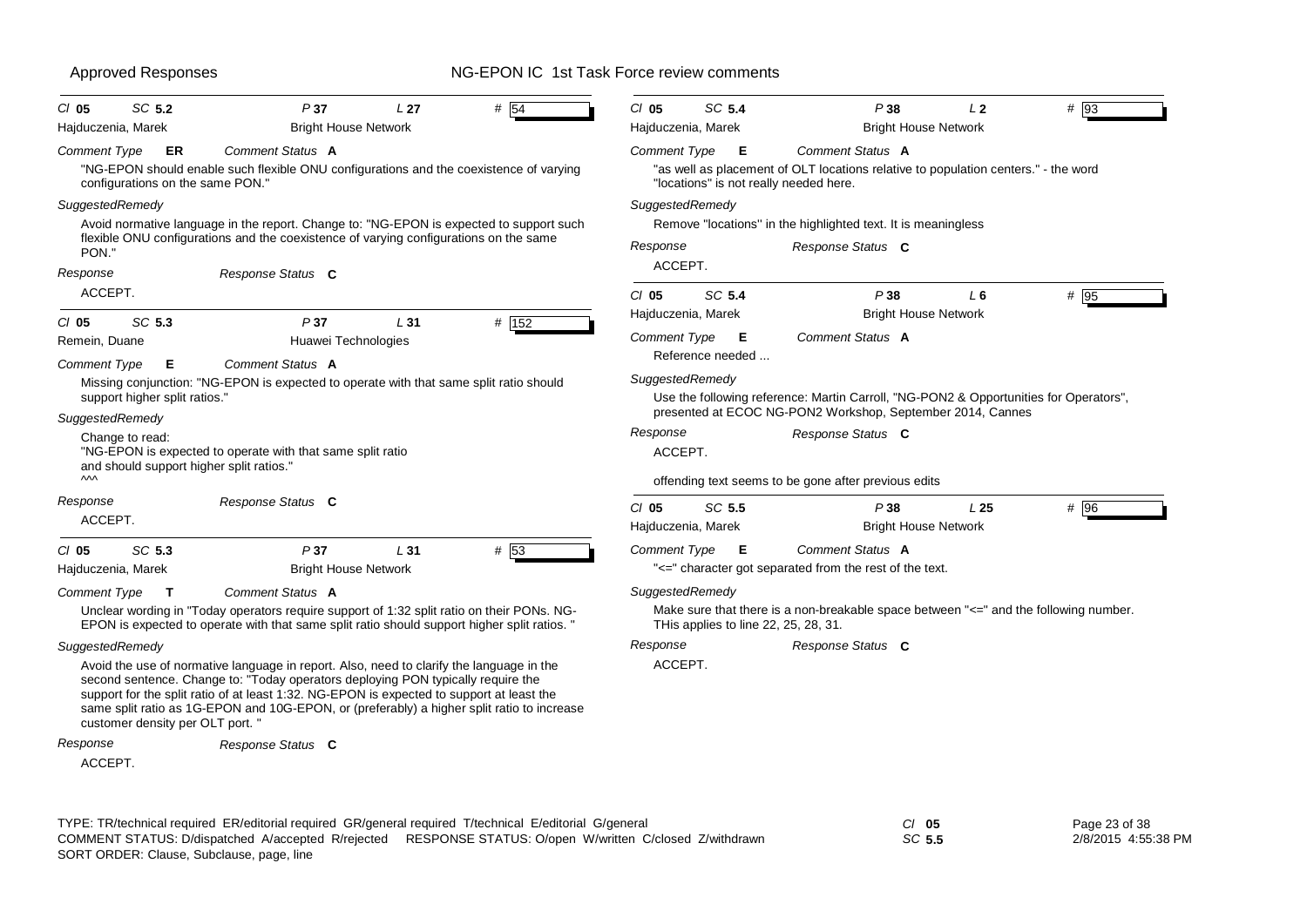| SC 5.5<br>$CI$ 05                                                | P38                                                                                                                                                                                                                                                                                                    | L26             | $#$ 153 | $CI$ 05                                                                                                                                                                                                                                                                                                                                                                      | SC 5.7.2                    |                                                                                                                                                              | $P$ 42                                | L <sub>4</sub>  | # $\overline{98}$                                                                         |
|------------------------------------------------------------------|--------------------------------------------------------------------------------------------------------------------------------------------------------------------------------------------------------------------------------------------------------------------------------------------------------|-----------------|---------|------------------------------------------------------------------------------------------------------------------------------------------------------------------------------------------------------------------------------------------------------------------------------------------------------------------------------------------------------------------------------|-----------------------------|--------------------------------------------------------------------------------------------------------------------------------------------------------------|---------------------------------------|-----------------|-------------------------------------------------------------------------------------------|
| Remein, Duane                                                    | Huawei Technologies                                                                                                                                                                                                                                                                                    |                 |         | Hajduczenia, Marek                                                                                                                                                                                                                                                                                                                                                           |                             |                                                                                                                                                              | <b>Bright House Network</b>           |                 |                                                                                           |
| <b>Comment Type</b><br>$\mathbf{T}$                              | Comment Status A                                                                                                                                                                                                                                                                                       |                 |         | <b>Comment Type</b>                                                                                                                                                                                                                                                                                                                                                          | $\mathbf{T}$                | Comment Status A                                                                                                                                             |                                       |                 |                                                                                           |
|                                                                  | Given that the bullet point starts with Medium power budget class I believe the following<br>statement should also be about med. pwr budget class:<br>"The low power budget is typically implemented in the form of PON ODN with the split ratio<br>of at least 1:32 and the reach of at least 10 km." |                 |         | Sentence is unnecessarily complex: "The migration to NG-EPON needs to assume that at<br>the time NG-EPON becomes commercially available, the access network is expected to<br>include a mixture of 1G-EPON and 10G-EPON devices, operating with either dual-rate OLT<br>ports, or dedicated 1G-EPON and 10G-EPON OLT ports with external wavelength splitter /<br>combiner." |                             |                                                                                                                                                              |                                       |                 |                                                                                           |
|                                                                  | Likewise line 29 and 32 are not about low power budget                                                                                                                                                                                                                                                 |                 |         | SuggestedRemedy                                                                                                                                                                                                                                                                                                                                                              |                             |                                                                                                                                                              |                                       |                 |                                                                                           |
| SuggestedRemedy                                                  |                                                                                                                                                                                                                                                                                                        |                 |         |                                                                                                                                                                                                                                                                                                                                                                              |                             |                                                                                                                                                              |                                       |                 | Change to read: "When NG-EPON becomes commercially available, it is expected that in      |
|                                                                  | Line 26 Change "low" to "medium" so the statement reads:<br>"The medium power budget is typically implemented in the form of PON ODN with the split                                                                                                                                                    |                 |         |                                                                                                                                                                                                                                                                                                                                                                              |                             | deployed in either of the coexistence modes discussed in 5.4.6."                                                                                             |                                       |                 | many cases, the access network includes a mixture of 1G-EPON and 10G-EPON devices,        |
| Line 29 Change "low" to "high"                                   | ratio of at least 1:32 and the reach of at least 10 km."                                                                                                                                                                                                                                               |                 |         | Response                                                                                                                                                                                                                                                                                                                                                                     |                             | Response Status C                                                                                                                                            |                                       |                 |                                                                                           |
| Line 32 Change "low" to "extended"                               |                                                                                                                                                                                                                                                                                                        |                 |         |                                                                                                                                                                                                                                                                                                                                                                              | ACCEPT IN PRINCIPLE.        |                                                                                                                                                              |                                       |                 |                                                                                           |
| Response<br>ACCEPT.                                              | Response Status C                                                                                                                                                                                                                                                                                      |                 |         |                                                                                                                                                                                                                                                                                                                                                                              |                             | "When evaluating migration scenarios for NG-EPON, NG-EPON designers need to<br>assume that the access network will include a mixture of 1G-EPON and 10G-EPON |                                       |                 | devices. They should also assume that these devices will be deployed in either of the     |
| SC 5.5<br>$CI$ 05                                                | P38                                                                                                                                                                                                                                                                                                    | L 38            | # 154   |                                                                                                                                                                                                                                                                                                                                                                              |                             | coexistence modes discussed in 5.4.6."                                                                                                                       |                                       |                 |                                                                                           |
| Remein, Duane                                                    | Huawei Technologies                                                                                                                                                                                                                                                                                    |                 |         |                                                                                                                                                                                                                                                                                                                                                                              | SC 5.7.3                    |                                                                                                                                                              |                                       |                 |                                                                                           |
| <b>Comment Type</b><br>Е<br>"insertions loss" need not be plural | Comment Status A                                                                                                                                                                                                                                                                                       |                 |         | $CI$ 05<br>Hajduczenia, Marek                                                                                                                                                                                                                                                                                                                                                |                             |                                                                                                                                                              | $P$ 43<br><b>Bright House Network</b> | L <sub>13</sub> | # 99                                                                                      |
| SuggestedRemedy                                                  |                                                                                                                                                                                                                                                                                                        |                 |         | Comment Type                                                                                                                                                                                                                                                                                                                                                                 | Е                           | Comment Status A<br>Cumbersome wording: "to be critical for acceptance of an NG-EPON"                                                                        |                                       |                 |                                                                                           |
| change to "insertion loss"                                       |                                                                                                                                                                                                                                                                                                        |                 |         | SuggestedRemedy                                                                                                                                                                                                                                                                                                                                                              |                             |                                                                                                                                                              |                                       |                 |                                                                                           |
| Response                                                         | Response Status C                                                                                                                                                                                                                                                                                      |                 |         |                                                                                                                                                                                                                                                                                                                                                                              |                             | Change to "to be critical for NG-EPON"                                                                                                                       |                                       |                 |                                                                                           |
| ACCEPT.                                                          |                                                                                                                                                                                                                                                                                                        |                 |         | Response                                                                                                                                                                                                                                                                                                                                                                     |                             | Response Status C                                                                                                                                            |                                       |                 |                                                                                           |
| SC 5.7<br>$CI$ 05                                                | P39                                                                                                                                                                                                                                                                                                    | L <sub>16</sub> | $#$ 97  |                                                                                                                                                                                                                                                                                                                                                                              | <b>ACCEPT IN PRINCIPLE.</b> |                                                                                                                                                              |                                       |                 |                                                                                           |
| Hajduczenia, Marek                                               | <b>Bright House Network</b>                                                                                                                                                                                                                                                                            |                 |         |                                                                                                                                                                                                                                                                                                                                                                              |                             |                                                                                                                                                              |                                       |                 | "Some operators consider a critical charateristic of NG-EPON to be backward compatibility |
| <b>Comment Type</b><br>E                                         | Comment Status R<br>No need for future tense here: "Many operators expect that NG-EPON will maintain the<br>ability to coexist" - it is a statement of a fact                                                                                                                                          |                 |         |                                                                                                                                                                                                                                                                                                                                                                              |                             |                                                                                                                                                              |                                       |                 | and coexistence with 1G-EPON, 10G-EPON and RF overlay systems on the same ODN."           |
| SuggestedRemedy                                                  |                                                                                                                                                                                                                                                                                                        |                 |         |                                                                                                                                                                                                                                                                                                                                                                              |                             |                                                                                                                                                              |                                       |                 |                                                                                           |
|                                                                  | Change to "Many operators expect that NG-EPON maintains the ability to coexist"                                                                                                                                                                                                                        |                 |         |                                                                                                                                                                                                                                                                                                                                                                              |                             |                                                                                                                                                              |                                       |                 |                                                                                           |
| Response<br>REJECT.                                              | Response Status C                                                                                                                                                                                                                                                                                      |                 |         |                                                                                                                                                                                                                                                                                                                                                                              |                             |                                                                                                                                                              |                                       |                 |                                                                                           |
|                                                                  |                                                                                                                                                                                                                                                                                                        |                 |         |                                                                                                                                                                                                                                                                                                                                                                              |                             |                                                                                                                                                              |                                       |                 |                                                                                           |
|                                                                  | NG-EPON is in the future. The proposed change brings NG-EPON into the present.                                                                                                                                                                                                                         |                 |         |                                                                                                                                                                                                                                                                                                                                                                              |                             |                                                                                                                                                              |                                       |                 |                                                                                           |
|                                                                  |                                                                                                                                                                                                                                                                                                        |                 |         |                                                                                                                                                                                                                                                                                                                                                                              |                             |                                                                                                                                                              |                                       |                 |                                                                                           |
|                                                                  |                                                                                                                                                                                                                                                                                                        |                 |         |                                                                                                                                                                                                                                                                                                                                                                              |                             |                                                                                                                                                              |                                       |                 |                                                                                           |

TYPE: TR/technical required ER/editorial required GR/general required T/technical E/editorial G/general *Cl* **05** SORT ORDER: Clause, Subclause, page, line COMMENT STATUS: D/dispatched A/accepted R/rejected RESPONSE STATUS: O/open W/written C/closed Z/withdrawn

*SC* **5.7.3** Page 24 of 38 2/8/2015 4:55:38 PM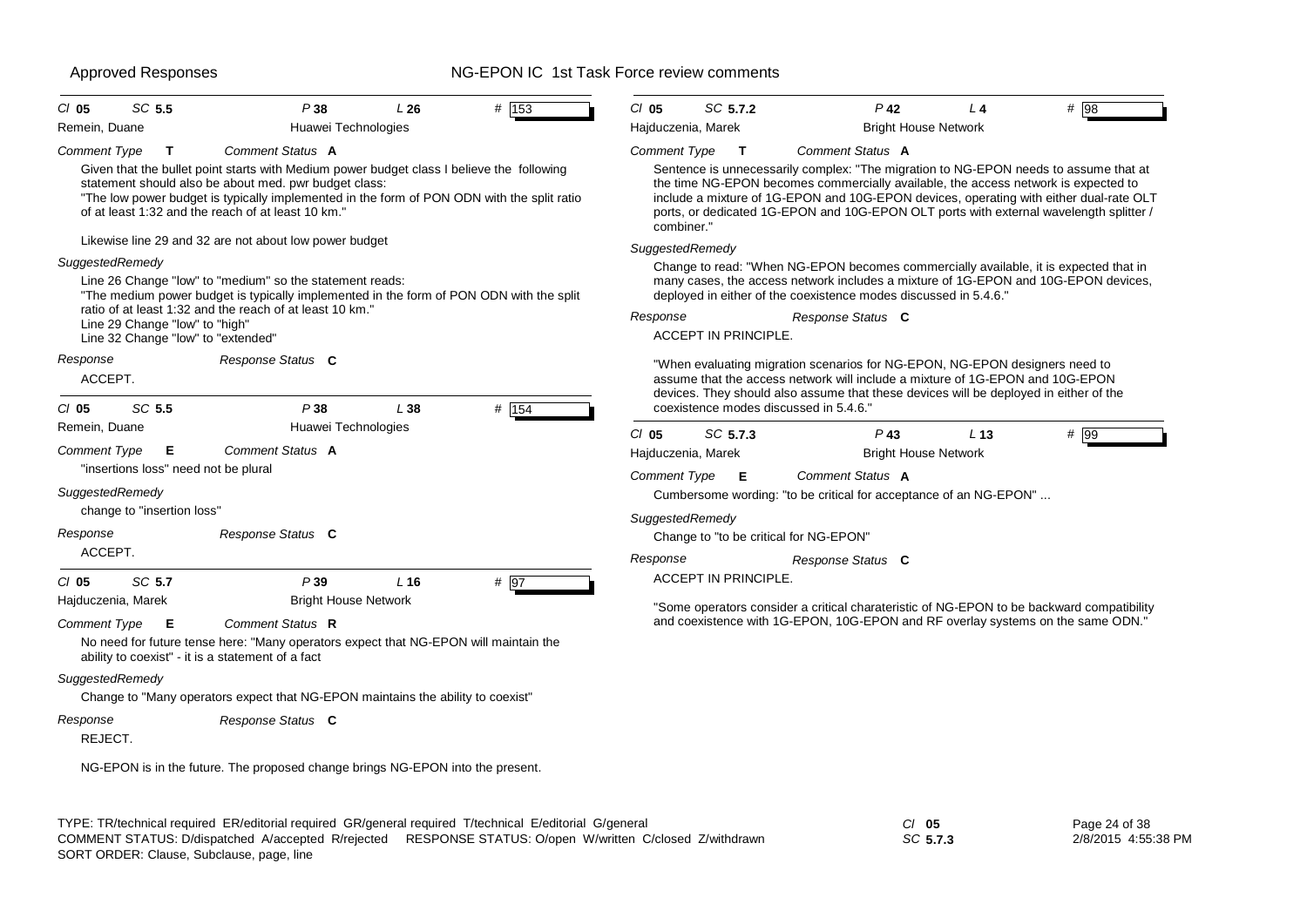| $CI$ 05<br>Hajduczenia, Marek  | SC 5.7.3.4                                           | P <sub>45</sub><br><b>Bright House Network</b>                                   | L7             | # 100 | $CI$ 05<br>Hajduczenia, Marek | SC 5.7.3.7            | $P$ 46<br><b>Bright House Network</b>                                                                                                                                                                                                                                        | L7       | #152 |
|--------------------------------|------------------------------------------------------|----------------------------------------------------------------------------------|----------------|-------|-------------------------------|-----------------------|------------------------------------------------------------------------------------------------------------------------------------------------------------------------------------------------------------------------------------------------------------------------------|----------|------|
| Comment Type                   | TR.                                                  | Comment Status A<br>Part of the text from R09 in 5.11.4 is missing.              |                |       | <b>Comment Type</b>           | ER                    | Comment Status A<br>"The operation of the wavelength configuration protocol should be reliable and prevent a<br>situation in which an ONU after a reboot / reset impacts other customers by transmitting on                                                                  |          |      |
| SuggestedRemedy                | 5.7.3.3." at the end of line 7.                      | Add :", NG-EPON needs to simultaneously meet requirements listed in 5.7.3.2 and  |                |       | SuggestedRemedy               |                       | incorrect upstream wavelength channels."                                                                                                                                                                                                                                     |          |      |
| Response<br>ACCEPT.            |                                                      | Response Status C                                                                |                |       |                               | wavelength channels." | Avoid the use of normative language in the report. Change to "The operation of the<br>wavelength configuration protocol needs to be reliable and prevent a situation in which an<br>ONU after a reboot / reset impacts other customers by transmitting on incorrect upstream |          |      |
| 89 from DR                     |                                                      | Text was removed per comments and approved resolutions on R09. See R09 Comment   |                |       | Response<br>ACCEPT.           |                       | Response Status C                                                                                                                                                                                                                                                            |          |      |
|                                |                                                      | EDITOR TO REVIEW IF Whole sentence to be removed or not.                         |                |       | $CI$ 05                       | SC 5.9                | $P$ 46                                                                                                                                                                                                                                                                       | L33      | # 51 |
| $CI$ 05                        | SC 5.7.3.6                                           | P 45                                                                             | $L$ 11         | # 101 | Hajduczenia, Marek            |                       | <b>Bright House Network</b>                                                                                                                                                                                                                                                  |          |      |
| Hajduczenia, Marek             |                                                      | <b>Bright House Network</b>                                                      |                |       | <b>Comment Type</b>           | ER                    | Comment Status A                                                                                                                                                                                                                                                             |          |      |
| Comment Type                   | $\mathbf{T}$<br>5.7.3.6 is likely named incorrectly. | Comment Status A                                                                 |                |       |                               | inactivity, etc.      | "The power-saving mechanism should be fully configurable on per ONU or OLT port basis,<br>providing the operator with full control of the sleep period, detection threshold for ONU                                                                                          |          |      |
| SuggestedRemedy                | overlay", Move 5.7.3.6 to 5.7.3.5.                   | Change title of 5.7.3.6 to "NG-EPON Coexisting with 1G-EPON, 10G-EPON, but no RF |                |       | SuggestedRemedy               |                       | Avoid normative language in the report. Change to "The power-saving mechanism needs"                                                                                                                                                                                         |          |      |
| Response                       |                                                      | Response Status C                                                                |                |       |                               |                       | to be fully configurable on per ONU or OLT port basis, providing the operator with full<br>control of the sleep period, detection threshold for ONU inactivity, etc.                                                                                                         |          |      |
| ACCEPT.                        |                                                      |                                                                                  |                |       | Response                      |                       | Response Status C                                                                                                                                                                                                                                                            |          |      |
| $CI$ 05<br>Hajduczenia, Marek  | SC 5.7.3.7                                           | $P$ 46<br><b>Bright House Network</b>                                            | L <sub>4</sub> | # 102 | ACCEPT.                       |                       |                                                                                                                                                                                                                                                                              |          |      |
| Comment Type                   | Е                                                    | Comment Status A                                                                 |                |       | $Cl$ 05<br>Hajduczenia, Marek | SC 5.9                | $P$ 46<br><b>Bright House Network</b>                                                                                                                                                                                                                                        | $L_{35}$ | # 50 |
|                                | WDM PON should WDM-PON                               |                                                                                  |                |       | <b>Comment Type</b>           | ER                    | <b>Comment Status A</b>                                                                                                                                                                                                                                                      |          |      |
| SuggestedRemedy<br>Per comment |                                                      |                                                                                  |                |       |                               |                       | "The NG-EPON OLT should support a mix of ONUs with enabled power-saving mechanism<br>and with disabled power-saving mechanism on the same OLT port. "                                                                                                                        |          |      |
| Response                       |                                                      | Response Status C                                                                |                |       | SuggestedRemedy               |                       |                                                                                                                                                                                                                                                                              |          |      |
| ACCEPT.                        |                                                      |                                                                                  |                |       |                               |                       | Avoid normative language in the report. Change to "The NG-EPON OLT is expected to<br>support a mix of ONUs with enabled power-saving mechanism and with disabled power-<br>saving mechanism on the same OLT port. "                                                          |          |      |
|                                |                                                      |                                                                                  |                |       | Response                      |                       | Response Status C                                                                                                                                                                                                                                                            |          |      |
|                                |                                                      |                                                                                  |                |       | ACCEPT.                       |                       |                                                                                                                                                                                                                                                                              |          |      |

Page 25 of 38 2/8/2015 4:55:38 PM

*SC* **5.9**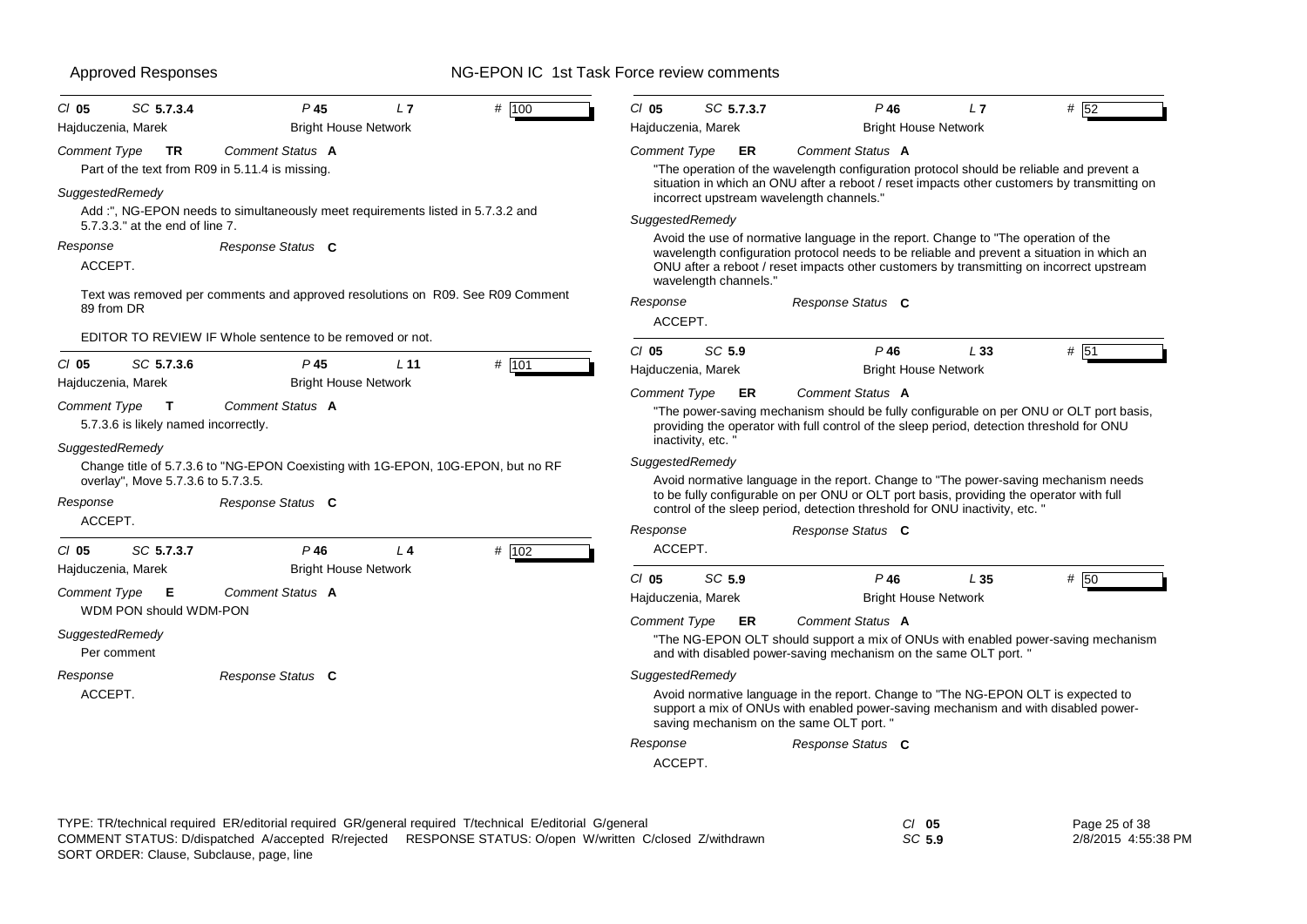| SC 5.9<br># 49<br>$P$ 46<br>$CI$ 05<br>L37<br>Hajduczenia, Marek<br><b>Bright House Network</b>                                                                                                     | SC <sub>7</sub><br># 192<br>$CI$ 05<br>P44<br>$\sqrt{3}$<br>Tanaka, Kazuki<br><b>KDDI R&amp;D Laboratorie</b>                                                                                                      |
|-----------------------------------------------------------------------------------------------------------------------------------------------------------------------------------------------------|--------------------------------------------------------------------------------------------------------------------------------------------------------------------------------------------------------------------|
| Comment Status A<br>Comment Type<br>ER<br>"The NG-EPON OLT should support different configuration parameters for the power-<br>saving mechanism for different groups of ONUs on the same OLT port." | <b>Comment Type</b><br>Comment Status A<br>Т<br>Draft says: "Bidirectional (with downstream center wavelength at 1550 nm and upstream<br>center wavelength at 1610 nm)". But the wavelength seems to be imprecise. |
| SuggestedRemedy                                                                                                                                                                                     | SuggestedRemedy                                                                                                                                                                                                    |
| Avoid normative language in the report. Change to "The NG-EPON OLT is expected to<br>support different configuration parameters for the power-saving mechanism for different                        | The sentence should be changed to: "Bidirectional (with downstream wavelength range<br>from 1550 nm to 1560 nm and upstream wavelength range from 1550 nm to 1610 nm)".                                            |
| groups of ONUs on the same OLT port."                                                                                                                                                               | Response Status C<br>Response                                                                                                                                                                                      |
| Response<br>Response Status C                                                                                                                                                                       | <b>ACCEPT IN PRINCIPLE.</b>                                                                                                                                                                                        |
| ACCEPT.                                                                                                                                                                                             | will resolve with other comments on this text                                                                                                                                                                      |
| SC 5.9<br># 103<br>$P$ 46<br>L39<br>$CI$ 05                                                                                                                                                         |                                                                                                                                                                                                                    |
| Hajduczenia, Marek<br><b>Bright House Network</b>                                                                                                                                                   | commenter correction - upstream = $1600 - 1620$ nm                                                                                                                                                                 |
| Comment Status A<br><b>Comment Type</b><br>Е                                                                                                                                                        | SC <sub>7</sub><br>P <sub>45</sub><br>$CI$ 05<br>L <sub>2</sub><br># $193$                                                                                                                                         |
| "At the same time, it is also expected that NG-EPON OLT implement" should be "At the                                                                                                                | <b>KDDI R&amp;D Laboratorie</b><br>Tanaka, Kazuki                                                                                                                                                                  |
| same time, it is also expected that NG-EPON OLT implement>>s<<"                                                                                                                                     | <b>Comment Type</b><br>Comment Status A<br>Е                                                                                                                                                                       |
| SuggestedRemedy                                                                                                                                                                                     | Since this sub-section describes "NG-EPON Coexisting with 10G-EPON and Optional RF<br>Overlay, "1G-EPON" in line 2 must be a typographical error.                                                                  |
| Response Status C<br>Response                                                                                                                                                                       | SuggestedRemedy                                                                                                                                                                                                    |
| ACCEPT.                                                                                                                                                                                             | Replace "1G-EPON" by "10G-EPON".                                                                                                                                                                                   |
| SC <sub>7</sub><br>$P$ 44<br># 191<br>$CI$ 05<br>L <sub>1</sub><br>KDDI R&D Laboratorie<br>Tanaka, Kazuki                                                                                           | Response<br>Response Status C<br>ACCEPT.                                                                                                                                                                           |
| <b>Comment Type</b><br>Comment Status A<br>$\mathbf{T}$                                                                                                                                             | SC 7.3.3<br>$CI$ 05<br>P 44<br>L28<br># $17$                                                                                                                                                                       |
| Draft says: "Unidirectional (downstream-only, with center wavelength at 1550 nm) RF                                                                                                                 | Alcatel-Lucent<br>Harstead, Ed                                                                                                                                                                                     |
| overlay". But the wavelength seems to be imprecise.                                                                                                                                                 | Comment Status A<br><b>Comment Type</b><br>Е                                                                                                                                                                       |
| SuggestedRemedy                                                                                                                                                                                     | References to "RF overlay" in section title and following text remain. As discussed in                                                                                                                             |
| The sentence should be changed to: "Unidirectional (downstream-only, with wavelength<br>range from 1550 nm to 1560 nm) RF overlay".                                                                 | Atlanta, there is no definition for "RF overlay" in the document, and the term seems to be<br>used interchangeably with RFoG. I believe we agreed to use RFoG, which is defined.                                   |
| Response Status C<br>Response                                                                                                                                                                       | SuggestedRemedy                                                                                                                                                                                                    |
| ACCEPT IN PRINCIPLE.                                                                                                                                                                                | Replace "RF overlay" with "RFoG" everywhere.                                                                                                                                                                       |
| will resolve with other comments on this text                                                                                                                                                       | Response<br>Response Status C<br>ACCEPT.                                                                                                                                                                           |

| C/ 05    | Page 26 of 38       |
|----------|---------------------|
| SC 7.3.3 | 2/8/2015 4:55:38 PM |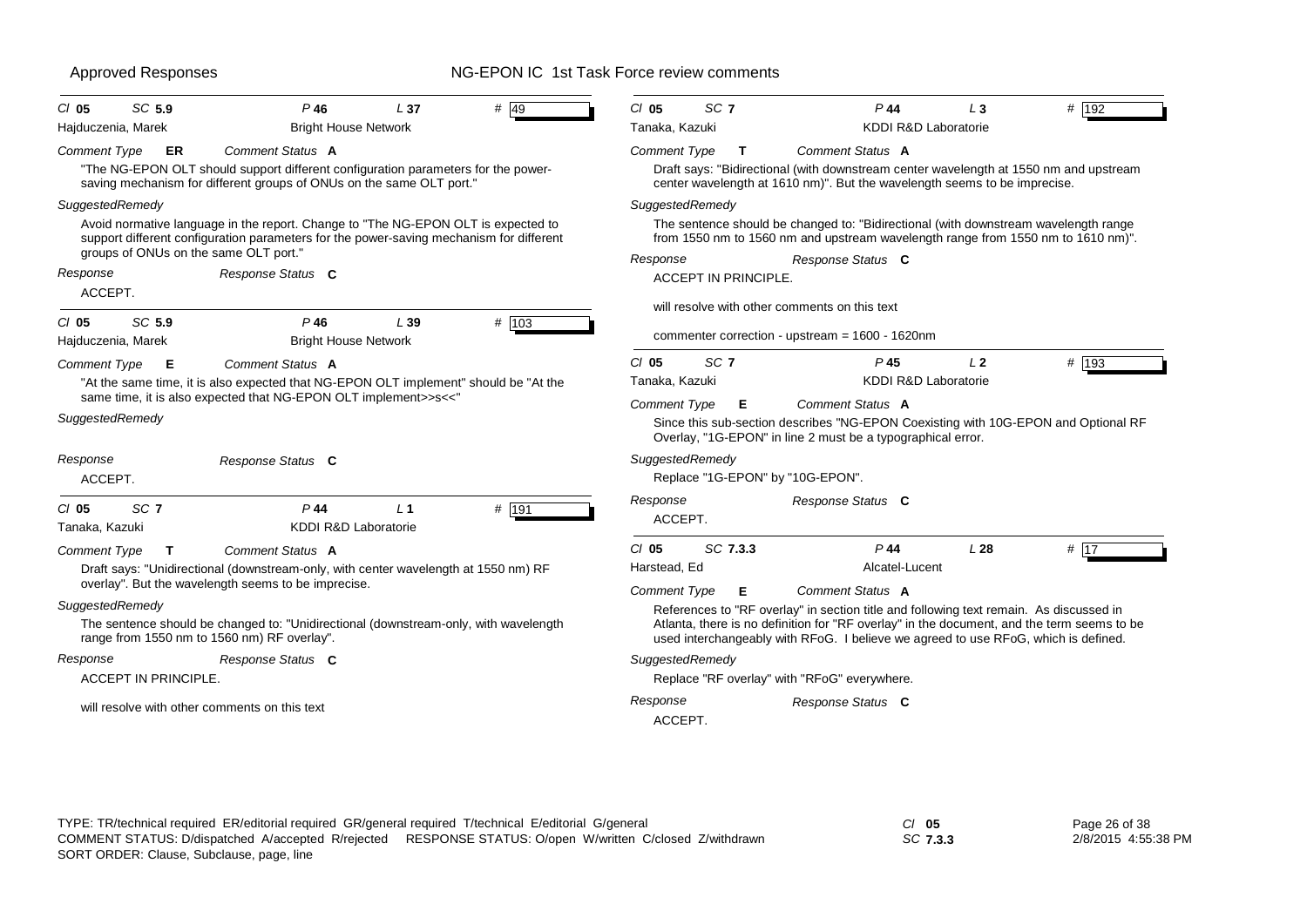| SC <sub>2</sub><br>P <sub>54</sub><br>CI 06                                                                                                                                          | L <sub>13</sub> | #20    | SC 2.3<br>$CI$ 06                                                                                                         | P <sub>56</sub>                                                                                                                                                                               | L <sub>17</sub> | $#$ 23 |  |  |
|--------------------------------------------------------------------------------------------------------------------------------------------------------------------------------------|-----------------|--------|---------------------------------------------------------------------------------------------------------------------------|-----------------------------------------------------------------------------------------------------------------------------------------------------------------------------------------------|-----------------|--------|--|--|
| Harstead, Ed<br>Alcatel-Lucent                                                                                                                                                       |                 |        | Harstead, Ed                                                                                                              | Alcatel-Lucent                                                                                                                                                                                |                 |        |  |  |
| Comment Status A<br><b>Comment Type</b><br>T<br>Propose to add subsection 6.2.1.1 on bit-interleaving, which can facilitate the<br>implementation of high speed TDM PONs.            |                 |        | Comment Type<br>Е                                                                                                         | Comment Status A<br>gratuitous salesmanship in "Hybrid PON access systems are natural candidates for<br>stacking multiple 10G-EPON systems in either symmetric or asymmetric configurations." |                 |        |  |  |
| SuggestedRemedy<br>Text will be sent in a separate contribution: ngepon_0215_harstead_01                                                                                             |                 |        | SuggestedRemedy                                                                                                           | delete "are natural candidates for stacking" with "stack".                                                                                                                                    |                 |        |  |  |
| Response<br>Response Status C<br><b>ACCEPT IN PRINCIPLE.</b>                                                                                                                         |                 |        | Response<br>ACCEPT.                                                                                                       | Response Status C                                                                                                                                                                             |                 |        |  |  |
| ngepon_0215_harstead_01a                                                                                                                                                             |                 |        | SC 2.3<br>$CI$ 06                                                                                                         | P <sub>57</sub>                                                                                                                                                                               | L <sub>2</sub>  | #24    |  |  |
| $CI$ 06<br>SC 2.3<br>P <sub>55</sub>                                                                                                                                                 | L <sub>17</sub> | $#$ 21 | Harstead, Ed                                                                                                              | Alcatel-Lucent                                                                                                                                                                                |                 |        |  |  |
| Alcatel-Lucent<br>Harstead, Ed                                                                                                                                                       |                 |        | <b>Comment Type</b><br>Е                                                                                                  | Comment Status A                                                                                                                                                                              |                 |        |  |  |
| Comment Status A<br><b>Comment Type</b><br>Е                                                                                                                                         |                 |        | gratuitous salesmanship in "Such data channels are ideal to provide multi-Gb/s access<br>service to commercial customers. |                                                                                                                                                                                               |                 |        |  |  |
| re: "complete reuse of the currently existing TDM-PON solutions per wavelength."<br>"Complete" is an overstatement, as 10G EPON OLT and ONU optics will likely not be re-<br>usable. |                 |        | SuggestedRemedy<br>replace "are ideal to" with "can".                                                                     |                                                                                                                                                                                               |                 |        |  |  |
| SuggestedRemedy<br>Delete the sentence.                                                                                                                                              |                 |        | Response<br>ACCEPT.                                                                                                       | Response Status C                                                                                                                                                                             |                 |        |  |  |
| Response Status C<br>Response<br>ACCEPT.                                                                                                                                             |                 |        | SC <sub>3</sub><br>$Cl$ 06<br>Harstead, Ed                                                                                | P <sub>57</sub><br>Alcatel-Lucent                                                                                                                                                             | L20             | # 28   |  |  |
| Also delete "slightly" in the previous sentence                                                                                                                                      |                 |        | <b>Comment Type</b><br>T                                                                                                  | Comment Status A                                                                                                                                                                              |                 |        |  |  |
|                                                                                                                                                                                      |                 |        | coherent detection).                                                                                                      | Should be clear that in the interest of low cost, only direct detection is considered (vs.                                                                                                    |                 |        |  |  |
| SC 2.3<br>$CI$ 06<br>P <sub>56</sub><br>Harstead, Ed<br>Alcatel-Lucent                                                                                                               | L <sub>15</sub> | # 22   | SuggestedRemedy                                                                                                           |                                                                                                                                                                                               |                 |        |  |  |
| Comment Status A<br><b>Comment Type</b><br>Е<br>gratuitous salesmanship in "This particular arrangement is therefore ideal for supporting                                            |                 |        | sections.                                                                                                                 | After "more than one bit to be encoded into a single baud." add this sentence: "To meet<br>the requirements of low cost, only direct detection systems are considered in the following        |                 |        |  |  |
| both residential and commercial services on a single access platform."                                                                                                               |                 |        | Response                                                                                                                  | Response Status C                                                                                                                                                                             |                 |        |  |  |
| SuggestedRemedy<br>replace "is therefore ideal for supporting" with "can support"                                                                                                    |                 |        | ACCEPT.                                                                                                                   |                                                                                                                                                                                               |                 |        |  |  |
| Response Status C<br>Response<br>ACCEPT.                                                                                                                                             |                 |        | the following sections."                                                                                                  | Add "To meet the requirements of low cost, only direct detection systems are considered in                                                                                                    |                 |        |  |  |
|                                                                                                                                                                                      |                 |        |                                                                                                                           | note to editor: delete following sentence per c#25                                                                                                                                            |                 |        |  |  |

Page 27 of 38 2/8/2015 4:55:38 PM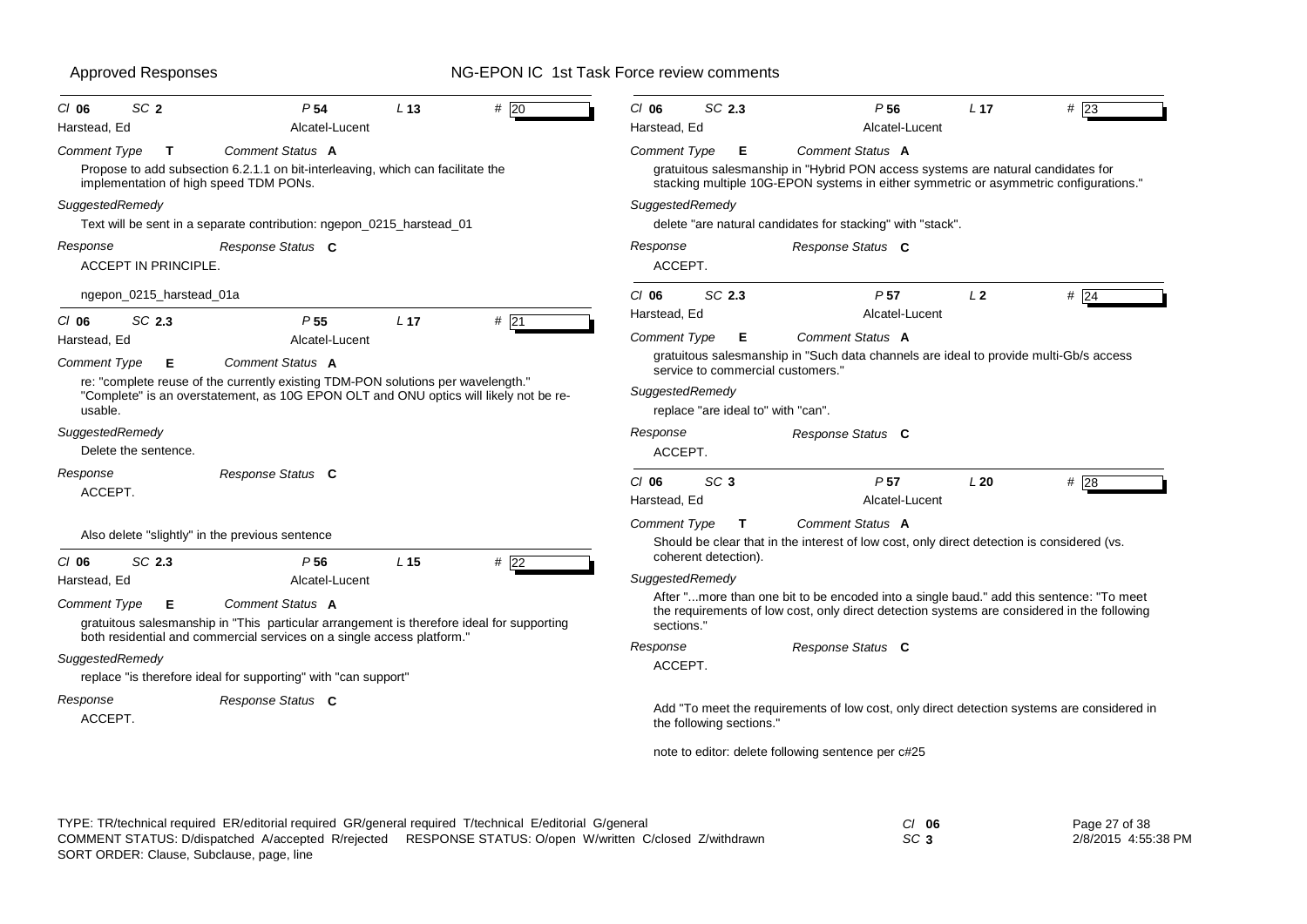| SC <sub>3</sub><br>$CI$ 06<br>Harstead, Ed      | P <sub>57</sub><br>Alcatel-Lucent                                                                                                                                                                                                                                              | L20   | $#$ 25            | $CI$ 06<br>Tanaka, Kazuki | SC <sub>6</sub>                 | P74<br>KDDI R&D Laboratorie                                                                                                                                                                                                                                    | $L$ 10 | # 194         |
|-------------------------------------------------|--------------------------------------------------------------------------------------------------------------------------------------------------------------------------------------------------------------------------------------------------------------------------------|-------|-------------------|---------------------------|---------------------------------|----------------------------------------------------------------------------------------------------------------------------------------------------------------------------------------------------------------------------------------------------------------|--------|---------------|
| <b>Comment Type</b><br>T                        | Comment Status A                                                                                                                                                                                                                                                               |       |                   | <b>Comment Type</b>       | $\mathbf{T}$                    | Comment Status A                                                                                                                                                                                                                                               |        |               |
|                                                 | disagree with "While a number of more spectrally efficient modulation schemes have been<br>proposed to-date [references needed], the level of their technical maturity at this time<br>would likely not allow for their immediate application into the optical access network, |       |                   |                           | mention about this.             | In the section 5.7.2, the draft says "the NG-EPON may partially or completely reuse 1G-<br>EPON downstream and/or upstream spectrum". However, the section 6.6 does not                                                                                        |        |               |
|                                                 | primarily because of the resulting cost and complexity of optical modules, specifically on<br>the ONU side." The subsequent sections propose simple duobinary and PAM-4                                                                                                        |       |                   | SuggestedRemedy           |                                 |                                                                                                                                                                                                                                                                |        |               |
|                                                 | modulation schemes that could be cost-effective in ONUs when compared to the cost of<br>tunable lasers required by some other NG-EPON candidate technologies. 25 Gb/s<br>duobinary in particular uses the same (non-tunable) ONU optics as 10G EPON.                           |       |                   |                           |                                 | To keep consistency with the section 5.7.2, add the following sentence (which is based on<br>the section 5.7.2) after the line 10 on page 74.                                                                                                                  |        |               |
| SuggestedRemedy<br>propose to delete this text. |                                                                                                                                                                                                                                                                                |       |                   |                           | upstream channels is possible." | "Once all 1G-EPON active devices have been removed from the given ODN, the NG-<br>EPON may partially or completely reuse 1G-EPON downstream and/or upstream<br>spectrum, assuming that TDM or WDM separation between 10G-EPON and NG-EPON                      |        |               |
| Response                                        | Response Status C                                                                                                                                                                                                                                                              |       |                   |                           |                                 |                                                                                                                                                                                                                                                                |        |               |
| ACCEPT.                                         |                                                                                                                                                                                                                                                                                |       |                   | Response<br>ACCEPT.       |                                 | Response Status C                                                                                                                                                                                                                                              |        |               |
| SC 3.6<br>$CI$ 06                               | P68                                                                                                                                                                                                                                                                            | $L_3$ | #26               |                           |                                 |                                                                                                                                                                                                                                                                |        |               |
| Harstead, Ed                                    | Alcatel-Lucent                                                                                                                                                                                                                                                                 |       |                   | $CI$ 06                   | SC <sub>6</sub>                 | P74                                                                                                                                                                                                                                                            | L28    | # 31          |
| <b>Comment Type</b><br>Е                        | Comment Status A                                                                                                                                                                                                                                                               |       |                   | Harstead, Ed              |                                 | Alcatel-Lucent                                                                                                                                                                                                                                                 |        |               |
|                                                 | 6.3.6 is actually not a new section, it is part of 6.3.5 (OFDM)                                                                                                                                                                                                                |       |                   | <b>Comment Type</b>       | Е                               | Comment Status R                                                                                                                                                                                                                                               |        |               |
| SuggestedRemedy<br>delete 6.3.6 section title   |                                                                                                                                                                                                                                                                                |       |                   |                           |                                 | Not sure why I understand that Plan B, which does not require co-existence with 1G-<br>EPON, does not take advantage of the O-band (while Plan D, which must require 1G-<br>EPON co-existence, does use the O-band and causes overlap). Again, 20 nm and 10 nm |        |               |
| Response                                        | Response Status C                                                                                                                                                                                                                                                              |       |                   |                           | spectral widths seem arbitrary. |                                                                                                                                                                                                                                                                |        |               |
| <b>ACCEPT IN PRINCIPLE.</b>                     |                                                                                                                                                                                                                                                                                |       |                   |                           |                                 | Also don"t understand why "existing wavelength filters on 1G-EPON devices" is relevant in<br>this scenario that does not require 1G-EPON coexistence.                                                                                                          |        |               |
| see comment 134                                 |                                                                                                                                                                                                                                                                                |       |                   | SuggestedRemedy           |                                 |                                                                                                                                                                                                                                                                |        |               |
| SC <sub>5</sub><br>$CI$ 06                      | P <sub>72</sub>                                                                                                                                                                                                                                                                | L26   | # $\overline{27}$ |                           |                                 | not sure, not sure what the authors had in mind here.                                                                                                                                                                                                          |        |               |
| Harstead, Ed                                    | Alcatel-Lucent                                                                                                                                                                                                                                                                 |       |                   | Response                  |                                 | Response Status C                                                                                                                                                                                                                                              |        |               |
| <b>Comment Type</b><br>$\mathbf{T}$             | Comment Status A                                                                                                                                                                                                                                                               |       |                   | REJECT.                   |                                 |                                                                                                                                                                                                                                                                |        |               |
|                                                 | in Figure 49, correct downstream spectrum for RFoG is still not indicated (1540-1565).<br>Also RFoG upstream spectrums are not correct: should be 1600-1620 and 1260-1360.                                                                                                     |       |                   |                           | please propose changes          |                                                                                                                                                                                                                                                                |        |               |
| SuggestedRemedy                                 | correct the figure. Also, show RFoG spectra in Table 7, to be consistent with other items.                                                                                                                                                                                     |       |                   |                           |                                 |                                                                                                                                                                                                                                                                |        |               |
| Response<br>ACCEPT.                             | Response Status C                                                                                                                                                                                                                                                              |       |                   |                           |                                 |                                                                                                                                                                                                                                                                |        |               |
| figure source to be fixed                       | table 7 to be changed to read 1540-1560, 1600-1620/1300-1320                                                                                                                                                                                                                   |       |                   |                           |                                 |                                                                                                                                                                                                                                                                |        |               |
|                                                 | TYPE: TR/technical required ER/editorial required GR/general required T/technical E/editorial G/general                                                                                                                                                                        |       |                   |                           |                                 | $Cl$ 06                                                                                                                                                                                                                                                        |        | Page 28 of 38 |

SORT ORDER: Clause, Subclause, page, line COMMENT STATUS: D/dispatched A/accepted R/rejected RESPONSE STATUS: O/open W/written C/closed Z/withdrawn 2/8/2015 4:55:38 PM

*SC* **6**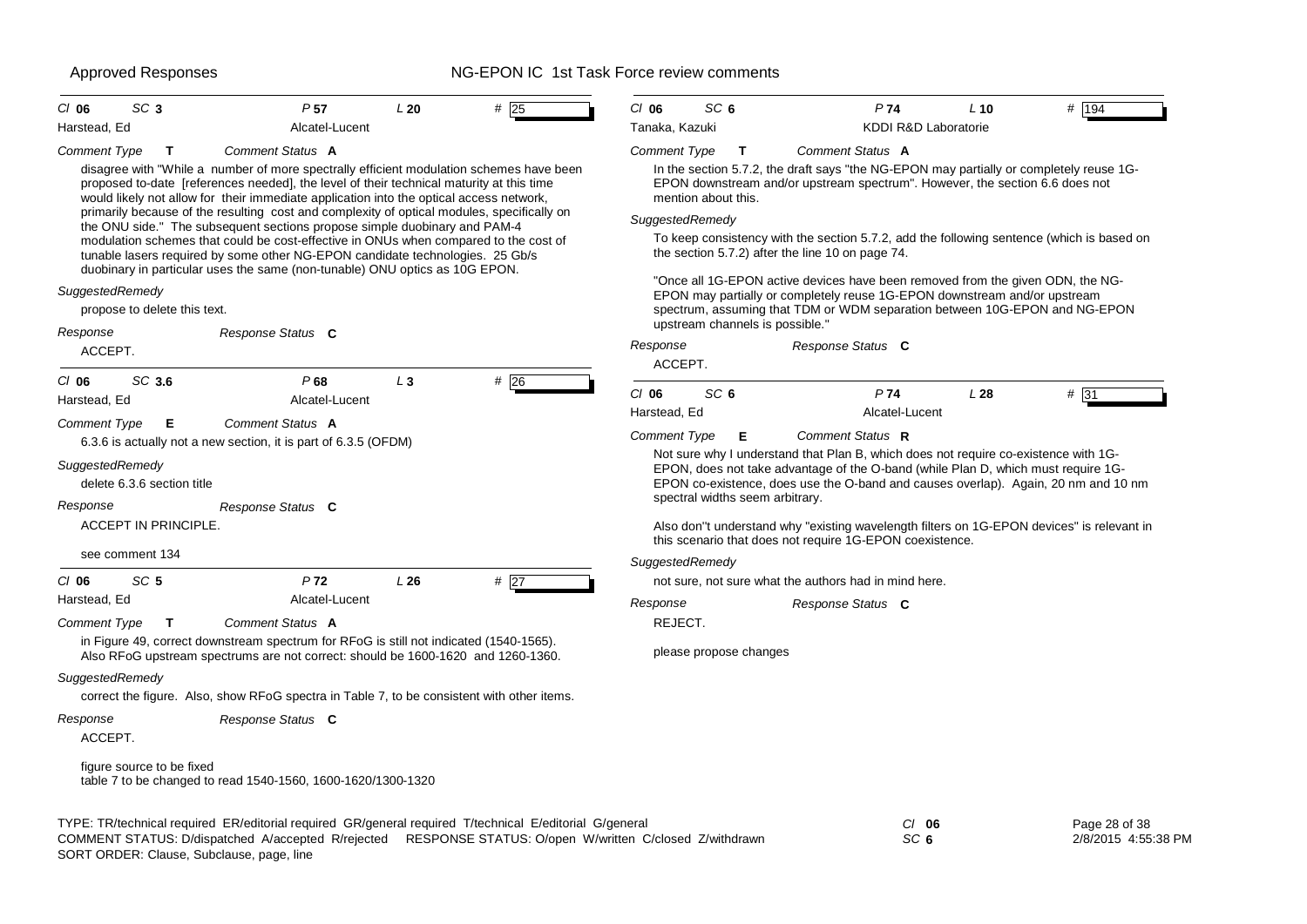| SC 6.1<br>P <sub>74</sub><br># 29<br>$CI$ 06<br>L <sub>14</sub>                                                                                                                                                                                  | $CI$ 06<br>SC 6.2<br>P74<br># 30<br>L <sub>27</sub>                                                                                                                                                                                                                                   |  |  |  |  |  |  |
|--------------------------------------------------------------------------------------------------------------------------------------------------------------------------------------------------------------------------------------------------|---------------------------------------------------------------------------------------------------------------------------------------------------------------------------------------------------------------------------------------------------------------------------------------|--|--|--|--|--|--|
| Harstead, Ed<br>Alcatel-Lucent                                                                                                                                                                                                                   | Harstead, Ed<br>Alcatel-Lucent                                                                                                                                                                                                                                                        |  |  |  |  |  |  |
| Comment Status A<br>Comment Type<br>$\mathbf{T}$<br>Plan A is for NG-EPON coexistence with 1G-EPON (1260-1360 upstream) and 10G-                                                                                                                 | Comment Status A<br><b>Comment Type</b><br>Е<br>inappropriate terminology: "RF overlay" here and throughout section 6.6                                                                                                                                                               |  |  |  |  |  |  |
| EPON. It proposes NG-EPON to be 10 nm 1550-1560 downstream and 10 nm 1530-1540<br>upstream. But why 10 nm? Seems arbitrary. TDM-PON would probably require less,<br>TWDM-PON upstream probably more, and WDM-PON definitely more. According to   | SuggestedRemedy<br>replace with "RFoG"                                                                                                                                                                                                                                                |  |  |  |  |  |  |
| ngepon_0115_harstead_03a.pdf, in this scenario the spectrum available is:<br>upstream: 1524-1560 and 1596-1625 nm<br>downstream: 1539-1560 and 1596-1625 nm<br>(then, once the NG-EPON technology is selected and required amount of spectrum is | Response<br>Response Status C<br>ACCEPT.                                                                                                                                                                                                                                              |  |  |  |  |  |  |
| determined, then can choose from the above.<br>SuggestedRemedy                                                                                                                                                                                   | SC 6.2.1<br>$#$ 105<br>$Cl$ 06<br>P <sub>53</sub><br>L36<br><b>Bright House Network</b><br>Hajduczenia, Marek                                                                                                                                                                         |  |  |  |  |  |  |
| propose to replace 10 nm 1550-1560 downstream and 10 nm 1530-1540 with upstream:<br>1524-1560 and 1596-1625 nm<br>downstream: 1539-1560 and 1596-1625 nm                                                                                         | Comment Status A<br><b>Comment Type</b><br>$\mathbf T$<br>"as shown in Figure 1 [eh2]."                                                                                                                                                                                               |  |  |  |  |  |  |
| Response<br>Response Status C<br><b>ACCEPT IN PRINCIPLE.</b>                                                                                                                                                                                     | SuggestedRemedy<br>Figure 1 should be Figure 29 (likely)<br>Reference [eh2] is also incorrect and needs to be updated                                                                                                                                                                 |  |  |  |  |  |  |
| Add CR/LF in front of "Examples of wavelength allocation plans are included in the<br>following sections and shown in Figure 49."                                                                                                                | Response Status C<br>Response<br>ACCEPT.                                                                                                                                                                                                                                              |  |  |  |  |  |  |
| Change "The wavelength plan" to "a wavelength plan"                                                                                                                                                                                              | SC 6.2.1<br>P <sub>54</sub><br># 125<br>$CI$ 06<br>L <sub>35</sub>                                                                                                                                                                                                                    |  |  |  |  |  |  |
| similar changes to 74/L12, L26, 75/L2,L13                                                                                                                                                                                                        | Huawei Technologies<br>Remein, Duane                                                                                                                                                                                                                                                  |  |  |  |  |  |  |
| # 124<br>SC 6.2<br>L <sub>27</sub><br>$CI$ 06<br>P <sub>53</sub><br>Remein, Duane<br>Huawei Technologies<br>Comment Status A<br><b>Comment Type</b><br>$\mathbf{T}$<br>"CDM-PON. or"                                                             | Comment Status A<br><b>Comment Type</b><br>$\mathbf T$<br>"Throughout this history, commercially deployed TDM PON bit rates have consistently<br>doubled every two years"<br>I know of no 2 Gpbs or 4 Gbps or 8 Gbps PON systems. The trend line does not reflect<br>actual PON rates |  |  |  |  |  |  |
| While we have a description of OFDM-PON there is no such thing for CDM-PON, this is<br>the only place it is mentioned in the report.<br>SuggestedRemedy                                                                                          | SuggestedRemedy<br>Change to read:<br>"On average commercially deployed TDM PON bit rates tend to double once every two<br>years if plotted over the last 20 years."                                                                                                                  |  |  |  |  |  |  |
| Strike "CDM-PON, or"                                                                                                                                                                                                                             | Response<br>Response Status C                                                                                                                                                                                                                                                         |  |  |  |  |  |  |
| Response<br>Response Status C<br>ACCEPT.                                                                                                                                                                                                         | ACCEPT.                                                                                                                                                                                                                                                                               |  |  |  |  |  |  |

*SC* **6.2.1**

Page 29 of 38 2/8/2015 4:55:38 PM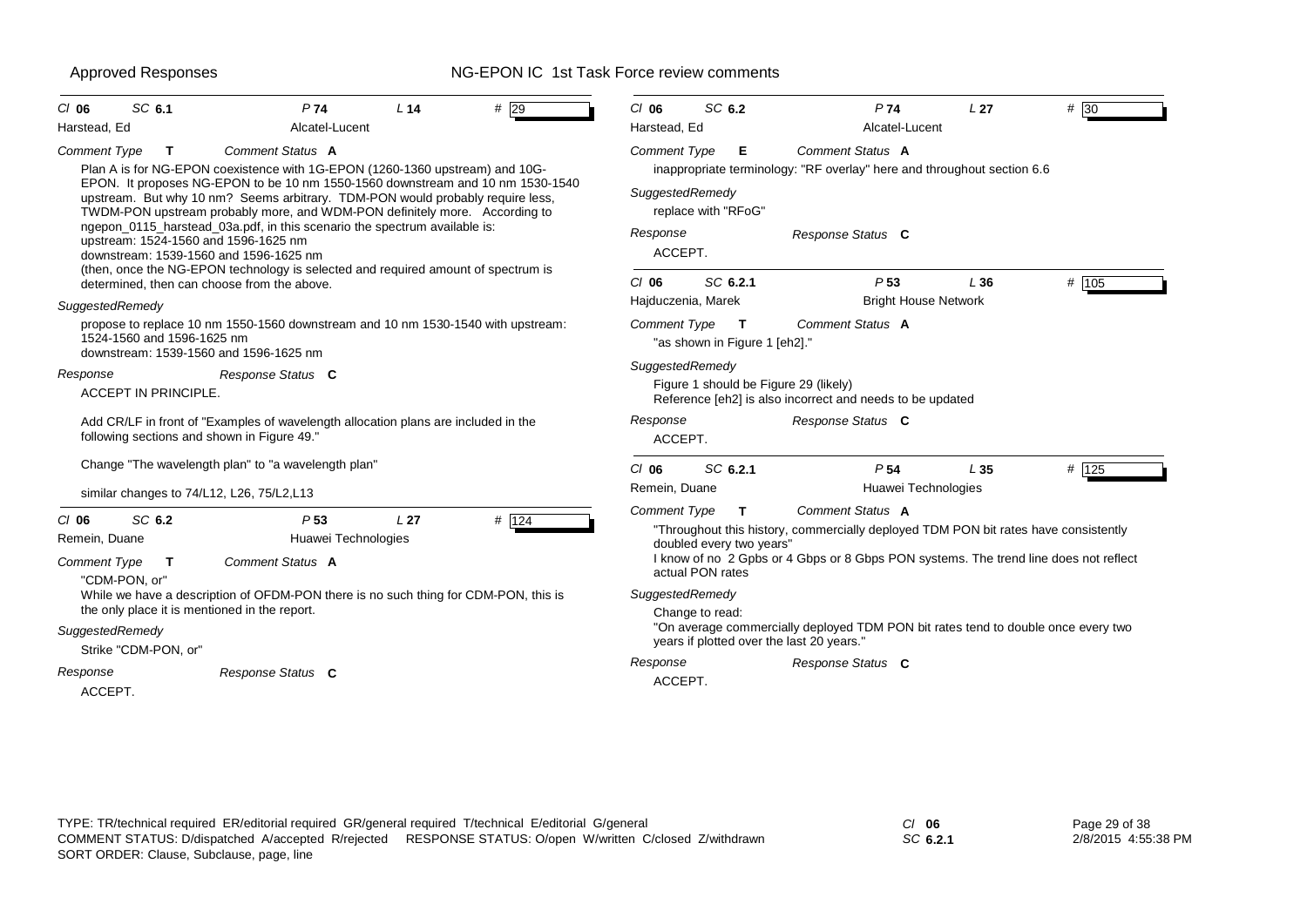| $CI$ 06<br>Hajduczenia, Marek | SC 6.2.3                                                        | P <sub>55</sub>                                                                                                                                                                                                                                                                                                                                                                                                                                                                                                                                                                          | L <sub>15</sub><br><b>Bright House Network</b> | # 106 | $CI$ 06<br>Hajduczenia, Marek   | SC 6.3                                                                                                                                                                                                                                           | P <sub>57</sub><br><b>Bright House Network</b>                                                                                                                                                                                                                                                                         | L <sub>9</sub> | # 107 |  |  |  |
|-------------------------------|-----------------------------------------------------------------|------------------------------------------------------------------------------------------------------------------------------------------------------------------------------------------------------------------------------------------------------------------------------------------------------------------------------------------------------------------------------------------------------------------------------------------------------------------------------------------------------------------------------------------------------------------------------------------|------------------------------------------------|-------|---------------------------------|--------------------------------------------------------------------------------------------------------------------------------------------------------------------------------------------------------------------------------------------------|------------------------------------------------------------------------------------------------------------------------------------------------------------------------------------------------------------------------------------------------------------------------------------------------------------------------|----------------|-------|--|--|--|
| Comment Type                  | $\mathbf{T}$                                                    | Comment Status A                                                                                                                                                                                                                                                                                                                                                                                                                                                                                                                                                                         |                                                |       | <b>Comment Type</b>             | $\mathbf{T}$                                                                                                                                                                                                                                     | Comment Status A                                                                                                                                                                                                                                                                                                       |                |       |  |  |  |
|                               |                                                                 | We have a name for "a hybrid TDM-PON / WDM-PON system" - it is a "hybrid PON"                                                                                                                                                                                                                                                                                                                                                                                                                                                                                                            |                                                |       |                                 |                                                                                                                                                                                                                                                  | Text in lines 9-13 seems to be a repetition of text from introduction to 6.2.1. It is best if we<br>avoid repetition of text, unless it is strictly needed.                                                                                                                                                            |                |       |  |  |  |
| SuggestedRemedy               |                                                                 | Change "hybrid TDM-PON / WDM-PON" to "hybrid PON" within 6.2.3                                                                                                                                                                                                                                                                                                                                                                                                                                                                                                                           |                                                |       | SuggestedRemedy                 |                                                                                                                                                                                                                                                  |                                                                                                                                                                                                                                                                                                                        |                |       |  |  |  |
| Response                      | Response Status C<br>ACCEPT.                                    |                                                                                                                                                                                                                                                                                                                                                                                                                                                                                                                                                                                          |                                                |       |                                 | Mark the text for removal, or reference 6.2.1 for challenges of TDM PON.<br>Similarly first sentence on page 57, line 26 should be changed to read: "NRZ modulation is<br>the simplest and lowest cost way to transmit data over optical fiber." |                                                                                                                                                                                                                                                                                                                        |                |       |  |  |  |
| $Cl$ 06<br>Remein, Duane      | SC 6.3                                                          | P <sub>57</sub>                                                                                                                                                                                                                                                                                                                                                                                                                                                                                                                                                                          | L <sub>9</sub><br>Huawei Technologies          | # 126 | Response                        | <b>ACCEPT IN PRINCIPLE.</b>                                                                                                                                                                                                                      | Response Status C                                                                                                                                                                                                                                                                                                      |                |       |  |  |  |
| Comment Type                  | Е                                                               | Comment Status A                                                                                                                                                                                                                                                                                                                                                                                                                                                                                                                                                                         |                                                |       |                                 | chnage 57L26 per comment                                                                                                                                                                                                                         |                                                                                                                                                                                                                                                                                                                        |                |       |  |  |  |
|                               |                                                                 | This first para with it"s four bullets is nearly identical to 6.2.1.                                                                                                                                                                                                                                                                                                                                                                                                                                                                                                                     |                                                |       | $CI$ 06                         | SC 6.3                                                                                                                                                                                                                                           | P75                                                                                                                                                                                                                                                                                                                    | L <sub>1</sub> | # 32  |  |  |  |
|                               | SuggestedRemedy                                                 |                                                                                                                                                                                                                                                                                                                                                                                                                                                                                                                                                                                          |                                                |       |                                 | Harstead, Ed                                                                                                                                                                                                                                     | Alcatel-Lucent                                                                                                                                                                                                                                                                                                         |                |       |  |  |  |
| single baud."<br>To:          | Change 6.3 as follows:<br>Strike the 1st para and it"s bullets. | Reword 1st sentence of 2nd para from:<br>"While it may be possible to achieve the next step in speed with NRZ transmission,<br>penalties resulting from increasing line rate could be offset to some extent by using more<br>advanced, non-NRZ modulation schemes that allow more than one bit to be encoded into a<br>"While it may be possible to overcome the issues outlined in 6.2.1 and achieve the next<br>TDM-PON speed step with NRZ transmission, increased penalties due to the higher line<br>rate could be offset to some extent by using more advanced, non-NRZ modulation |                                                |       | Comment Type<br>SuggestedRemedy | T<br>upstream: 1524-1539<br>downstream: 1596-1599                                                                                                                                                                                                | Comment Status A<br>Plan C is the most constrained case. When the correct spectra for RFoG are considered,<br>the available spectrum to avoid overlap are:<br>as indicated in ngepon_0115_harstead_03a.pdf<br>(Again, 10 nm spectra mentioned are arbitrary).<br>replace 1595-1605/1530-1540 with 1596-1599/1524-1539. |                |       |  |  |  |
|                               |                                                                 | schemes. Such schemes allow more than one bit to be encoded into a single baud. "                                                                                                                                                                                                                                                                                                                                                                                                                                                                                                        |                                                |       | Response                        | <b>ACCEPT IN PRINCIPLE</b>                                                                                                                                                                                                                       | Response Status C                                                                                                                                                                                                                                                                                                      |                |       |  |  |  |
| Response                      | <b>ACCEPT IN PRINCIPLE.</b>                                     | Response Status C                                                                                                                                                                                                                                                                                                                                                                                                                                                                                                                                                                        |                                                |       | see c#29                        |                                                                                                                                                                                                                                                  |                                                                                                                                                                                                                                                                                                                        |                |       |  |  |  |
|                               |                                                                 | see contribution with text (ngepon_harstead_04)                                                                                                                                                                                                                                                                                                                                                                                                                                                                                                                                          |                                                |       | $CI$ 06<br>Hajduczenia, Marek   | SC 6.3.1                                                                                                                                                                                                                                         | P <sub>57</sub><br><b>Bright House Network</b>                                                                                                                                                                                                                                                                         | L26            | # 108 |  |  |  |
|                               |                                                                 |                                                                                                                                                                                                                                                                                                                                                                                                                                                                                                                                                                                          |                                                |       | <b>Comment Type</b>             | Е                                                                                                                                                                                                                                                | Comment Status R<br>It is not clear why the whole text is written in Past Simple tense.                                                                                                                                                                                                                                |                |       |  |  |  |
|                               |                                                                 |                                                                                                                                                                                                                                                                                                                                                                                                                                                                                                                                                                                          |                                                |       | SuggestedRemedy                 |                                                                                                                                                                                                                                                  | Convert the statement into Present Simple.                                                                                                                                                                                                                                                                             |                |       |  |  |  |
|                               |                                                                 |                                                                                                                                                                                                                                                                                                                                                                                                                                                                                                                                                                                          |                                                |       | Response<br>REJECT.             |                                                                                                                                                                                                                                                  | Response Status C                                                                                                                                                                                                                                                                                                      |                |       |  |  |  |
|                               |                                                                 |                                                                                                                                                                                                                                                                                                                                                                                                                                                                                                                                                                                          |                                                |       |                                 |                                                                                                                                                                                                                                                  | The text refers to events in the past. How do you expect to convert that to present tense?                                                                                                                                                                                                                             |                |       |  |  |  |
|                               |                                                                 |                                                                                                                                                                                                                                                                                                                                                                                                                                                                                                                                                                                          |                                                |       |                                 |                                                                                                                                                                                                                                                  |                                                                                                                                                                                                                                                                                                                        |                |       |  |  |  |

TYPE: TR/technical required ER/editorial required GR/general required T/technical E/editorial G/general *Cl* **06** *SC* **6.3.1** Page 30 of 38 2/8/2015 4:55:38 PM SORT ORDER: Clause, Subclause, page, line COMMENT STATUS: D/dispatched A/accepted R/rejected RESPONSE STATUS: O/open W/written C/closed Z/withdrawn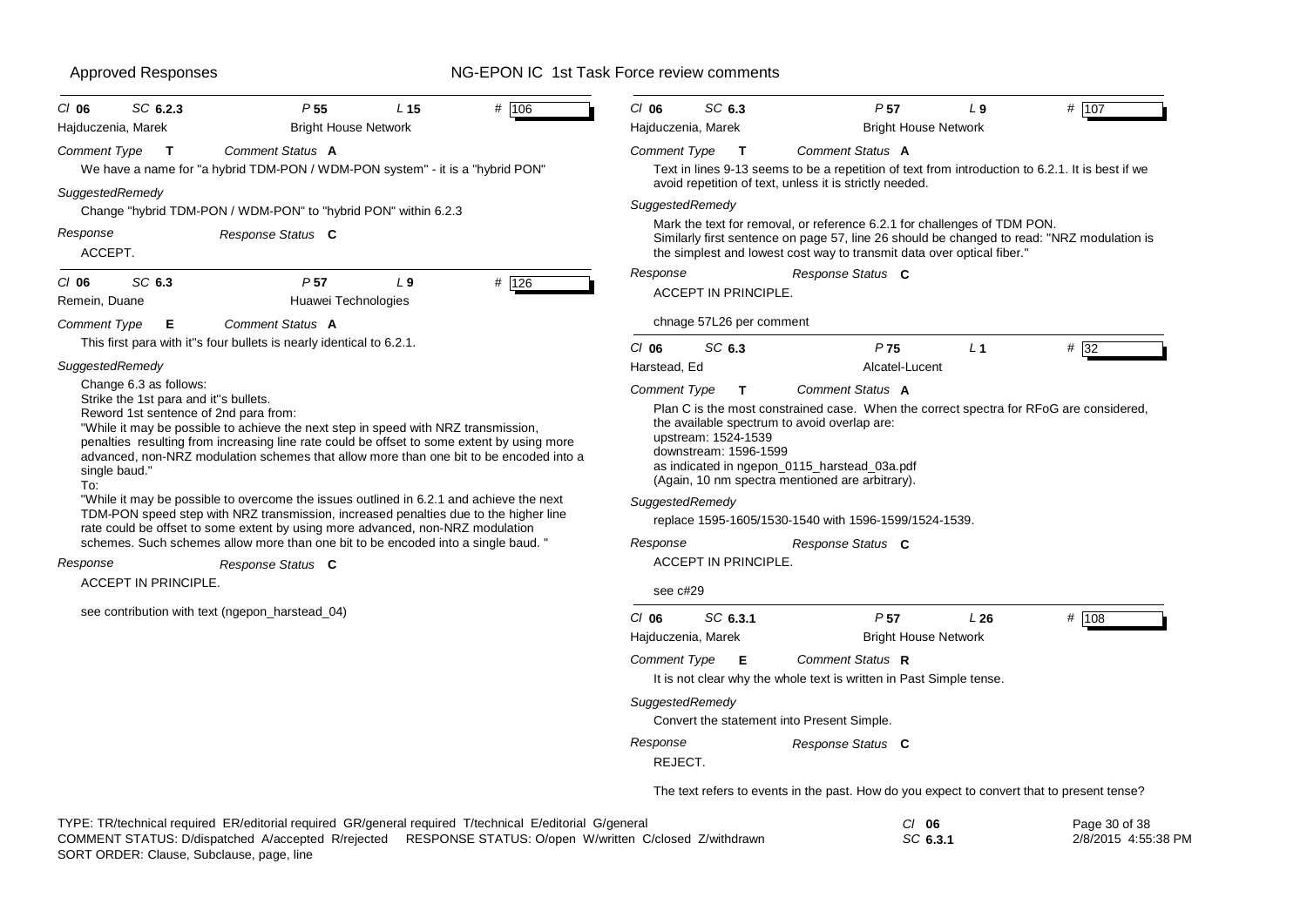| SC 6.3.1<br>$CI$ 06<br>Hajduczenia, Marek                                                                                                                    | P 57<br><b>Bright House Network</b>                                                                                                                                                                                                                                          | L <sub>37</sub> | # 109 | $CI$ 06<br>Hajduczenia, Marek                                 | SC 6.3.1                          | P <sub>58</sub>                                                                                                                                                                                                                                                                                                                                                                                                                                                                                                                                                                                                                                            | L 6<br><b>Bright House Network</b>    | # 110  |
|--------------------------------------------------------------------------------------------------------------------------------------------------------------|------------------------------------------------------------------------------------------------------------------------------------------------------------------------------------------------------------------------------------------------------------------------------|-----------------|-------|---------------------------------------------------------------|-----------------------------------|------------------------------------------------------------------------------------------------------------------------------------------------------------------------------------------------------------------------------------------------------------------------------------------------------------------------------------------------------------------------------------------------------------------------------------------------------------------------------------------------------------------------------------------------------------------------------------------------------------------------------------------------------------|---------------------------------------|--------|
| <b>Comment Type</b><br>ER<br>Avoid breaking tables across pages                                                                                              | Comment Status A                                                                                                                                                                                                                                                             |                 |       | <b>Comment Type</b>                                           | E                                 | <b>Comment Status A</b><br>It is not clear why the NOTE text is in parent                                                                                                                                                                                                                                                                                                                                                                                                                                                                                                                                                                                  |                                       |        |
| SuggestedRemedy                                                                                                                                              |                                                                                                                                                                                                                                                                              |                 |       | SuggestedRemedy                                               |                                   | Remove () around the note. It can be part of the main text without any problems.                                                                                                                                                                                                                                                                                                                                                                                                                                                                                                                                                                           |                                       |        |
| Response<br>ACCEPT.                                                                                                                                          | Response Status C                                                                                                                                                                                                                                                            |                 |       | Response<br>ACCEPT.                                           |                                   | Response Status C                                                                                                                                                                                                                                                                                                                                                                                                                                                                                                                                                                                                                                          |                                       |        |
| SC 6.3.1<br>$CI$ 06<br>Remein, Duane                                                                                                                         | P <sub>58</sub><br>Huawei Technologies                                                                                                                                                                                                                                       | L <sub>18</sub> | # 127 | $CI$ 06<br>Hajduczenia, Marek                                 | SC 6.3.2                          | P <sub>59</sub>                                                                                                                                                                                                                                                                                                                                                                                                                                                                                                                                                                                                                                            | L O<br><b>Bright House Network</b>    | # $48$ |
| <b>Comment Type</b><br>Е<br>wording improvement:<br>launch<br>powers will need to be 0.5 dB higher."<br>SuggestedRemedy<br>change to:<br>Response<br>ACCEPT. | Comment Status A<br>"For the upstream direction, 10GBASE-PR(X)-D4 has 0.5 dB worse sensitivity, so ONU<br>"In the upstream direction, the 10GBASE-PR(X)-D4 receive sensitivity is 0.5 dB worse, so<br>ONU launch powers will need to be 0.5 dB higher."<br>Response Status C |                 |       | <b>Comment Type</b><br>SuggestedRemedy<br>Response            | ER<br><b>ACCEPT IN PRINCIPLE.</b> | Comment Status A<br>"To cost-optimize a TDM-PON, the lowest bandwidth components should be placed in the<br>ONU, i.e., the duobinary encoding should be done by the ONU receiver for downstream"<br>Avoid normative language in the report. Change to: "To cost-optimize a TDM-PON, the<br>lowest bandwidth components need to be placed in the ONU, i.e., the duobinary encoding<br>is performed within the ONU receiver for the downstream direction."<br>Response Status C<br>"A TDM-PON can be cost-optimized by placing low bandwidth components in the ONU.<br>When using duobinary encoding, this would imply that the encoding is performed at the |                                       |        |
| SC 6.3.1<br>$CI$ 06<br>Remein, Duane<br>Comment Type<br>E                                                                                                    | P <sub>58</sub><br>Huawei Technologies<br>Comment Status A                                                                                                                                                                                                                   | L20             | # 128 | $CI$ 06<br>Hajduczenia, Marek                                 | SC 6.3.2                          | ONU receiver for downstream transmission."<br>P <sub>59</sub>                                                                                                                                                                                                                                                                                                                                                                                                                                                                                                                                                                                              | $L$ 13<br><b>Bright House Network</b> | # 111  |
| missing space: "25 Gb/sand"<br>SuggestedRemedy<br>to: "25 Gb/s and"<br>$\wedge$<br>Response<br>ACCEPT.                                                       | Response Status C                                                                                                                                                                                                                                                            |                 |       | <b>Comment Type</b><br>SuggestedRemedy<br>Response<br>ACCEPT. | ER                                | Comment Status A<br>Format of Table 4 is different than any other table in the document (1, 2, 3)<br>Align formats of all tables in the document to make them consistent.<br>Response Status C                                                                                                                                                                                                                                                                                                                                                                                                                                                             |                                       |        |

*SC* **6.3.2**

Page 31 of 38 2/8/2015 4:55:39 PM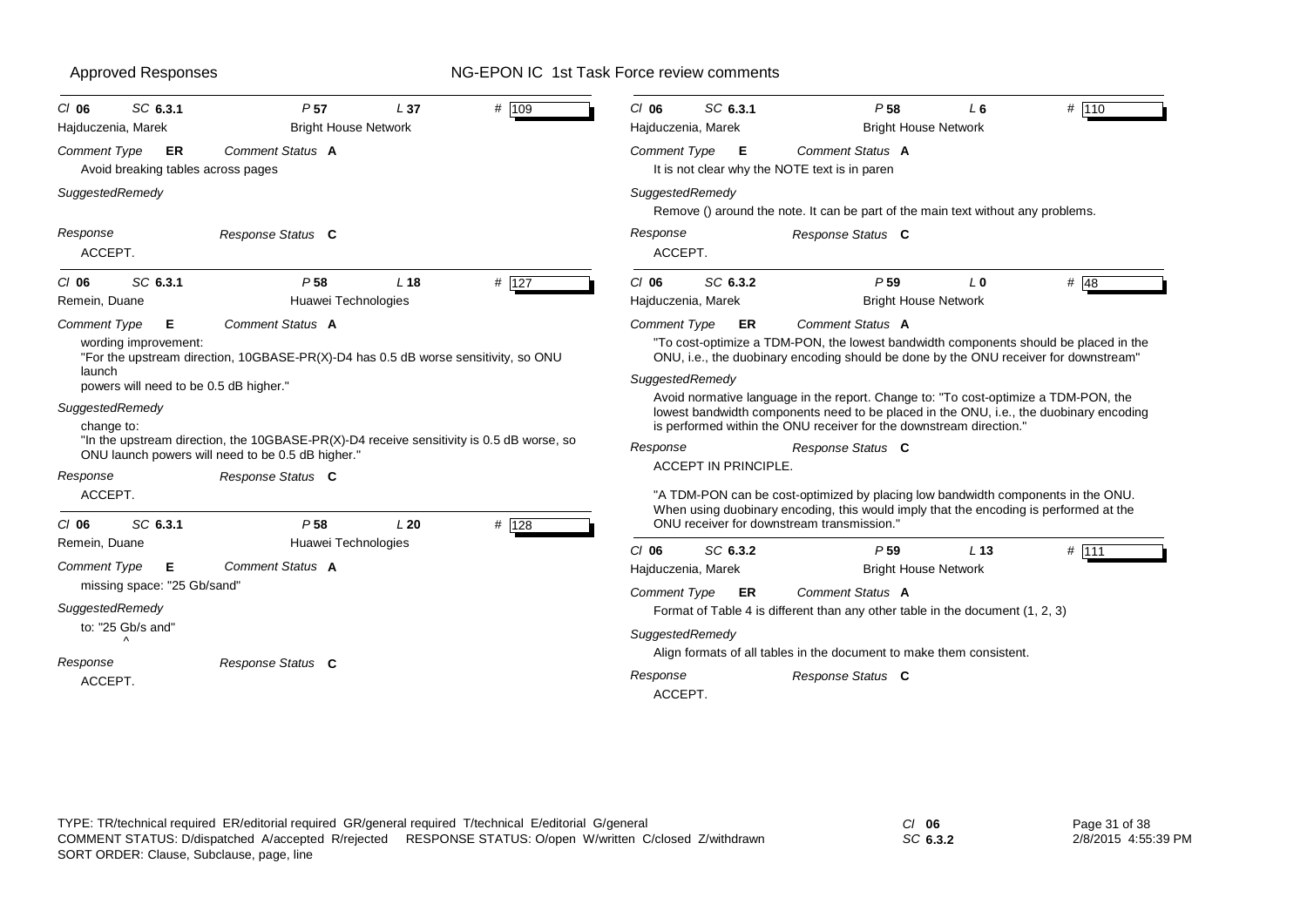| SC 6.3.2<br>$CI$ 06<br>Hajduczenia, Marek                                                          | # 112<br>P60<br>L <sub>27</sub><br><b>Bright House Network</b>                                                                                                                                                                                                                                                                           | SC 6.3.2<br>P61<br># 131<br>$CI$ 06<br>L <sub>13</sub><br>Remein, Duane<br>Huawei Technologies                                                                                                                                                                                                                                                                                                      |
|----------------------------------------------------------------------------------------------------|------------------------------------------------------------------------------------------------------------------------------------------------------------------------------------------------------------------------------------------------------------------------------------------------------------------------------------------|-----------------------------------------------------------------------------------------------------------------------------------------------------------------------------------------------------------------------------------------------------------------------------------------------------------------------------------------------------------------------------------------------------|
| Comment Type<br>E                                                                                  | Comment Status R<br>It is not clear why the text on page 60, lines 27-31 and following page, lines 1-8 is bulleted.                                                                                                                                                                                                                      | Comment Status A<br><b>Comment Type</b><br>E<br>Stray PAM-4 Modulation                                                                                                                                                                                                                                                                                                                              |
| SuggestedRemedy                                                                                    | Convert the target text into regular paragraphs.                                                                                                                                                                                                                                                                                         | SuggestedRemedy<br>strike                                                                                                                                                                                                                                                                                                                                                                           |
| Response<br>REJECT.                                                                                | Response Status C                                                                                                                                                                                                                                                                                                                        | Response<br>Response Status C<br>ACCEPT.                                                                                                                                                                                                                                                                                                                                                            |
| SC 6.3.2<br>$CI$ 06                                                                                | Bullets assist in readability of the three options mentioned in the preceding paragraph<br># 113<br>P61<br>L <sub>12</sub>                                                                                                                                                                                                               | SC 6.3.2<br>$#$ 130<br>P61<br>L <sub>5</sub><br>$Cl$ 06<br>Remein, Duane<br>Huawei Technologies                                                                                                                                                                                                                                                                                                     |
| Hajduczenia, Marek<br><b>Comment Type</b><br>ER<br>SuggestedRemedy<br>with "DC".                   | <b>Bright House Network</b><br>Comment Status A<br>"dispersion compensation for the considered bit rates" - I believe early on we define the<br>acronym DC for Dispersion Compensation. It is not userd consistently, though, in the draft<br>Replace all instances of "dispersion compensation" when the name of a function is implied, | <b>Comment Type</b><br>Comment Status A<br>Е<br>Undefined term "FBG"<br>Also I don"t then we want dispersion compensation_s_<br>SuggestedRemedy<br>Change to Fiber Bragg grating base DC<br>Response<br>Response Status C<br>ACCEPT.                                                                                                                                                                |
| Response<br>ACCEPT.                                                                                | Response Status C                                                                                                                                                                                                                                                                                                                        | SC 6.3.3<br>P62<br>$Cl$ 06<br>L <sub>2</sub><br># 115<br><b>Bright House Network</b><br>Hajduczenia, Marek                                                                                                                                                                                                                                                                                          |
| SC 6.3.2<br>$CI$ 06<br>Hajduczenia, Marek<br><b>Comment Type</b><br>E<br>SuggestedRemedy<br>Remove | P61<br># 114<br>L <sub>13</sub><br><b>Bright House Network</b><br>Comment Status A<br>Some garbage "PAM-4 Modulation" text leaft begind in line 13                                                                                                                                                                                       | <b>Comment Type</b><br>Comment Status A<br>$\mathbf{T}$<br>"This leads to a signal with about half the signal spectrum, requiring components with<br>about half the bandwidth (see Table 5), while improving dispersion tolerance. All of this<br>with perhaps a manageable increase in complexity." - this sentence could be simplified and<br>combined into a single sentence.<br>SuggestedRemedy |
| Response<br>ACCEPT.                                                                                | Response Status C                                                                                                                                                                                                                                                                                                                        | Change to "This leads to a signal with about half the signal spectrum, requiring<br>components with about half the bandwidth (see Table 5), while improving dispersion<br>tolerancec with a manageable increase in complexity."<br>Response<br>Response Status C<br>ACCEPT.                                                                                                                         |

*SC* **6.3.3** Page 32 of 38 2/8/2015 4:55:39 PM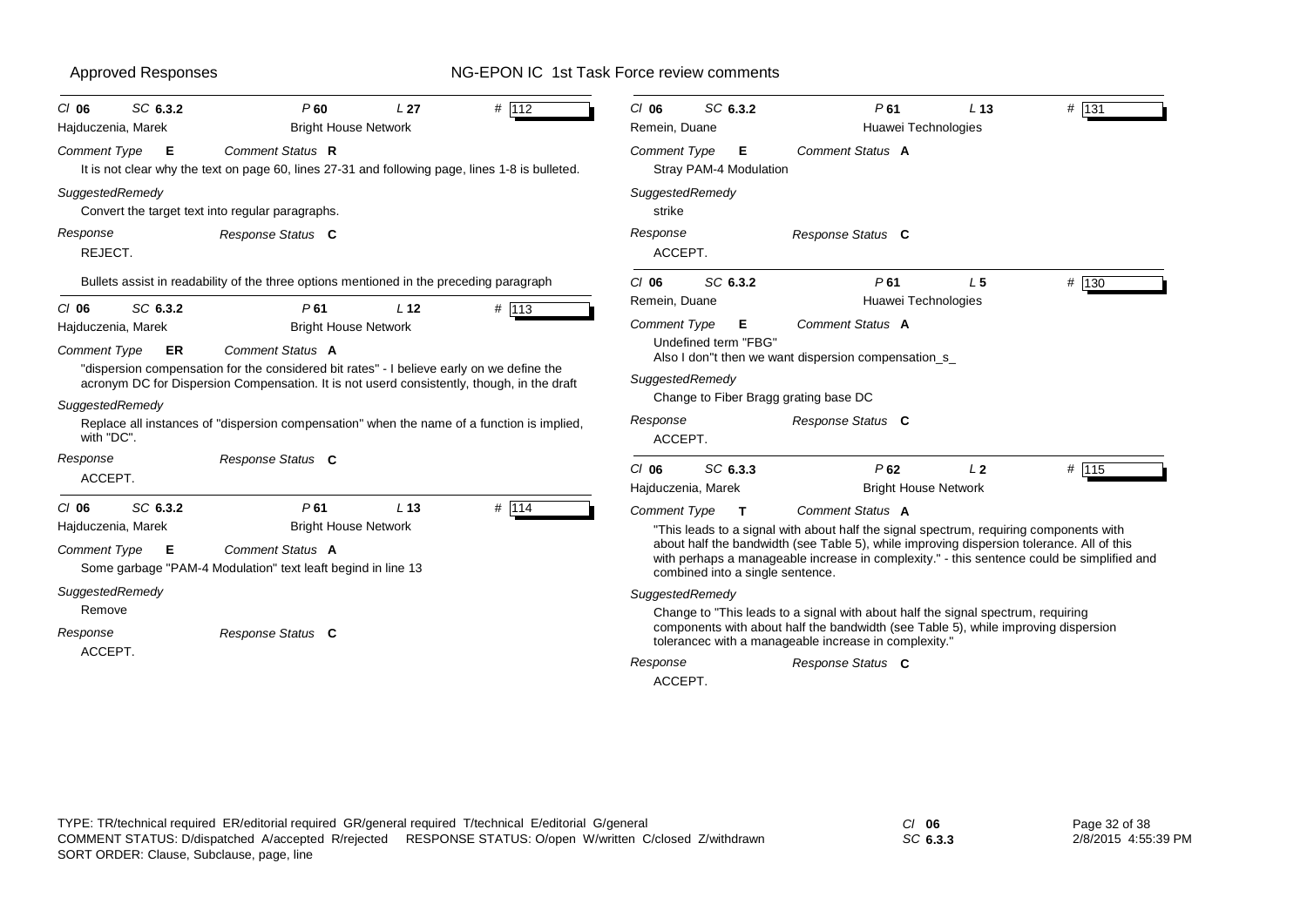| SC 6.3.4.1<br>$CI$ 06<br>Hajduczenia, Marek                          | P62<br><b>Bright House Network</b>                                                                                                                                                  | L <sub>27</sub> | # 116  | SC 6.3.4.3<br>$CI$ 06<br>Hajduczenia, Marek   |                                                                                                                                                                                                                              | P64<br><b>Bright House Network</b> | $L$ 19          | # 46                                                                                    |
|----------------------------------------------------------------------|-------------------------------------------------------------------------------------------------------------------------------------------------------------------------------------|-----------------|--------|-----------------------------------------------|------------------------------------------------------------------------------------------------------------------------------------------------------------------------------------------------------------------------------|------------------------------------|-----------------|-----------------------------------------------------------------------------------------|
| <b>Comment Type</b><br>$\mathbf{T}$                                  | Comment Status A<br>Note "(25 Gb/s NRZ requires about 17.5 GHz, and is therefore unworkable with a 7 GHz<br>receiver)" has nothing to do with the comparison of PAM-4 and duobinary |                 |        | <b>Comment Type</b>                           | ER<br>"should be more than offset by reduced signal distortion"                                                                                                                                                              | Comment Status A                   |                 |                                                                                         |
| SuggestedRemedy<br>Remobve the note                                  |                                                                                                                                                                                     |                 |        | SuggestedRemedy<br>reduced signal distortion" |                                                                                                                                                                                                                              |                                    |                 | Avoid normative language in the report. Change to "is expected to be at least offset by |
| Response<br>ACCEPT.                                                  | Response Status C                                                                                                                                                                   |                 |        | Response<br>ACCEPT.                           |                                                                                                                                                                                                                              | Response Status C                  |                 |                                                                                         |
| SC 6.3.4.2<br>$CI$ 06<br>Hajduczenia, Marek                          | P64<br><b>Bright House Network</b>                                                                                                                                                  | $L_6$           | # $47$ | SC 6.3.5<br>$CI$ 06<br>Remein, Duane          |                                                                                                                                                                                                                              | P65<br>Huawei Technologies         | L <sub>17</sub> | # 132                                                                                   |
| Comment Type<br>ER.<br>tolerance."                                   | Comment Status A<br>"PAM-4 has half the baud rate as duobinary, which should lead to superior dispersion                                                                            |                 |        | <b>Comment Type</b><br>T                      | "A cyclic prefix is added to minimize inter-symbol interference (ISI)"<br>I don"t think the CP minimizes the ISI rather it mitigates it"s impact.<br>ISI is not use anywhere else in the doc and does note need it"s own TLA | Comment Status A                   |                 |                                                                                         |
| SuggestedRemedy                                                      | Avoid normative language in the report. Change to: "PAM-4 has half the baud rate as<br>duobinary, which is expected to lead to superior dispersion tolerance."                      |                 |        | SuggestedRemedy                               | Change to: "A cyclic prefix is added to mitigate inter-symbol interference"                                                                                                                                                  |                                    |                 |                                                                                         |
| Response<br>ACCEPT IN PRINCIPLE.                                     | Response Status C                                                                                                                                                                   |                 |        | Response<br>ACCEPT.                           |                                                                                                                                                                                                                              | Response Status C                  |                 |                                                                                         |
| to                                                                   | Change "which should lead to superior dispersion tolerance"                                                                                                                         |                 |        | $CI$ 06<br>SC 6.3.5<br>Remein, Duane          |                                                                                                                                                                                                                              | P65<br>Huawei Technologies         | L24             | # 133                                                                                   |
| "which leads to "                                                    |                                                                                                                                                                                     |                 |        | Comment Type<br>Е<br>wording                  | "After equalization the FFT the signal is sent"                                                                                                                                                                              | Comment Status A                   |                 |                                                                                         |
| SC 6.3.4.2<br>$CI$ 06<br>Powell, Bill                                | P64<br>Alcatel-Lucent                                                                                                                                                               | L7              | $#$ 43 | SuggestedRemedy                               |                                                                                                                                                                                                                              |                                    |                 |                                                                                         |
| <b>Comment Type</b><br><b>ER</b>                                     | Comment Status A                                                                                                                                                                    |                 |        |                                               | Change to: "After equalization and FFT the signal is sent"<br>$\sim$                                                                                                                                                         |                                    |                 |                                                                                         |
| Replace editor note "[REF]" with reference "[21]"<br>SuggestedRemedy |                                                                                                                                                                                     |                 |        | Response<br>ACCEPT.                           |                                                                                                                                                                                                                              | Response Status C                  |                 |                                                                                         |
| Response                                                             | Response Status C                                                                                                                                                                   |                 |        |                                               |                                                                                                                                                                                                                              |                                    |                 |                                                                                         |

ACCEPT.

*SC* **6.3.5**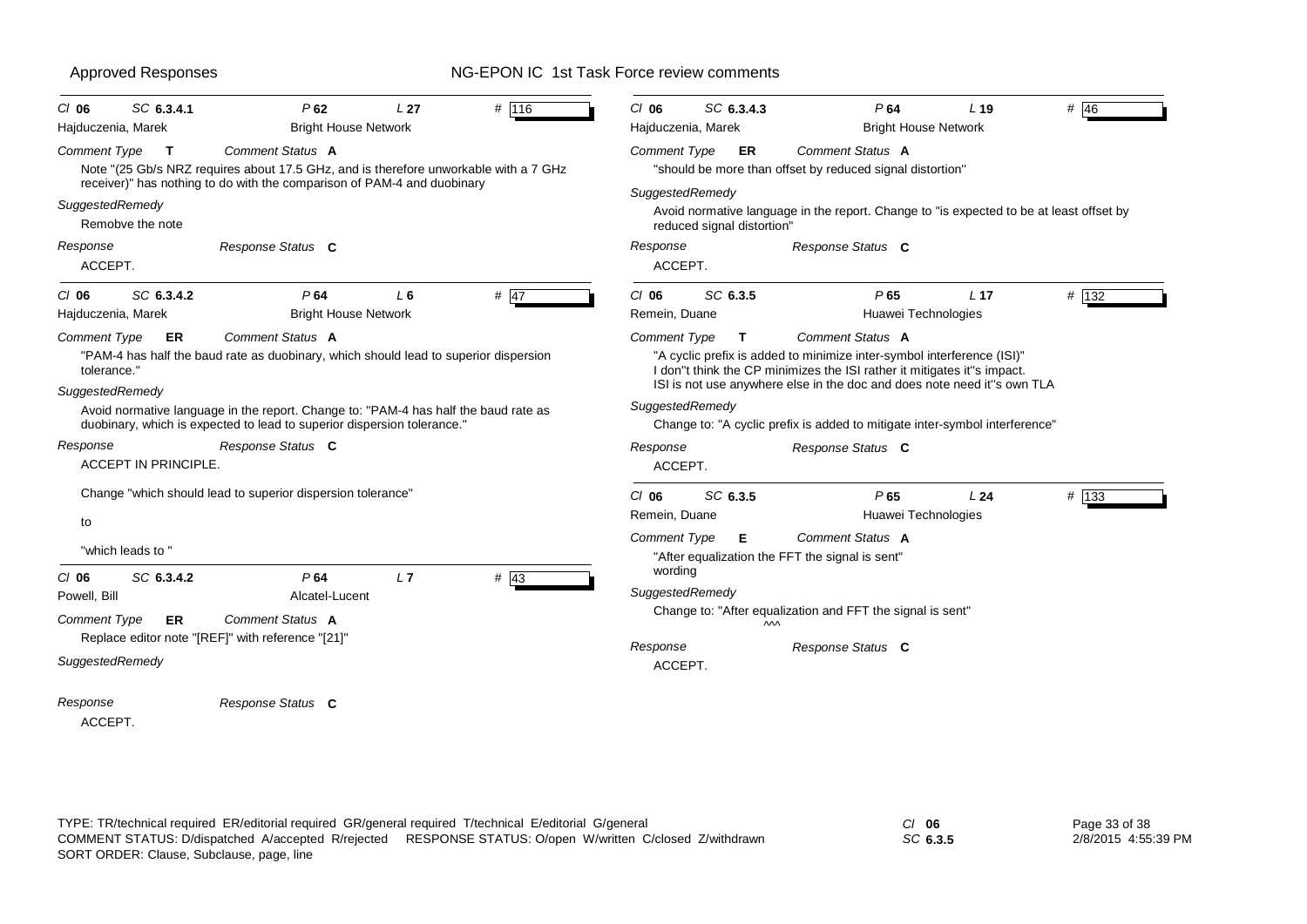| SC 6.3.5<br>C/06<br>Hajduczenia, Marek                      | P65<br><b>Bright House Network</b>                                                                                                                                                                                                                                       | L26   | # $\overline{45}$ | $CI$ 06<br>Powell, Bill                | SC 6.4.1 | P68<br>Alcatel-Lucent                                                                                                                                                      | L <sub>18</sub> | $#$ 35  |
|-------------------------------------------------------------|--------------------------------------------------------------------------------------------------------------------------------------------------------------------------------------------------------------------------------------------------------------------------|-------|-------------------|----------------------------------------|----------|----------------------------------------------------------------------------------------------------------------------------------------------------------------------------|-----------------|---------|
| Comment Type<br>ER                                          | Comment Status A<br>"In addition, one point should be explained"                                                                                                                                                                                                         |       |                   | <b>Comment Type</b><br>line 19.        | Е        | Comment Status A<br>Add reference [8] to Figure caption at end of line (right after "Type"), or after "Figure 43" in                                                       |                 |         |
| SuggestedRemedy<br>should be explained" altogether.         | Avoid normative language in the report. Remove the statement: " In addition, one point                                                                                                                                                                                   |       |                   | SuggestedRemedy                        |          |                                                                                                                                                                            |                 |         |
| Response<br>ACCEPT.                                         | Response Status C                                                                                                                                                                                                                                                        |       |                   | Response<br>ACCEPT.                    |          | Response Status C                                                                                                                                                          |                 |         |
| SC 6.3.6<br>$CI$ 06<br>Remein, Duane                        | P68<br>Huawei Technologies                                                                                                                                                                                                                                               | $L_3$ | # 134             | $CI$ 06<br>Remein, Duane               | SC 6.4.3 | P70<br>Huawei Technologies                                                                                                                                                 | L26             | # 135   |
| <b>Comment Type</b><br>$\mathbf{T}$<br>6.3.5?               | Comment Status A<br>It is not obvious to me from the previous 2 drafts and comments where these two<br>paragraphs came from. There is some similarity to material submitted in<br>tao_ngepon_01a_1501 but there are also significant differences. Should this be part of |       |                   | <b>Comment Type</b><br>SuggestedRemedy | Е        | Comment Status R<br>wording: "employ some of sort of a WDM router"<br>change to "employ a WDM router or multiplexer"                                                       |                 |         |
| SuggestedRemedy                                             | Subtend this section to the OFDM section.                                                                                                                                                                                                                                |       |                   | Response<br>REJECT.                    |          | Response Status C                                                                                                                                                          |                 |         |
| Response<br>ACCEPT.                                         | Response Status C                                                                                                                                                                                                                                                        |       |                   |                                        |          | Commenter previously requested that "multipelexer" be replaced with "wavelength router"                                                                                    |                 |         |
| SC 6.3.6<br>$CI$ 06<br>Hajduczenia, Marek                   | P68<br><b>Bright House Network</b>                                                                                                                                                                                                                                       | L3    | # 117             | $CI$ 06<br>Hajduczenia, Marek          | SC 6.4.3 | <b>P72</b><br><b>Bright House Network</b>                                                                                                                                  | $L_3$           | # $ 44$ |
| Comment Type<br><b>TR</b><br>Unknown reference [NG-PON2 WP] | Comment Status A                                                                                                                                                                                                                                                         |       |                   | <b>Comment Type</b>                    | ER       | Comment Status A<br>"two different output ports should be assigned to an ONU and a 2 N AWG should be used<br>at the RN, as depicted in Figure 48.b"                        |                 |         |
| SuggestedRemedy<br>Provide the reference to this paper      |                                                                                                                                                                                                                                                                          |       |                   | SuggestedRemedy                        |          | Avoid normative language in report. Change to: "two different output ports need to<br>assigned to an ONU and a 2 N AWG is then used at the RN, as depicted in Figure 48.b" |                 |         |
| Response<br><b>ACCEPT IN PRINCIPLE.</b>                     | Response Status C                                                                                                                                                                                                                                                        |       |                   | Response<br>ACCEPT.                    |          | Response Status C                                                                                                                                                          |                 |         |
|                                                             | Reference was requested in the last meeting.                                                                                                                                                                                                                             |       |                   |                                        |          |                                                                                                                                                                            |                 |         |
| removed per previous commetns                               |                                                                                                                                                                                                                                                                          |       |                   |                                        |          |                                                                                                                                                                            |                 |         |

*SC* **6.4.3** Page 34 of 38 2/8/2015 4:55:39 PM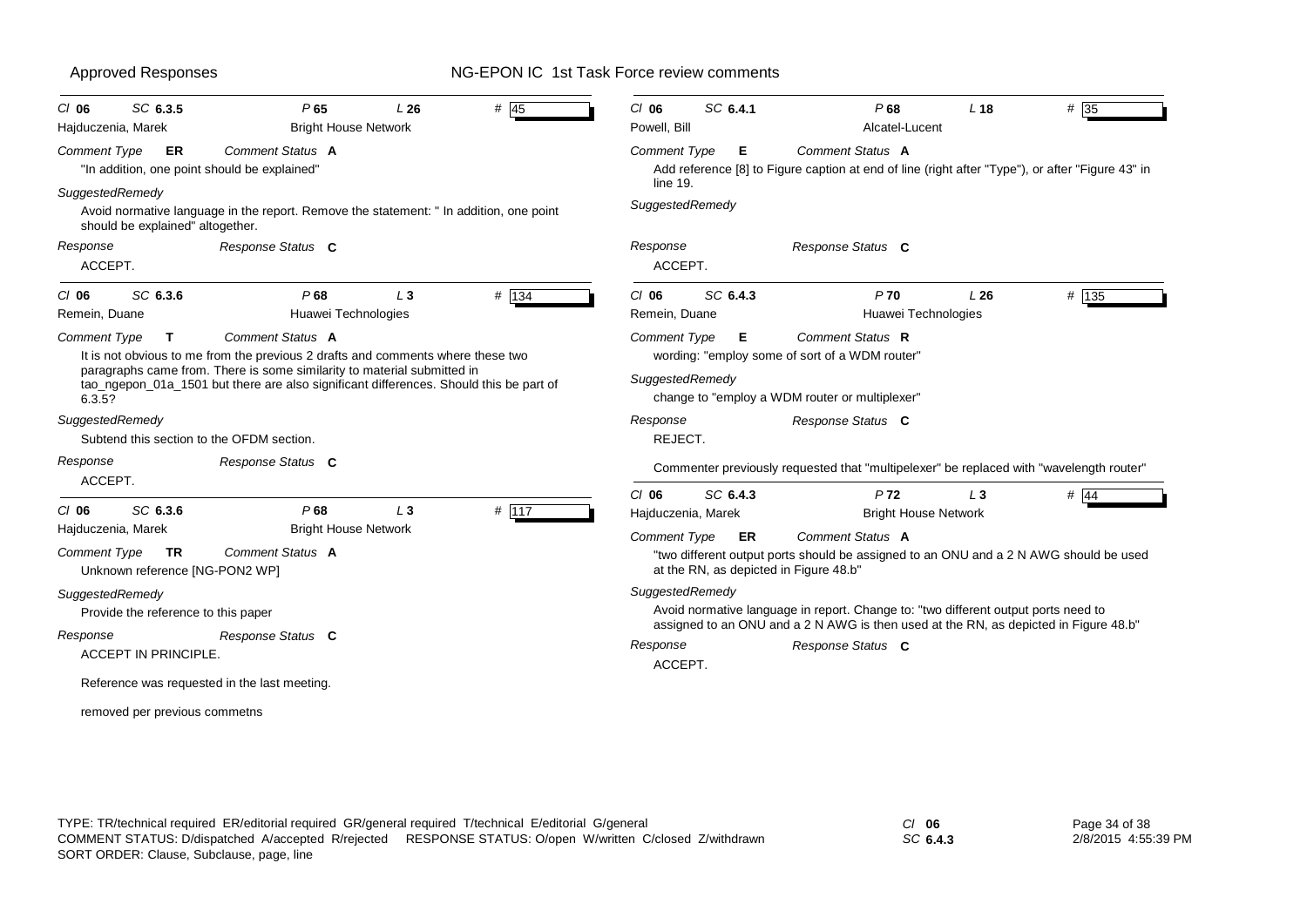| <b>Approved Responses</b>                                                                                 |                                                                                                                                                     |        | NG-EPON IC 1st Task Force review comments                                                                       |                                                                                                                                                                                                        |        |       |
|-----------------------------------------------------------------------------------------------------------|-----------------------------------------------------------------------------------------------------------------------------------------------------|--------|-----------------------------------------------------------------------------------------------------------------|--------------------------------------------------------------------------------------------------------------------------------------------------------------------------------------------------------|--------|-------|
| SC 6.5<br>$CI$ 06<br>Remein, Duane                                                                        | P <sub>72</sub><br>L <sub>27</sub><br>Huawei Technologies                                                                                           | # 136  | SC 6.6.2<br>$CI$ 06<br>Hajduczenia, Marek                                                                       | P74<br><b>Bright House Network</b>                                                                                                                                                                     | L38    | # 91  |
| <b>Comment Type</b><br>Е<br>Figure and title split across page.                                           | Comment Status A                                                                                                                                    |        | <b>Comment Type</b><br>ER                                                                                       | Comment Status A<br>"The transition from 1G to 10G lasers should be relatively straightforward"                                                                                                        |        |       |
| SuggestedRemedy<br>page.                                                                                  | Don"t do that! Adjust text and figure so that both the figure and the title are on the same                                                         |        | SuggestedRemedy                                                                                                 | Avoid normative 802.3 language in a report. Change to "The transition from 1G to 10G<br>lasers is expected to be relatively straightforward"                                                           |        |       |
| Response<br>ACCEPT.                                                                                       | Response Status C                                                                                                                                   |        | Response<br>ACCEPT.                                                                                             | Response Status C                                                                                                                                                                                      |        |       |
| SC 6.5<br>$CI$ 06<br>Powell, Bill                                                                         | P73<br>L <sub>1213</sub><br>Alcatel-Lucent                                                                                                          | $#$ 36 | SC 6.6.3<br>$CI$ 06<br>Remein, Duane                                                                            | P <sub>75</sub><br>Huawei Technologies                                                                                                                                                                 | $L$ 10 | # 138 |
| Comment Type<br>TR<br>Downstream:<br>- Change 1550 to 1540-1565<br>- Add table note [4] beside new values | Comment Status A<br>In Table 7, change RFoG wavelengths as follows:<br>- Add Note [4] below table pointing to the SCTE 174 2010 RFoG reference [50] |        | Comment Type<br>Е<br>Excess white space<br>"Off-the-shelf"<br>Λ<br>SuggestedRemedy<br>change to "Off-the-shelf" | Comment Status A                                                                                                                                                                                       |        |       |
| Upstream:<br>- Change $1310/1610$ to:                                                                     | RFoG1 - 1260-1360 + add table note [4] beside new values                                                                                            |        | Response<br>ACCEPT.<br>SC 6.6.5<br>$CI$ 06                                                                      | Response Status C<br>P <sub>75</sub>                                                                                                                                                                   | L39    | # 139 |
| SuggestedRemedy                                                                                           | RF0G2 - 1600-1620 + add table note [4] beside new values                                                                                            |        | Remein, Duane                                                                                                   | Huawei Technologies                                                                                                                                                                                    |        |       |
| Response<br>ACCEPT.<br>see comment 27                                                                     | Response Status C                                                                                                                                   |        | Comment Type<br>Е<br>duplicated.<br>SuggestedRemedy                                                             | Comment Status A<br>Try not to split the table across pages, if necessary to do so, the header should be<br>Review report for split tables and rearrange so they don"t split across pages or duplicate |        |       |
| SC 6.5<br>$CI$ 06<br>Remein, Duane                                                                        | P <sub>73</sub><br>L <sub>13</sub><br>Huawei Technologies                                                                                           | # 137  | the header.<br>Response                                                                                         | Response Status C                                                                                                                                                                                      |        |       |
| Comment Type<br>Е<br>like these are separate from the table.                                              | Comment Status A<br>Can table footnotes be aligned to 1st column of table? left margin alignment makes it look                                      |        | ACCEPT.                                                                                                         |                                                                                                                                                                                                        |        |       |
| SuggestedRemedy<br>Please do so.                                                                          |                                                                                                                                                     |        |                                                                                                                 |                                                                                                                                                                                                        |        |       |
| Response<br>ACCEPT.                                                                                       | Response Status C                                                                                                                                   |        |                                                                                                                 |                                                                                                                                                                                                        |        |       |
|                                                                                                           |                                                                                                                                                     |        |                                                                                                                 |                                                                                                                                                                                                        |        |       |

TYPE: TR/technical required ER/editorial required GR/general required T/technical E/editorial G/general *Cl* **06** SORT ORDER: Clause, Subclause, page, line COMMENT STATUS: D/dispatched A/accepted R/rejected RESPONSE STATUS: O/open W/written C/closed Z/withdrawn

Page 35 of 38 2/8/2015 4:55:39 PM

*SC* **6.6.5**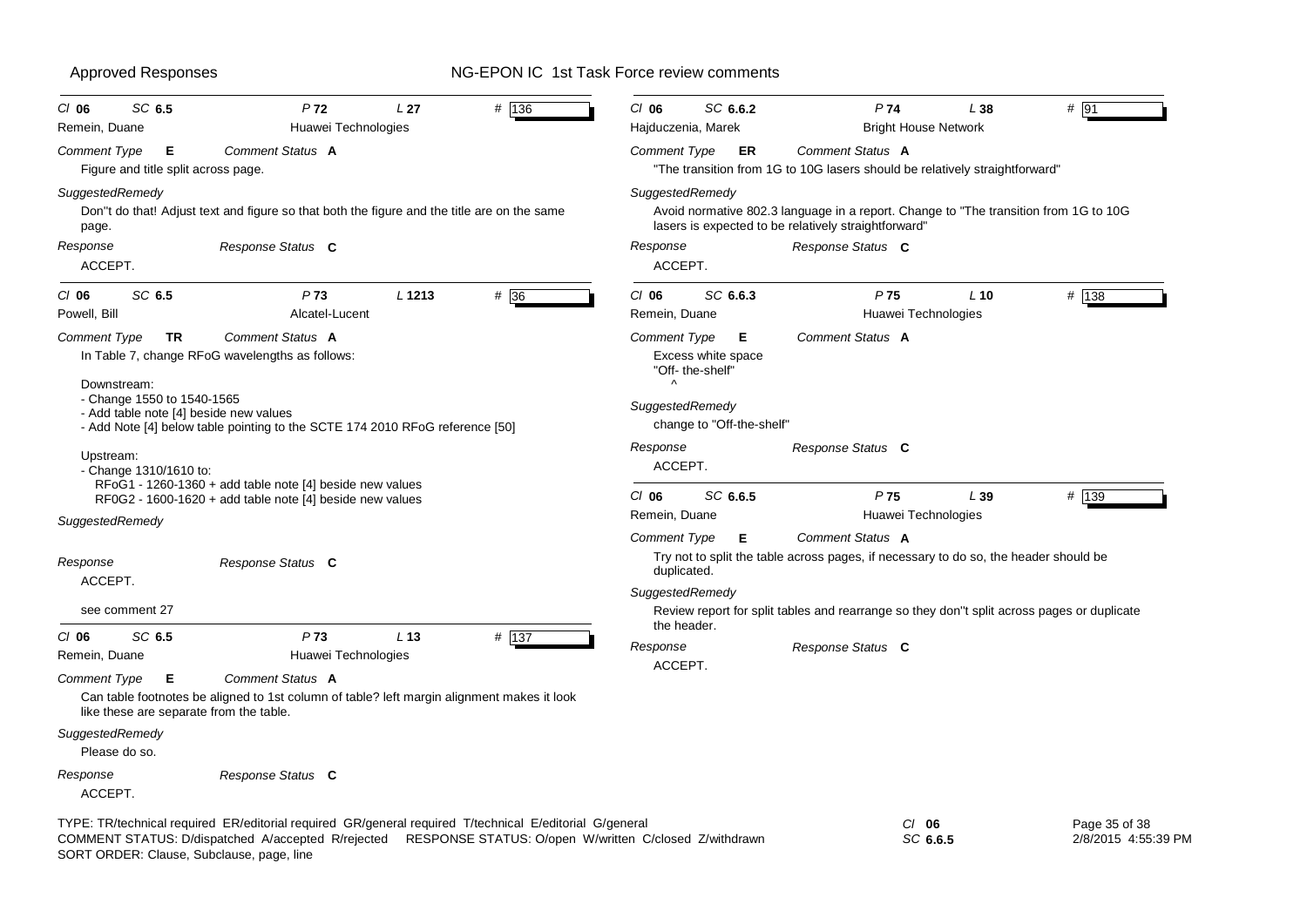| SC 6.8.1<br>CI 06<br>Remein, Duane                                | P79<br>Huawei Technologies                                                                    | L <sub>1</sub> | # 140   | SC 6.9<br>$CI$ 06<br>Hajduczenia, Marek    |                                                                                                                                                          | P83<br><b>Bright House Network</b> | L <sub>9</sub>  | # 118                                                                                |
|-------------------------------------------------------------------|-----------------------------------------------------------------------------------------------|----------------|---------|--------------------------------------------|----------------------------------------------------------------------------------------------------------------------------------------------------------|------------------------------------|-----------------|--------------------------------------------------------------------------------------|
| Comment Type<br>Е<br>Table footnotes not associated with table    | Comment Status A                                                                              |                |         | <b>Comment Type</b>                        | Comment Status A<br>TR<br>There are two sections in the report with MTU discussion: 5.11 and 6.9                                                         |                                    |                 |                                                                                      |
| SuggestedRemedy<br>Avoid splitting footnotes with other doc text. |                                                                                               |                |         | SuggestedRemedy                            | Change title of 6.9 to "Support for MTU of >2kB"                                                                                                         |                                    |                 |                                                                                      |
| Response<br>ACCEPT.                                               | Response Status C                                                                             |                |         | Response<br><b>ACCEPT IN PRINCIPLE.</b>    | Response Status C                                                                                                                                        |                                    |                 |                                                                                      |
| (look at the bottom of the page)                                  |                                                                                               |                |         |                                            | changed to "Support for Larger MTU"                                                                                                                      |                                    |                 |                                                                                      |
| SC 6.8.2<br>$CI$ 06<br>Remein, Duane                              | P80<br>Huawei Technologies                                                                    | L <sub>1</sub> | $#$ 141 | $CI$ 06<br>SC 6.9<br>Remein, Duane         |                                                                                                                                                          | P83<br>Huawei Technologies         | L <sub>9</sub>  | # $\overline{142}$                                                                   |
| Comment Type<br>Е<br>Orphaned table title.                        | Comment Status A                                                                              |                |         | <b>Comment Type</b>                        | Comment Status D<br>E<br>This section on MTU size appears to be more of a requirement than a technical feasibility.                                      |                                    |                 |                                                                                      |
| SuggestedRemedy                                                   | Keep all table titles and tables on the same page                                             |                |         | SuggestedRemedy                            | Move to section 5 (probably 5.14).                                                                                                                       |                                    |                 |                                                                                      |
| Response<br>ACCEPT.                                               | Response Status C                                                                             |                |         | Proposed Response<br>REJECT.               | Response Status Z                                                                                                                                        |                                    |                 |                                                                                      |
| SC 6.9<br>$CI$ 06<br>Hajduczenia, Marek                           | P83<br><b>Bright House Network</b>                                                            | $L$ 19         | # $119$ |                                            | This comment was WITHDRAWN by the commenter.                                                                                                             |                                    |                 |                                                                                      |
| Comment Type<br>TR                                                | Comment Status A<br>Seems that the text at the end of line 19 got truncated.                  |                |         | see #118                                   |                                                                                                                                                          |                                    |                 |                                                                                      |
| SuggestedRemedy                                                   | Change text in line 19 to read: "only at layer 2, but also at layers above." - taken from D09 |                |         | SC <sub>2</sub><br>$CI$ 07<br>Harstead, Ed |                                                                                                                                                          | P86<br>Alcatel-Lucent              | L <sub>15</sub> | $#$ 33                                                                               |
| Response<br>ACCEPT IN PRINCIPLE.                                  | Response Status C                                                                             |                |         | <b>Comment Type</b><br>or WDM-PON.         | Comment Status A<br>E                                                                                                                                    |                                    |                 | re "Depending on the wavelength agility of NG-EPON ONUs" assumes NG-EPON = hybrid-   |
|                                                                   | Change to "minimize the transmission overhead at layer-2 and above." for better grammar.      |                |         | SuggestedRemedy<br>then".<br>Response      | Add to beginning of sentence: "If NG-EPON employs hybrid- or WDM-PON technology,<br>no change to existing configuration processes."<br>Response Status C |                                    |                 | Then, add to end of paragraph: "If NG-EPON employs TDM-PON technology, then there is |
|                                                                   |                                                                                               |                |         | ACCEPT.                                    |                                                                                                                                                          |                                    |                 |                                                                                      |

TYPE: TR/technical required ER/editorial required GR/general required T/technical E/editorial G/general *Cl* **07** *SC* **2** SORT ORDER: Clause, Subclause, page, line COMMENT STATUS: D/dispatched A/accepted R/rejected RESPONSE STATUS: O/open W/written C/closed Z/withdrawn

Page 36 of 38 2/8/2015 4:55:39 PM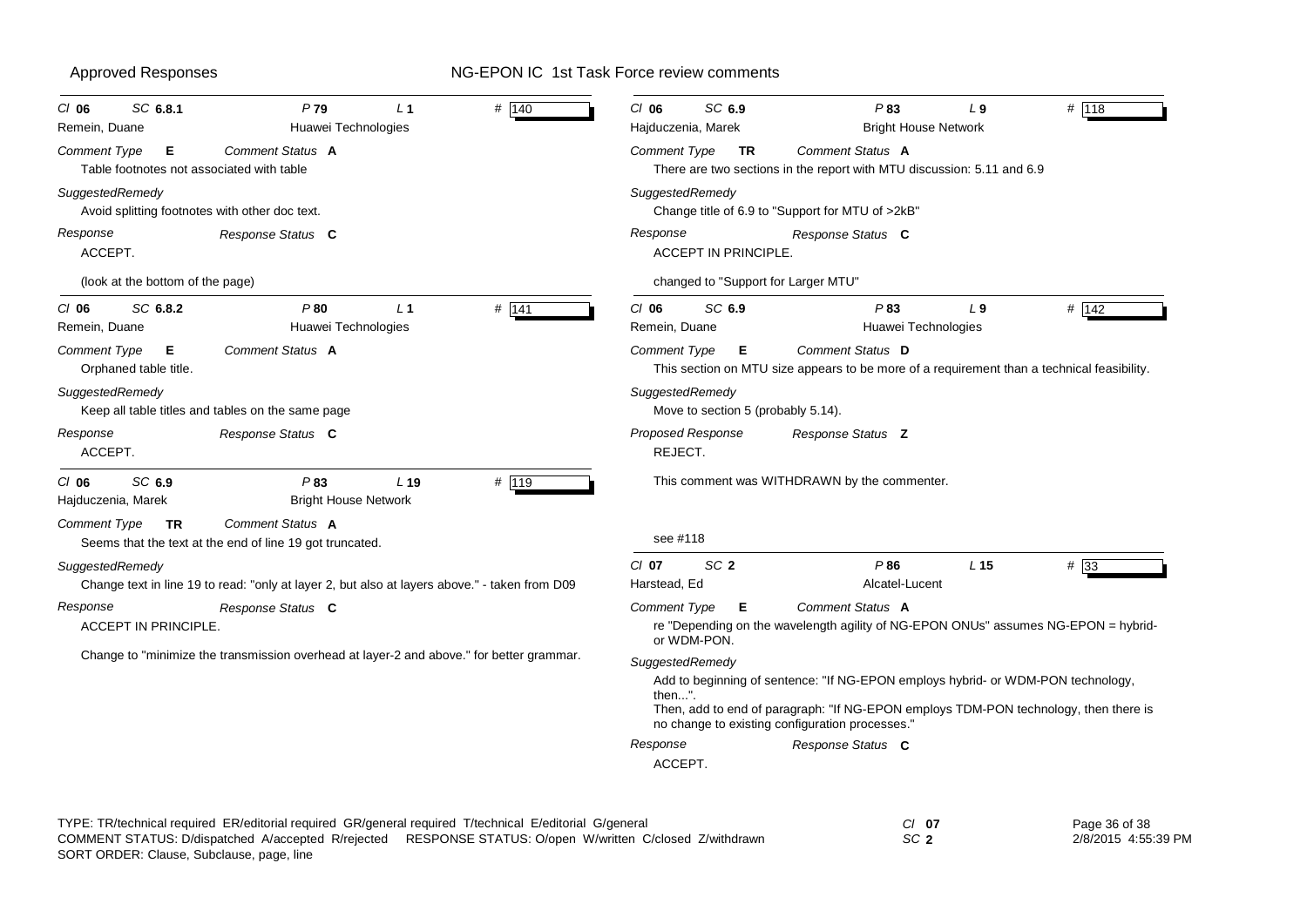| SC 7.3<br>$CI$ 07                           | P87<br>L <sub>7</sub>                                                                                                                                                                           | # 144             | SC <sub>8</sub><br>$Cl$ 08                                                 | P88                                                                                                          | L <sub>4</sub>  | # 145 |  |
|---------------------------------------------|-------------------------------------------------------------------------------------------------------------------------------------------------------------------------------------------------|-------------------|----------------------------------------------------------------------------|--------------------------------------------------------------------------------------------------------------|-----------------|-------|--|
| Remein, Duane                               | Huawei Technologies                                                                                                                                                                             |                   | Remein, Duane                                                              | Huawei Technologies                                                                                          |                 |       |  |
| <b>Comment Type</b><br>E.                   | Comment Status A<br>The section is discussing cost not value:                                                                                                                                   |                   | <b>Comment Type</b><br>т                                                   | Comment Status A<br>"the need for optical access is evident" - but we already have that with 1G and 10G-epon |                 |       |  |
|                                             | "is hard to speculate on the relative value of such a device."                                                                                                                                  |                   | SuggestedRemedy                                                            |                                                                                                              |                 |       |  |
| SuggestedRemedy<br>Change "value" to "cost" |                                                                                                                                                                                                 |                   | evident"                                                                   | Add "higher speed" so the statement reads: "the need for higher speed optical access is                      |                 |       |  |
| Response<br>ACCEPT.                         | Response Status C                                                                                                                                                                               |                   | Response<br>ACCEPT.                                                        | Response Status C                                                                                            |                 |       |  |
| SC<br>$Cl$ 08<br>Harstead, Ed               | P88<br>$L_3$<br>Alcatel-Lucent                                                                                                                                                                  | $# \overline{34}$ | SC<br>$Cl$ 09<br>Powell, Bill                                              | P89<br>Alcatel-Lucent                                                                                        | L <sub>18</sub> | # 37  |  |
| <b>Comment Type</b><br>Е                    | Comment Status A<br>re: "increase in the bandwidth consumption (around 50% CAGR per year)", I believe the<br>50% CAGR specifically derives from the residential unicast traffic in section 4.4. |                   | <b>Comment Type</b><br>ER<br>Change "Power" to "Powell"<br>SuggestedRemedy | Comment Status A                                                                                             |                 |       |  |
| SuggestedRemedy<br>Response                 | Add "unicast" to the sentence: "increase in the residential unicast bandwidth<br>consumption". Or, leave it less specific by deleting "(around 50% CAGR per year)".<br>Response Status C        |                   | Response<br>ACCEPT.                                                        | Response Status C                                                                                            |                 |       |  |
| ACCEPT.                                     |                                                                                                                                                                                                 |                   | SC<br>$Cl$ 09                                                              | P <sub>91</sub>                                                                                              | L <sub>1</sub>  | # 39  |  |
| SC <sub>8</sub><br>$Cl$ 08                  | P88<br>L21                                                                                                                                                                                      | # $146$           | Powell, Bill                                                               | Alcatel-Lucent                                                                                               |                 |       |  |
| Remein, Duane                               | Huawei Technologies                                                                                                                                                                             |                   | <b>Comment Type</b><br>Е                                                   | Comment Status A                                                                                             |                 |       |  |
| <b>Comment Type</b><br>Е                    | Comment Status A<br>We shouldn"t over indulge in hyperbole: "and universally accepted". Nothing we could do                                                                                     |                   | fine                                                                       | Is this note about [41] or some other reference? I was able to access reference [41] just                    |                 |       |  |
| will be universally accepted.               |                                                                                                                                                                                                 |                   | Suggest changing to a reference that the note applies to or remove note.   |                                                                                                              |                 |       |  |
| SuggestedRemedy<br>strike the phrase.       |                                                                                                                                                                                                 |                   | SuggestedRemedy                                                            |                                                                                                              |                 |       |  |
| Response<br>ACCEPT.                         | Response Status C                                                                                                                                                                               |                   | Response<br><b>ACCEPT IN PRINCIPLE.</b>                                    | Response Status C                                                                                            |                 |       |  |
|                                             |                                                                                                                                                                                                 |                   | remove citation #47 and references P68L3                                   |                                                                                                              |                 |       |  |
|                                             |                                                                                                                                                                                                 |                   |                                                                            | remove 6.3.6 heading (opposing previsou comment)                                                             |                 |       |  |
|                                             |                                                                                                                                                                                                 |                   |                                                                            |                                                                                                              |                 |       |  |

| TYPE: TR/technical required ER/editorial required GR/general required T/technical E/editorial G/general   | $Cl$ 09 | Page 37 of 38       |
|-----------------------------------------------------------------------------------------------------------|---------|---------------------|
| COMMENT STATUS: D/dispatched A/accepted R/rejected RESPONSE STATUS: O/open W/written C/closed Z/withdrawn | SC      | 2/8/2015 4:55:39 PM |
| SORT ORDER: Clause, Subclause, page, line                                                                 |         |                     |